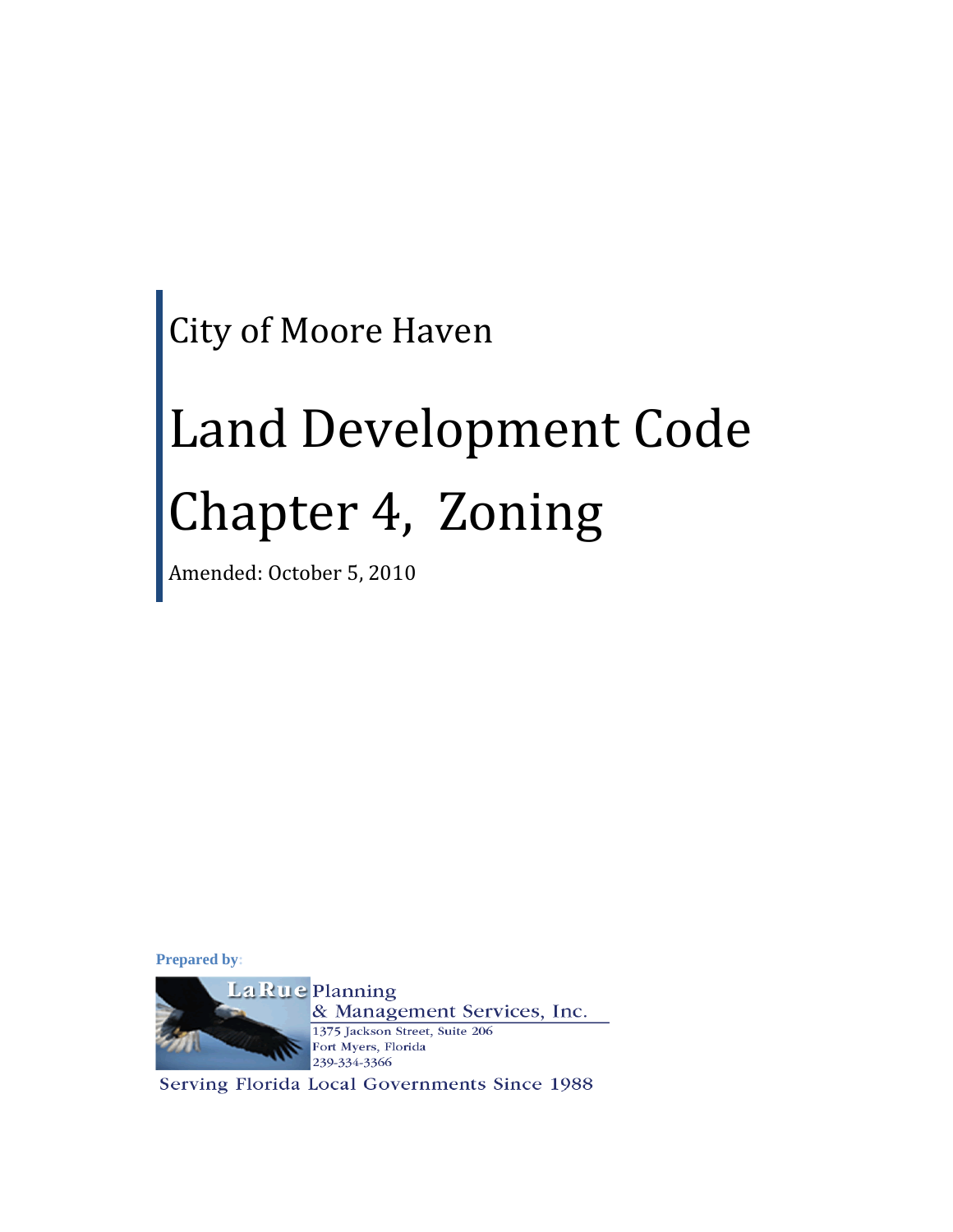# **CHAPTER 4 ZONING**

| <b>SECTION 1.</b>  |  |
|--------------------|--|
| SECTION 1.1.       |  |
| SECTION 1.2.       |  |
| SECTION 1.3.       |  |
| SECTION 1.4.       |  |
| SECTION 1.5.       |  |
| SECTION 1.6.       |  |
| SECTION 1.7.       |  |
|                    |  |
| SECTION 1.8.       |  |
| SECTION 1.9.       |  |
| <b>SECTION 2.</b>  |  |
| SECTION 2.1.       |  |
| SECTION 2.2.       |  |
| SECTION 2.3.       |  |
|                    |  |
| <b>SECTION 3.</b>  |  |
| SECTION 3.1.       |  |
| SECTION 3.2.       |  |
| SECTION 3.3.       |  |
| SECTION 3.4.       |  |
| SECTION 3.5.       |  |
| SECTION 3.6.       |  |
| SECTION 3.7.       |  |
| SECTION 3.8.       |  |
| SECTION 3.9.       |  |
| SECTION 3.10.      |  |
| <b>SECTION 4.</b>  |  |
| SECTION 4.1.       |  |
| SECTION 4.2.       |  |
| SECTION 4.3.       |  |
| SECTION 4.4.       |  |
| SECTION 4.5.       |  |
| SECTION 4.6.       |  |
|                    |  |
| SECTION 4.7.       |  |
| <b>SECTION 4.8</b> |  |
| <b>SECTION 5.</b>  |  |
| SECTION 5.1.       |  |
| SECTION 5.2.       |  |
| SECTION 5.3.       |  |
| SECTION 5.4.       |  |
| SECTION 5.5.       |  |
| SECTION 5.6.       |  |
| SECTION 5.7.       |  |
| SECTION 5.8.       |  |
| SECTION 5.9.       |  |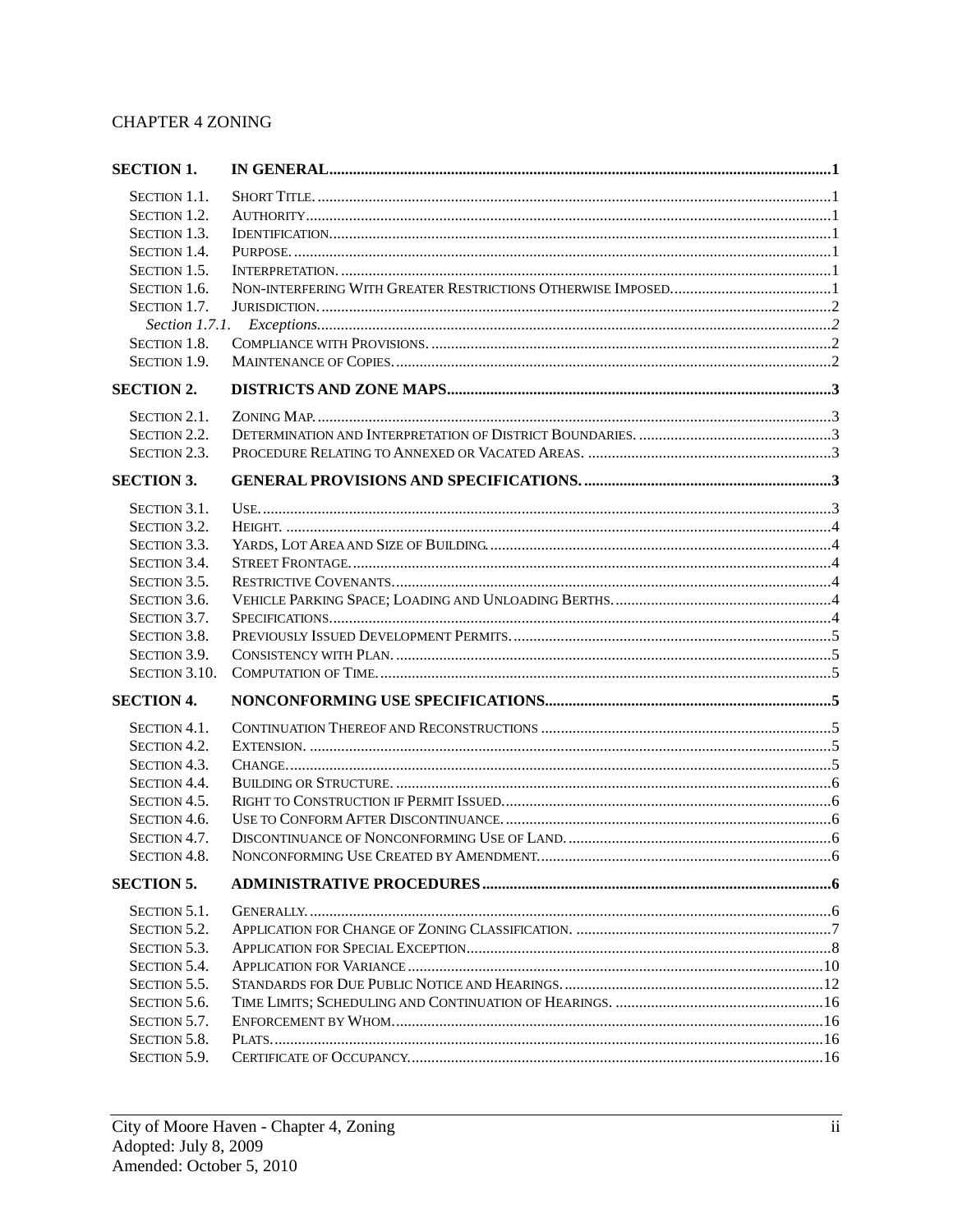| <b>SECTION 6.</b>              |                                         |     |
|--------------------------------|-----------------------------------------|-----|
| SECTION 6.1.                   |                                         |     |
| SECTION 6.2.                   |                                         |     |
| SECTION 6.3.                   |                                         |     |
| SECTION 6.4.                   |                                         |     |
| <b>SECTION 7.</b>              |                                         |     |
| SECTION 7.1.                   |                                         |     |
| SECTION 7.2.                   |                                         |     |
| <b>SECTION 8.</b>              |                                         |     |
| <b>SECTION 9.</b>              |                                         |     |
|                                |                                         |     |
| SECTION 9.1.                   |                                         |     |
| SECTION 9.2.<br>Section 9.2.1  |                                         |     |
| Section 9.2.2                  |                                         |     |
| Section 9.2.3                  |                                         |     |
| Section 9.2.4                  |                                         |     |
| SECTION 9.3.                   |                                         |     |
| Section 9.3.1                  |                                         |     |
| Section 9.3.2                  |                                         |     |
| Section 9.3.3                  |                                         |     |
| Section 9.3.4                  |                                         |     |
| <b>SECTION 9.4</b>             |                                         |     |
|                                |                                         |     |
| Section 9.4.1<br>Section 9.4.2 |                                         |     |
| Section 9.4.3                  |                                         |     |
| Section 9.4.4                  |                                         |     |
| SECTION 9.5                    |                                         |     |
| Section 9.5.1                  |                                         |     |
| Section 9.5.2                  |                                         |     |
| Section 9.5.3                  |                                         |     |
| Section 9.5.4                  |                                         |     |
| SECTION 9.6                    |                                         |     |
| SECTION 9.7                    |                                         |     |
| Section 9.7.1                  |                                         |     |
| Section 9.7.2                  |                                         |     |
| Section 9.7.3                  |                                         |     |
| Section 9.7.4                  |                                         |     |
| Section 9.7.5                  |                                         |     |
| SECTION 9.8.                   |                                         |     |
| Section 9.8.1                  |                                         |     |
| Section 9.8.2                  |                                         |     |
| Section 9.8.3                  |                                         |     |
| Section 9.8.4                  |                                         |     |
| SECTION 9.9.                   |                                         |     |
| Section 9.9.1                  |                                         |     |
| Section 9.9.2                  |                                         |     |
| Section 9.9.3                  |                                         |     |
| Section 9.9.4                  |                                         |     |
| SECTION 9.10                   |                                         |     |
| Section 9.10.1                 |                                         |     |
| Section 9.10.2                 |                                         |     |
|                                |                                         |     |
|                                | City of Moore Haven - Chapter 4, Zoning | iii |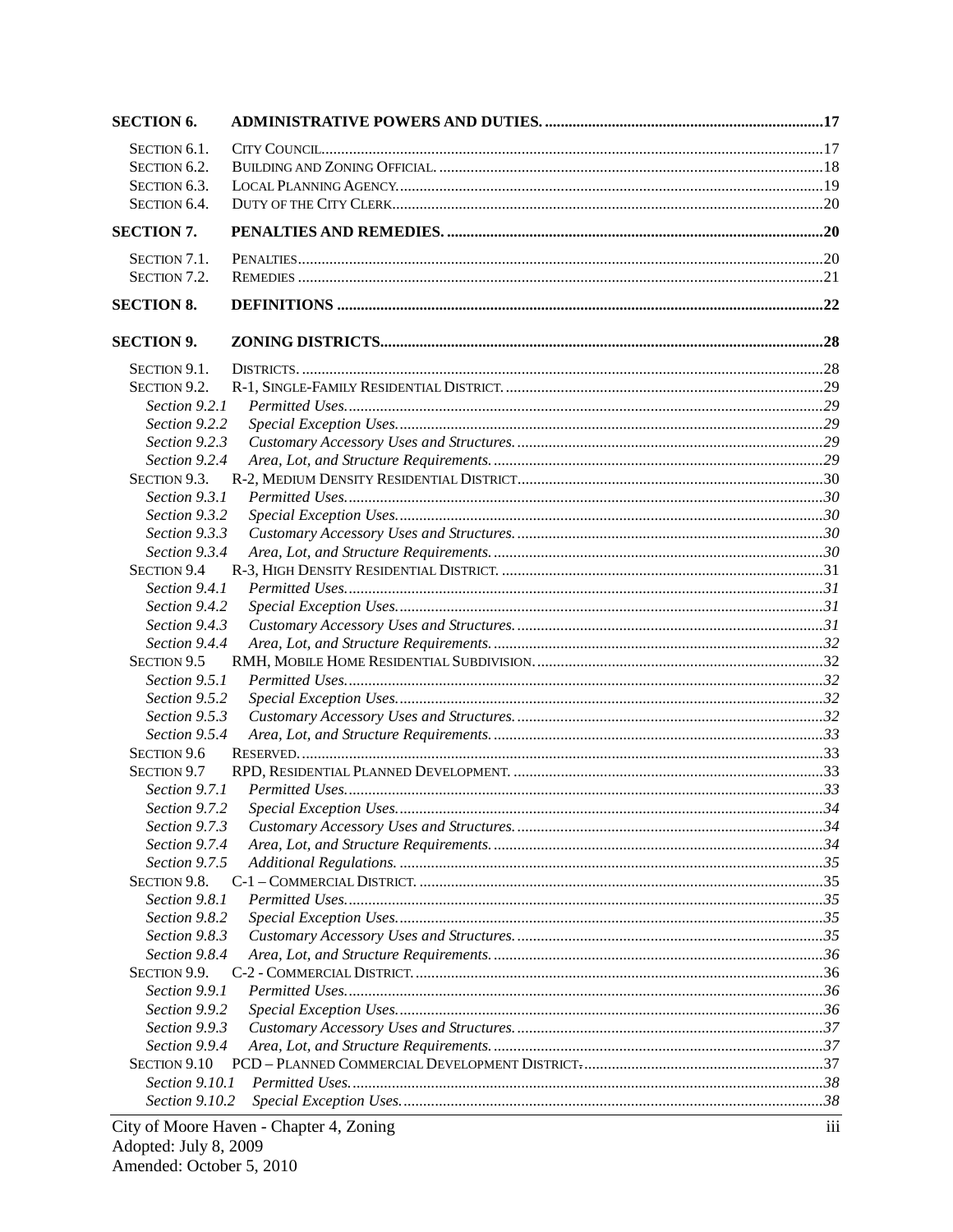| Section 9.10.3                   |                                                                |  |
|----------------------------------|----------------------------------------------------------------|--|
| Section 9.10.4                   |                                                                |  |
| Section 9.10.5                   |                                                                |  |
| SECTION 9.11                     |                                                                |  |
| Section 9.11.1                   |                                                                |  |
| Section 9.11.2                   |                                                                |  |
| Section 9.11.3                   |                                                                |  |
| Section 9.11.4                   |                                                                |  |
| SECTION 9.12                     |                                                                |  |
| Section 9.12.1                   |                                                                |  |
| Section 9.12.2                   |                                                                |  |
| Section 9.12.3                   |                                                                |  |
| Section 9.12.4                   |                                                                |  |
| Section 9.12.5                   |                                                                |  |
| SECTION 9.13.                    |                                                                |  |
| Section 9.13.1                   |                                                                |  |
| Section 9.13.2                   |                                                                |  |
| Section 9.13.3                   |                                                                |  |
| Section 9.13.4                   |                                                                |  |
|                                  |                                                                |  |
| Section 9.14.1                   |                                                                |  |
| Section 9.14.2                   |                                                                |  |
| Section 9.14.3                   |                                                                |  |
| Section 9.13.4                   |                                                                |  |
|                                  |                                                                |  |
| <i>Section 9.15.1</i>            |                                                                |  |
| Section 9.15.3                   |                                                                |  |
| Section 9.15.4                   |                                                                |  |
|                                  |                                                                |  |
| Section 9.16.1                   |                                                                |  |
| Section 9.16.2<br>Section 9.16.3 |                                                                |  |
| Section 9.16.4                   |                                                                |  |
| Section 9.16.5                   |                                                                |  |
|                                  |                                                                |  |
| <b>SECTION 10.</b>               | SUPPLEMENTAL DISTRICT REGULATIONS (APPLICABLE TO ALL USES IN   |  |
|                                  |                                                                |  |
|                                  |                                                                |  |
|                                  |                                                                |  |
| <b>SECTION 11.</b>               | OFF-STREET PARKING, LOADING AND UNLOADING REGULATIONS53        |  |
| SECTION 11.1.                    |                                                                |  |
| SECTION 11.2.                    |                                                                |  |
|                                  |                                                                |  |
| <b>SECTION 12.</b>               |                                                                |  |
| SECTION 12.1.                    |                                                                |  |
| SECTION 12.2.                    |                                                                |  |
| <b>SECTION 13.</b>               | <b>SUPPLEMENTAL REGULATIONS - MOBILE/MANUFACTURED HOMES OR</b> |  |
|                                  |                                                                |  |
|                                  |                                                                |  |
| SECTION 13.1.                    |                                                                |  |
| SECTION 13.2.                    |                                                                |  |
| SECTION 13.3.                    |                                                                |  |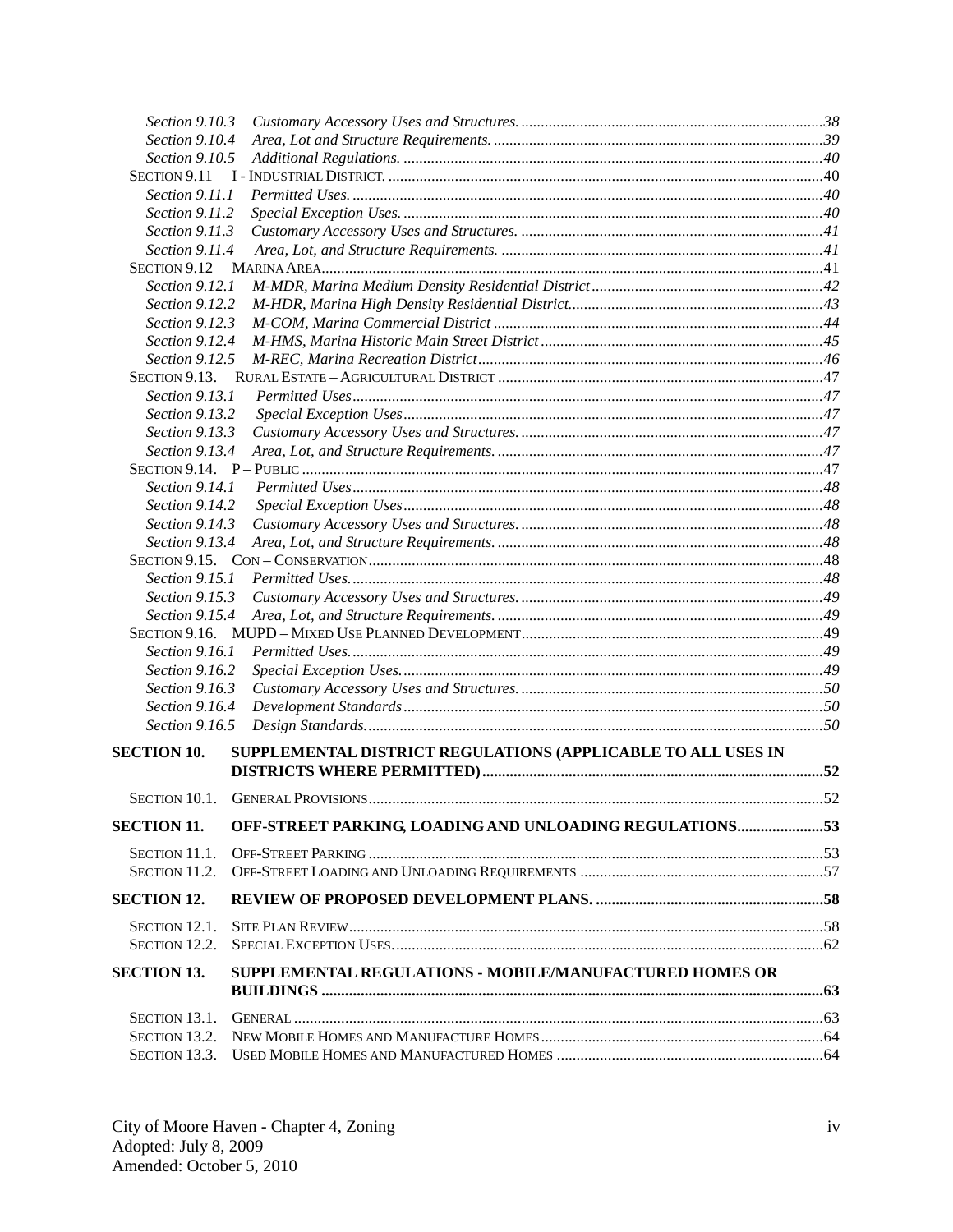|                    | SECTION 14.1. COUNTY LAWS RE-OPENING AND CLOSING OF SALES ESTABLISHMENTS ADOPTED  |  |
|--------------------|-----------------------------------------------------------------------------------|--|
|                    |                                                                                   |  |
|                    |                                                                                   |  |
|                    | SECTION 14.4. CONSUMPTION OR OPEN CONTAINERS PROHIBITED ON CERTAIN PROPERTIES. 66 |  |
|                    |                                                                                   |  |
| <b>SECTION 15.</b> | SUPPLEMENTAL REGULATIONS - TEMPORARY PORTABLE STORAGE                             |  |
|                    |                                                                                   |  |
|                    |                                                                                   |  |
|                    |                                                                                   |  |
|                    |                                                                                   |  |

|--|--|--|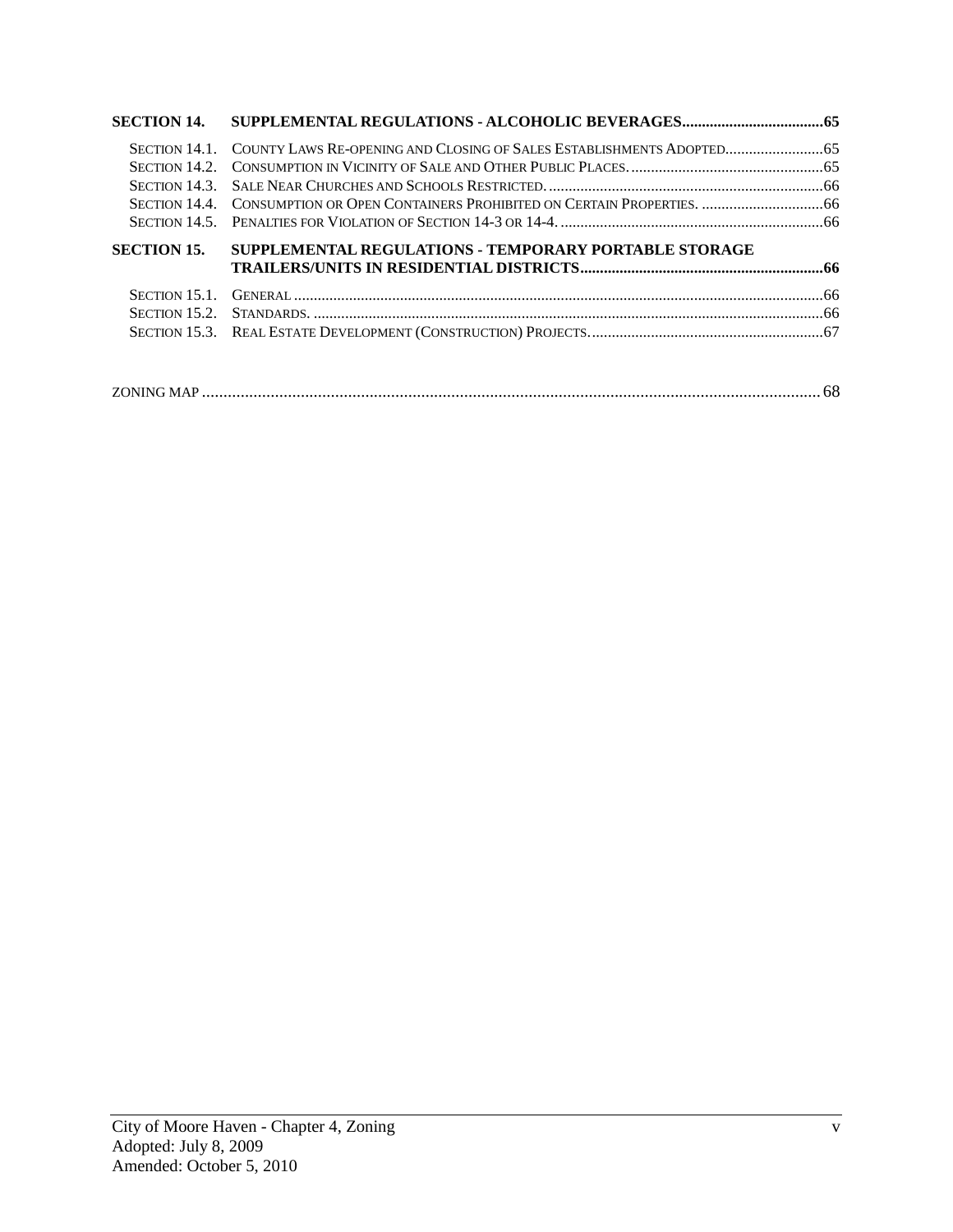# <span id="page-5-0"></span>**SECTION 1. IN GENERAL**

# <span id="page-5-1"></span>*Section 1.1. Short Title.*

This Chapter and supplemental or amendatory thereto, shall be known, and may be cited hereafter, as the Zoning Ordinance of the City of Moore Haven, Florida.

# <span id="page-5-2"></span>*Section 1.2. Authority*

This Code is adopted granted by the Florida Constitution and Laws. The City of Moore Haven City Council hereby exercises the power to classify land within the jurisdiction of the City of Moore Haven into zoning districts and to review and approve or disapprove plats and plans for the subdivision and development of land.

# <span id="page-5-3"></span>*Section 1.3. Identification.*

Whenever the word City appears in this Chapter, it shall be deemed to refer to the City of Moore Haven, Florida.

# <span id="page-5-4"></span>*Section 1.4. Purpose.*

The purpose of this Chapter is to provide for orderly growth; to encourage the most appropriate use of land; to discourage incompatible uses of adjacent properties; to preserve and protect the environment and natural resources and beauty of the City of Moore Haven; to protect and conserve the value of property; to prevent the overcrowding of land; to promote, protect and improve the health, safety, comfort, good order, appearance, convenience, and general welfare of the public and to help accomplish the goals and objectives of the City of Moore Haven Comprehensive Plan. This Chapter is deemed by the City Council of the City of Moore Haven, Florida to bring the City of Moore Haven into compliance with Sec. 163.3203, Florida Statutes.

# <span id="page-5-5"></span>*Section 1.5. Interpretation.*

In interpreting and applying the provisions of this Chapter, they shall be held to be the minimum requirements for the promotion of the public health, safety, comfort, morals, convenience, and general welfare. The interpretation of these regulations shall be observed unless such constitution would be inconsistent with the Comprehensive Plan or the intent of the City Council or where the language of such section contains provisions excluding such construction.

# <span id="page-5-6"></span>*Section 1.6. Non-interfering With Greater Restrictions Otherwise Imposed.*

It is not intended by this Chapter to interfere with, or abrogate or annul any easements, covenants, or other agreements between parties, nor to interfere with, or abrogate or annul any ordinances, other than expressly repealed hereby, rules, regulations, or permits previously adopted or issued, and not in conflict with any of the provisions of this Chapter, , or which shall be adopted or provided, except, that where this ordinance imposes a greater restriction upon the use of buildings or land, or upon the height of buildings, or required larger open spaces or greater lot area per family, than are required by or imposed by such easements, covenants, or agreements between parties, or by such ordinances, rules, regulations, or permits, the provisions of this ordinance shall control.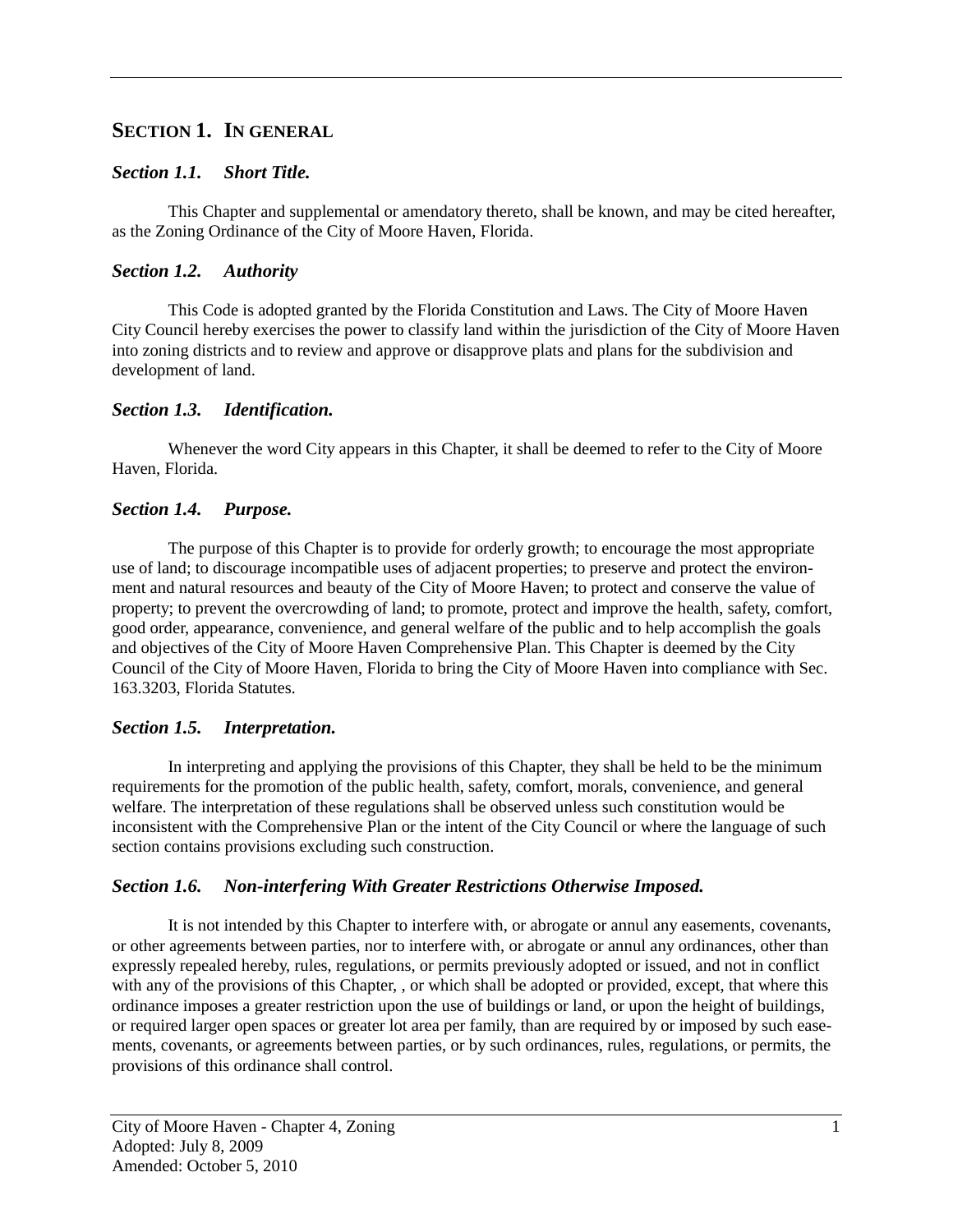# <span id="page-6-0"></span>*Section 1.7. Jurisdiction.*

The provisions of this Chapter shall apply to all land, buildings, structures and uses in the incorporated areas of the City of Moore Haven and to any other area authorized by law or Interlocal agreement.

Except as specifically provided below, the provisions of this Chapter shall apply to all development in the City of Moore Haven, and no development shall be undertaken without prior authorization pursuant to this Chapter.

#### <span id="page-6-1"></span>*Section 1.7.1. Exceptions.*

- A. *Previously Issued Development Permits*. The provisions of this Chapter and any amendments thereto shall not affect the validity of any lawfully issued and effective development permit lawfully issued prior to the effective date of this enactment or for which application has been made prior to such date and for which the permit is issued within ninety (90) days.
- B. *Previously Approved Development Orders*. Projects with development orders that have not expired at the time this Chapter or an amendment thereto is adopted, and on which development activity has commenced or does commence and proceeds according to the time limits in the regulations under which the development was originally approved, must meet only the requirements of the regulations in effect when the development plan was approved. If the development plan expires or is otherwise invalidated, any further development on that site shall occur only in conformance with the requirements of this Chapter or amendment thereto.

#### <span id="page-6-2"></span>*Section 1.8. Compliance with Provisions.*

- A. *Development Activity*. No land, building or structure shall be erected, moved, added to, enlarged, altered or maintained after the effective date of this Chapter except in conformity and compliance with the provisions of this Chapter.
- B. *Development and Building Permits*. No development order or building permit shall be issued, and no site plan or subdivision plan or preliminary or final plat shall be approved, recorded or referenced to convey property after the effective date of this Chapter except in conformity and compliance with the procedural and substantive provisions of this Chapter.

#### <span id="page-6-3"></span>*Section 1.9. Maintenance of Copies.*

The original of this Chapter shall be maintained in the office of the City Clerk. Copies of the Chapter, including all current amendments, shall also be maintained at the City Clerk's Office and shall be available for public inspection.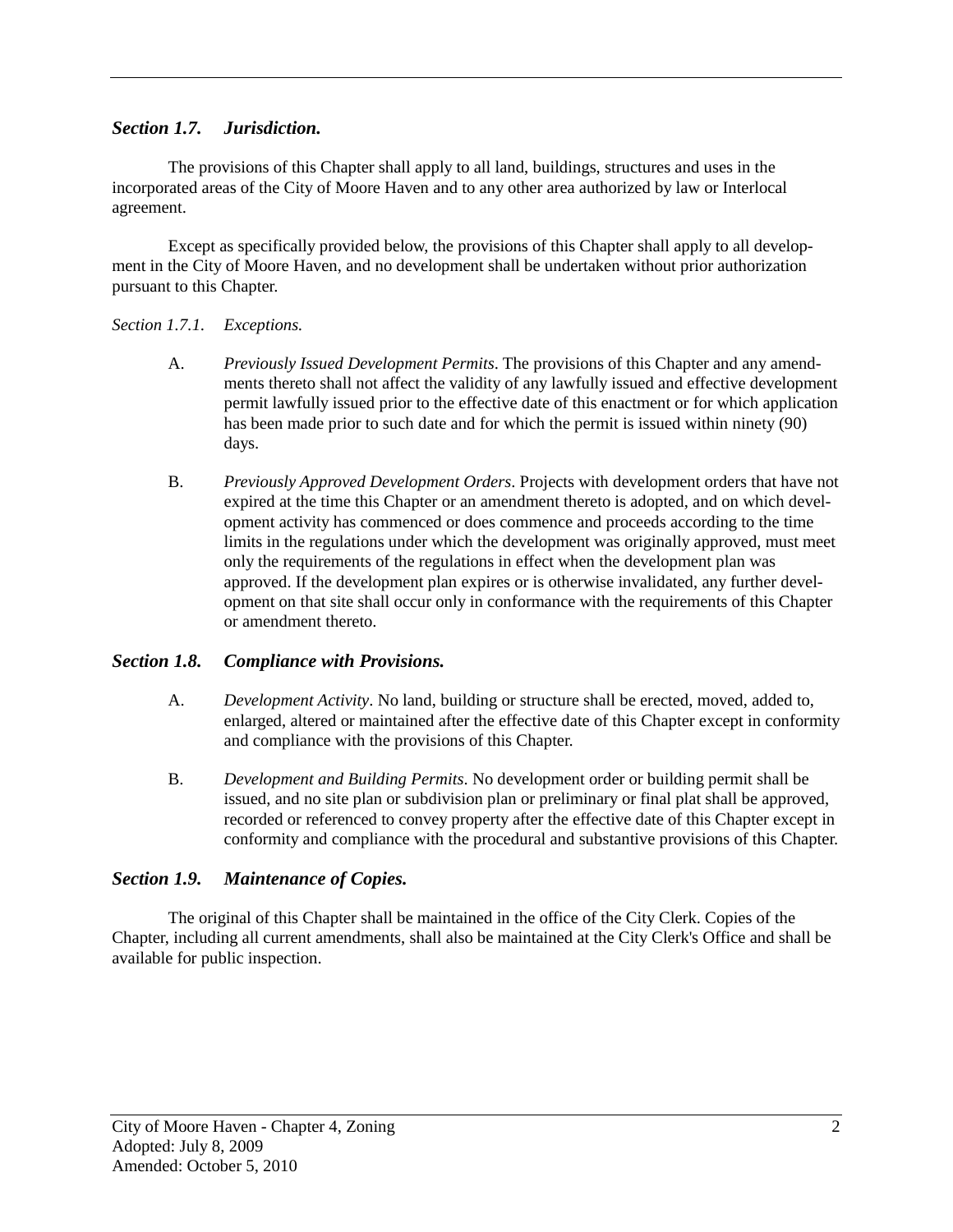# <span id="page-7-0"></span>**SECTION 2. DISTRICTS AND ZONE MAPS**

## <span id="page-7-1"></span>*Section 2.1. Zoning Map.*

The Zoning Map, dated September 2010, is hereby declared to be a part of this Chapter. The Zoning Map shows the areas included in the Districts identified in Section 9 Notations, references, indications and other matters shown on the Zoning Map are as much a part of this Chapter as if they were fully described in the text of this Chapter.

Two (2) copies of said Zoning Map are on file in the office of the City Clerk of the City of Moore Haven, Florida.

#### <span id="page-7-2"></span>*Section 2.2. Determination and Interpretation of District Boundaries.*

In determining the boundaries of districts, and establishing the regulations applicable to each district, due and careful consideration has been given to existing conditions, the character of buildings erected in each district, the most desirable use for which the land in each district may be adapted, and the conservation of property values throughout the City.

Where uncertainty exists as to the exact boundaries of any district as shown on the Zoning Map, the following rules shall apply:

- A. In unsubdivided areas, or where a district boundary subdivides a lot, the exact location of the boundary shall be determined by use of the scale of the Zoning Map.
- B. In the case of further uncertainty, the Zoning Board of Appeals shall interpret the intent of the Zone Map as to the location of the boundary in question.

#### <span id="page-7-3"></span>*Section 2.3. Procedure Relating to Annexed or Vacated Areas.*

Territory which may hereafter be annexed to the City shall retain the same future land use classification, zoning designation or subdivision regulations as noted on the Glades County Future Land Use Map and Land Development Code of the time of annex action. These classifications, designations or regulations shall remain in full force and effect until the City of Moore Haven adopts a comprehensive plan amendment that includes the annexed area or territory.

Whenever any street, alley, public way, railroad right-of-way, waterway, or other similar area is vacated by proper authority, the districts adjoining each side of such street, alley, public way, railroad rightof-way, waterway, or similar areas, shall be extended automatically to the center of such vacation and all area included in the vacation shall then and thenceforth be subject to all appropriate regulations of the extended districts.

# <span id="page-7-4"></span>**SECTION 3. GENERAL PROVISIONS AND SPECIFICATIONS.**

#### <span id="page-7-5"></span>*Section 3.1. Use.*

No building or land shall be used and no building shall be erected, reconstructed or structurally altered, which is arranged, intended or designed to be used for any purpose other than a use which is permitted and specified in a district in which such building or land is located.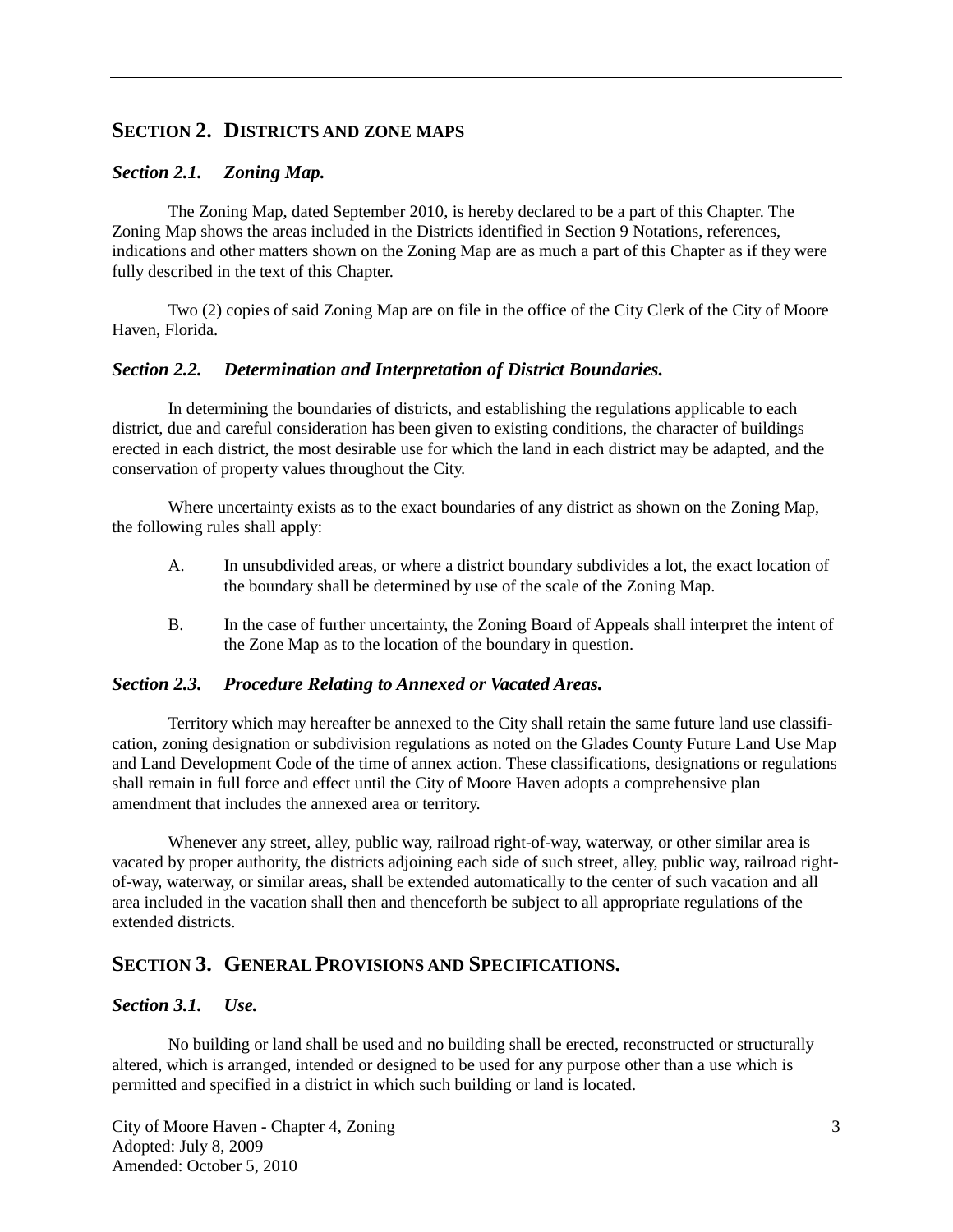# <span id="page-8-0"></span>*Section 3.2. Height.*

No building shall be erected, reconstructed or structurally altered to exceed in height the limits established and specified for the use and the district in which such building is located.

## <span id="page-8-1"></span>*Section 3.3. Yards, Lot Area and Size of Building.*

No building shall be erected, reconstructed or structurally altered in any manner which will encroach upon, or reduce in any manner, the yards, lot area per family, ground floor area of residential building, or lot coverage regulations established and specified for the use and the district in which such building is located.

#### <span id="page-8-2"></span>*Section 3.4. Street Frontage.*

Every building hereafter erected shall be located on a lot which fronts on a public or private roadway.

#### <span id="page-8-3"></span>*Section 3.5. Restrictive Covenants.*

None of these regulations, pertaining to land use, shall authorize the City of Moore Haven in any way to affect, interfere, or enforce private restrictive covenants or homeowner association articles, rules, regulations, bylaws, or enforce private restrictive covenants, or homeowner association articles, rules, regulations, by-laws, or covenants.

#### <span id="page-8-4"></span>*Section 3.6. Vehicle Parking Space; Loading and Unloading Berths.*

Every building hereafter erected shall provide off-street parking space for motor vehicles and loading and unloading berths as specified hereinafter for the use to which such building is to be devoted.

#### <span id="page-8-5"></span>*Section 3.7. Specifications.*

The specifications which follow the text of this Chapter are hereby declared to be a part of this Chapter:

Section 8 – Definitions Section 9.2, 9.3, 9.4, 9.5, 9.6, and 9.7 – Residential Districts Section 9.8, 9.9, and 9.10 – Commercial Districts Section 9.11 – Industrial District Section 9.12 – Marina Area Section 9.13 – Rural Estate-Agricultural District Section 9.14 – Public District Section 9.15 – Conservation District Section 9.16 – Mixed Use Planned Development Section 10 – General Provisions Section 11 – Off-Street Parking, Loading & Unloading Regulations Section 12 – Review of Proposed Development Plan Section 13 – Supplemental Regulations – Mobile/Manufactured Homes or Buildings Section 14 – Supplemental Regulations – Alcoholic Beverages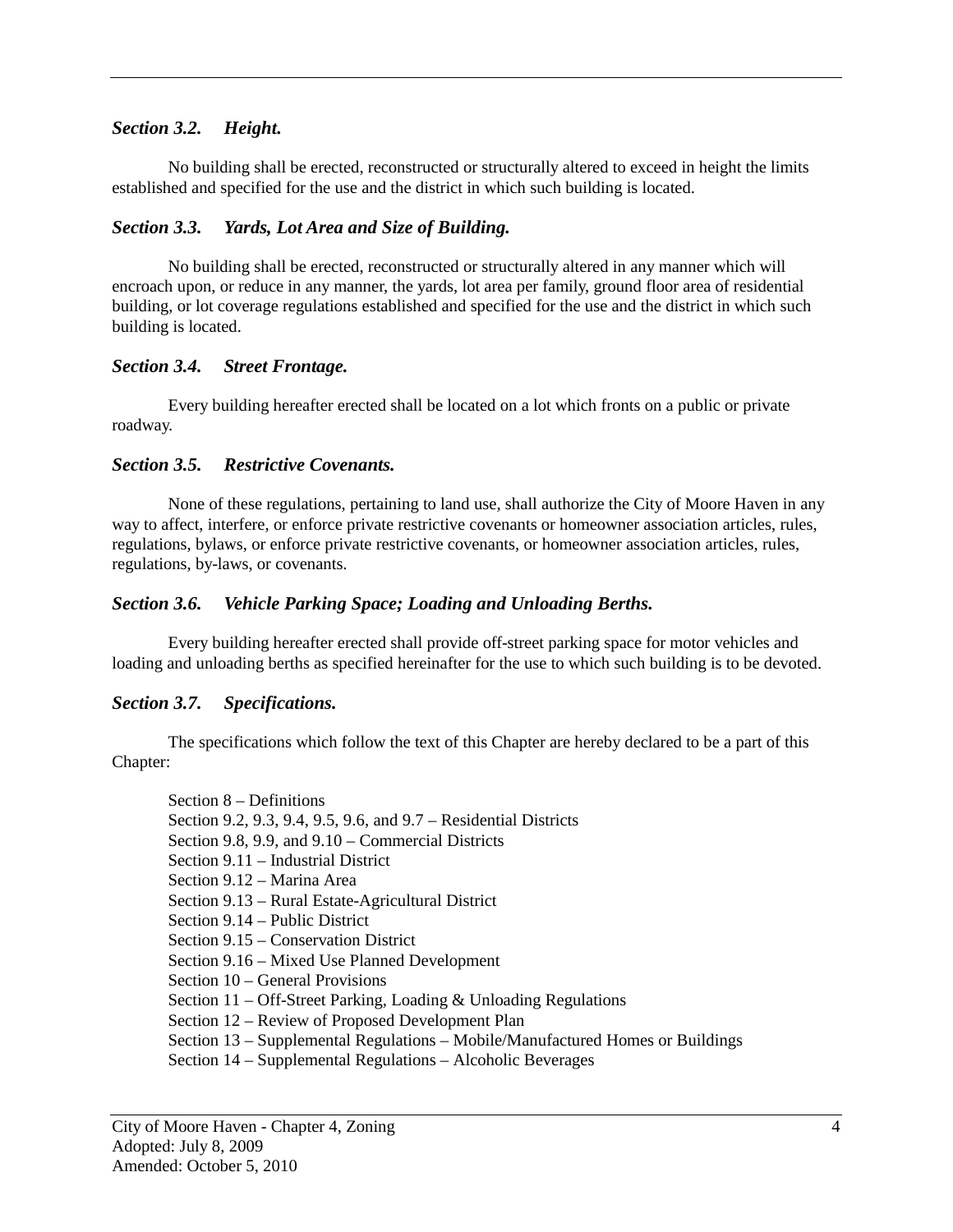Copies of the specifications referred to herein are on file in the office of the City Clerk of the City of Moore Haven, Florida.

#### <span id="page-9-0"></span>*Section 3.8. Previously Issued Development Permits.*

The provisions of this Chapter and any amendments thereto shall not affect the validity of any lawfully issued and effective development permit provided that:

- A. A building permit was issued for the development activity prior to the adopted date of this Chapter, and;
- B. Construction activity continued without interruption until the development is complete. Development permits are good one year from the date of issuance. If the development permit expires before construction activities begin, then development must conform to the requirements of this Chapter.

#### <span id="page-9-1"></span>*Section 3.9. Consistency with Plan.*

Nothing in this Chapter shall be construed to authorize development that is inconsistent with the City of Moore Haven's Comprehensive Plan.

#### <span id="page-9-2"></span>*Section 3.10. Computation of Time.*

The time within which an act is to be done shall be computed by excluding the first and including the last day. If the last day is a Saturday, Sunday or legal holiday recognized officially by the City of Moore Haven, that day shall be excluded.

# <span id="page-9-3"></span>**SECTION 4. NONCONFORMING USE SPECIFICATIONS.**

#### <span id="page-9-4"></span>*Section 4.1. Continuation Thereof and Reconstructions*

The lawful use of a building or premises, existing at the time of passage of this Chapter, may be continued although such use does not conform to all the provisions of this Chapter, except as hereinafter provided.

#### <span id="page-9-5"></span>*Section 4.2. Extension.*

A nonconforming use may be extended throughout a building provided no structural alterations are made therein, except those required by law.

#### <span id="page-9-6"></span>*Section 4.3. Change.*

A nonconforming use may be changed to another nonconforming use of the same or greater restrictions, provided no structural changes are made in the building. Whenever a nonconforming use has been changed to a conforming use, or to a use permitted in a district of greater restrictions, it shall not thereafter be changed to a nonconforming use of a less restricted one.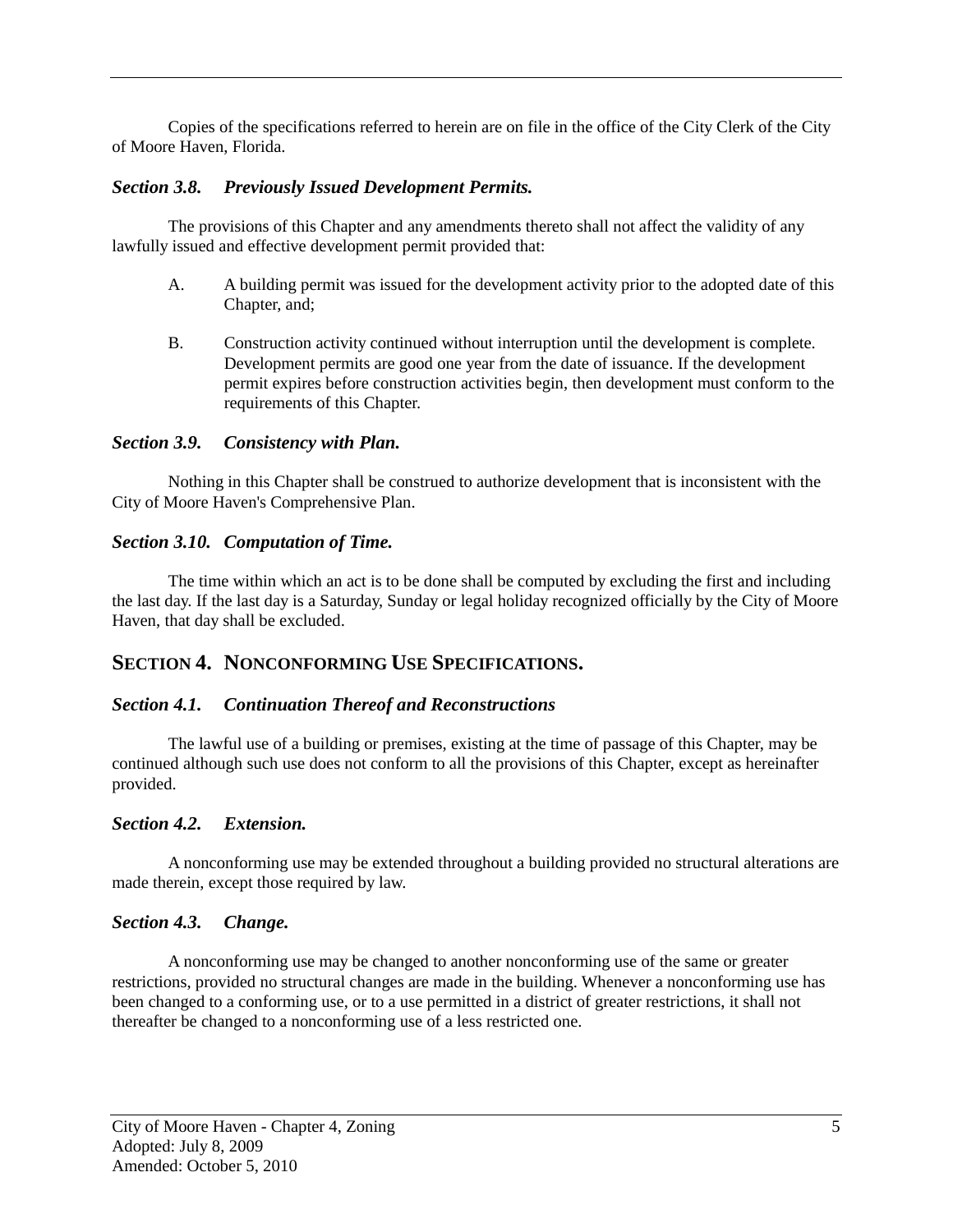## <span id="page-10-0"></span>*Section 4.4. Building or Structure.*

No building or structure shall be erected upon any land devoted to a nonconforming use, and no building located upon any such land, which has been damaged by fire or other causes to the extent of more than fifty (50) percent of its appraised evaluation, shall be repaired or rebuilt, except in conformity with regulations of this ordinance.

# <span id="page-10-1"></span>*Section 4.5. Right to Construction if Permit Issued.*

Nothing herein contained shall require any change in the plans, construction or designated use of a building for which a building permit has been heretofore issued and the construction of which has been diligently prosecuted within ninety (90) days of the date of such permit and which entire building shall be completed according to such plans, as filed within three (3) years from the date of passage of this Chapter.

## <span id="page-10-2"></span>*Section 4.6. Use to Conform After Discontinuance.*

In the event that a nonconforming use of any building or premises is discontinued for a period of 180 days, the use of the same shall thereafter conform to the uses permitted in the district in which it is located.

# <span id="page-10-3"></span>*Section 4.7. Discontinuance of Nonconforming Use of Land.*

The lawful use of land for open storage purposes which does not conform to the provisions of this Chapter shall be discontinued within five (5) years from the date of passage of this Chapter. The use of land for storage proposes which may become a nonconforming use by reason of an amendment to this Chapter shall be discontinued within five (5) years from the date of such amendment.

#### <span id="page-10-4"></span>*Section 4.8. Nonconforming Use Created by Amendment.*

These provisions apply in the same manner to a use which may become a nonconforming use due to a later amendment to this ordinance.

# <span id="page-10-5"></span>**SECTION 5. ADMINISTRATIVE PROCEDURES**

#### <span id="page-10-6"></span>*Section 5.1. Generally.*

- A. The provisions of this Section shall be administered in accordance with the rule set forth in this Chapter and the detailed regulations within other applicable chapters.
- B. This Section sets out the administrative provisions applicable to the general enforcement of this Chapter. The powers and duties of the officials and agencies charged with enforcing the Chapter are explained; however, nothing contained in this Section shall be deemed to restrict the powers of said agencies and officials otherwise available under local legislation and applicable State and Federal law.
- C. All necessary administrative procedures for the matters governed by this chapter are set forth herein, including those regarding the general relationship of various departments, administrative agencies and governmental bodies; the method for public participation in the decision-making process; remedies for applicants; fees; and the filing or recording of documents and similar matters.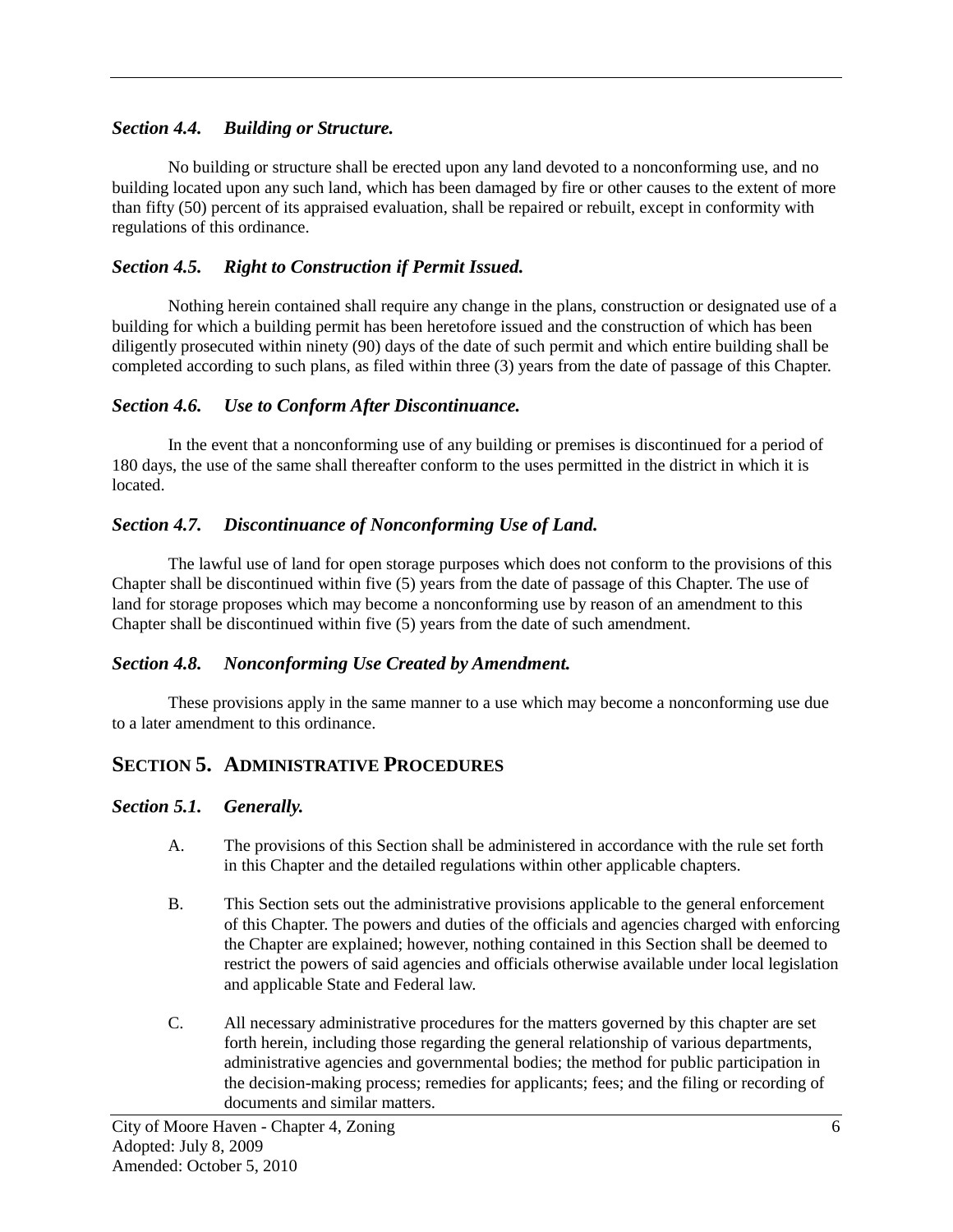# <span id="page-11-0"></span>*Section 5.2. Application for Change of Zoning Classification.*

- A. *In general.* The following steps are to be followed to request a change in the Zoning classification or designation for a parcel of real property.
- B. *Filing Application*. Applications shall be filed with the City Clerk, or designee, on the proper form obtained through that office.
- C. *Consistency with Comprehensive Plan.* The City Clerk, or designee, shall determine if the application meets all legal and procedural requirements. If it is not, the application and filing fee shall be returned to the applicant for such amendments as are necessary to bring the application into conformity. Any applicant may appeal such rejection to the City Council as provided in this Chapter, with final action thereon to be taken by that body after public hearing; however, such review and final decision shall relate solely to the issue of whether or not the application meets all legal and procedural requirements and shall not address the other merits of the application for the change in Zoning.
- D. *Contents of Application*. The application submitted shall include the following information in triplicate (no application will be accepted which does not include each of the following items):
	- 1. *Description.* The legal description, including lot and block number, and acreage of the subject property.
	- 2. *Owner*. The names and addresses of all owners of the property.
	- 3. *Zoning*. The existing and proposed uses and Zoning classifications of the property.
	- 4. *Applicant interest*. A statement of the applicant's interest in the property including a copy of the latest recorded warranty deed and:
		- a. If joint and several ownership, a written consent to the rezoning petition by all owners of record.
		- b. If a contract purchase, a copy of the fully executed purchase contract and written consent of the seller/owner.
		- c. If an authorized agent, a copy of the agency agreement or written consent of the principal/owner.
		- d. If a corporation or other business entity, the name of the officer or person responsible for the application and written proof that said representative had has the delegated authority to represent the entity, or in lieu thereof, written proof that the person is, in fact, an officer of the corporation.
		- e. If a group of contiguous property owners, at least fifty-one percent (51%) of the contiguous property owners of the property described in the petition must provide written consent.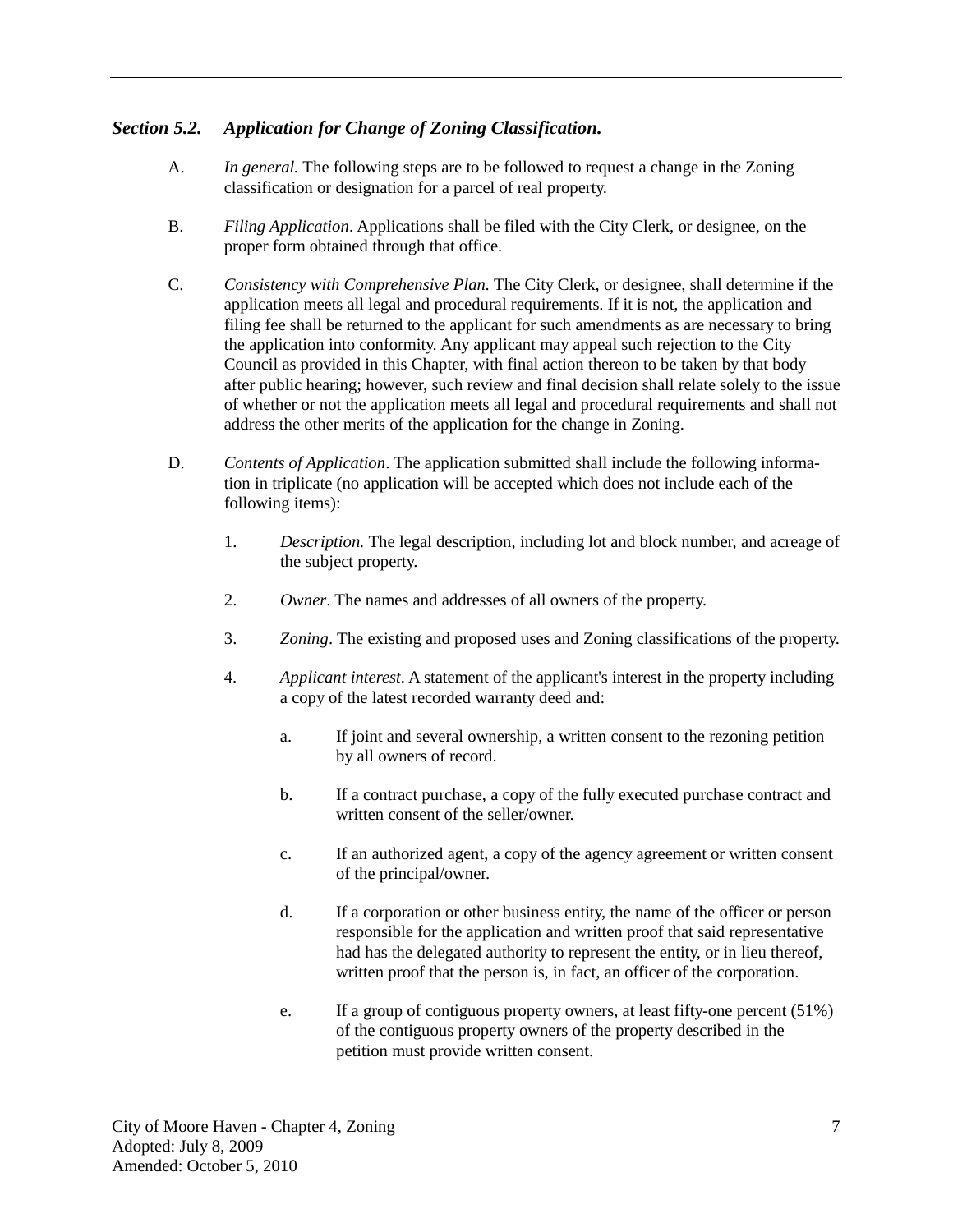- 5. *Adjacent owners*. A complete list of all property owners, mailing addresses and legal descriptions for all property within three hundred (300) feet of the subject parcel for rezoning requests as recorded in the official tax rolls of the City.
- 6. *Reason for application.* A statement of the special reasons that the rezoning request is needed and justified.
- 7. *Fee.* Payment of any filing fee set by the City Council to cover advertising and other administrative costs.
- 8. *Plan Designation.* The current land use designation of said property under the Comprehensive Plan.
- 9. *Signature.* A signed statement, under penalty of perjury, that all the materials submitted are true and correct to the best of the applicant's knowledge and belief.
- E. *Referral to City Council/LPA.* The City Clerk, or designee, shall promptly forward the application and accompanying documents for review by the City Council/LPA.
- F. *LPA Agenda and Notice*. The City Clerk shall ensure that the application is promptly placed on the LPA agenda and advertised under the appropriate sections of this Chapter.
- G. *LPA Review*. The LPA shall study each request for rezoning for compliance with the intent of this Chapter and the Comprehensive Plan and, after a duly advertised public hearing, make a written recommendation to the City Council regarding the request not later than thirty (30) days after the public hearing thereon.
- H. *City Council Agenda and Notice*. The City Clerk shall ensure that the application is duly advertised in accordance with Section 5.5 for public hearings before the City Council which shall consider the application and the recommendations of the LPA.
- I. *City Council Action*. Following the public hearings, the City Council may approve or deny the request in accordance with this Chapter and the intent of this Chapter and the Comprehensive Plan. If the application is approved, the City Council may by ordinance amend, modify or change the existing Zoning classification of the property. In the event the request is denied, no public body of the City of Moore Haven shall thereafter take any further action on another application for rezoning or for substantially the same requested relief on the same property for a period of twelve (12) months from the date of the prior action disapproving such relief.
- J. *Construction.* Nothing in this section shall be construed to limit the power of any City of Moore Haven Agency, Officer, Board, or Council to initiate proposals to rezone or reclassify property in the City, and no such Agency, Officer, Board, or Council shall pay a filing fee in connection with the initiation of said proposal.

# <span id="page-12-0"></span>*Section 5.3. Application for Special Exception*

A. *In general.* The following steps are to be followed to request a special exception for property under the provisions of this Chapter.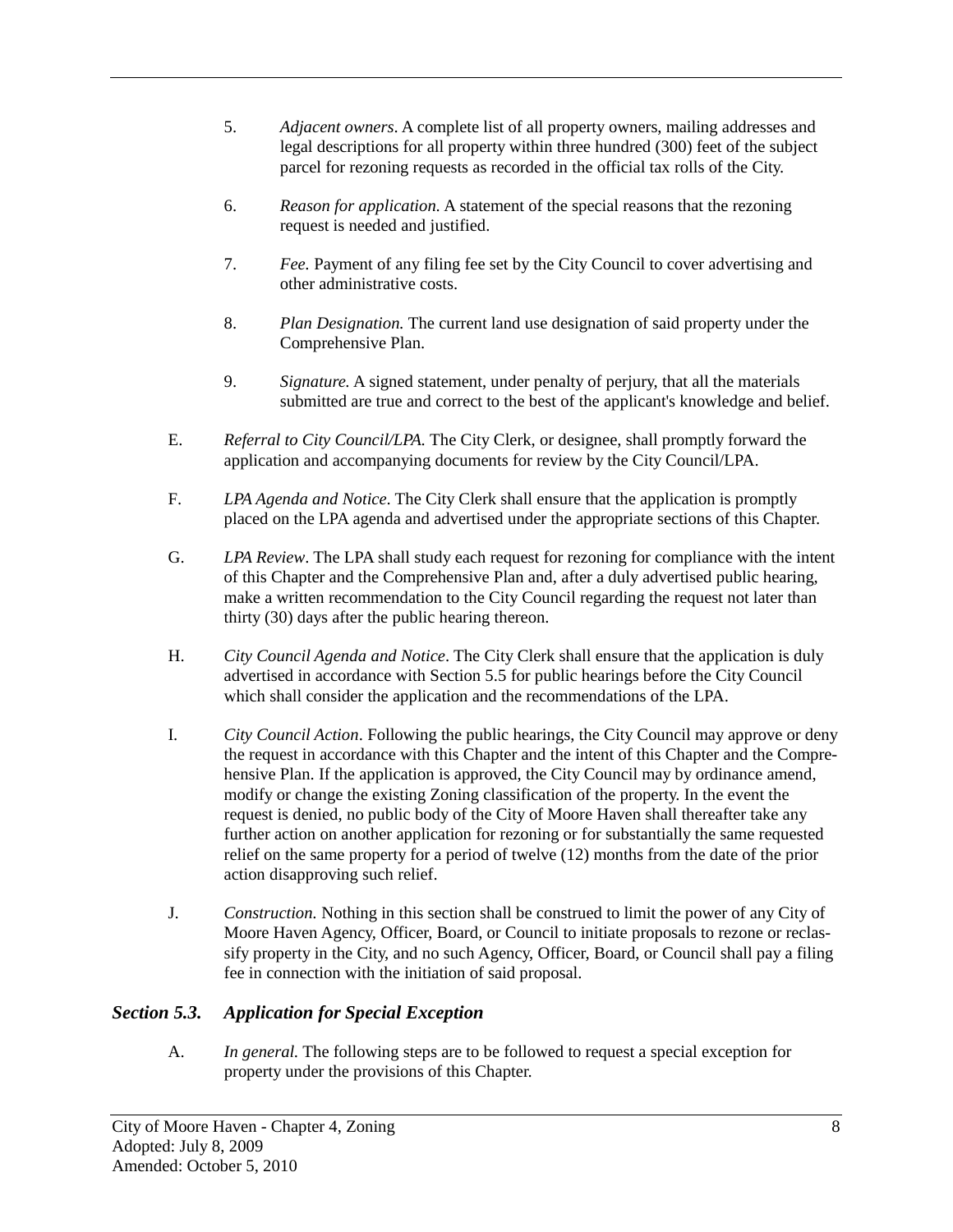- B. *Application.* An application for such special exception shall be submitted to the City Clerk, or designee, on an application form to be provided by the City Clerk or designee, and shall contain the following information (no application will be considered unless each of these items is included):
	- 1. *Description*. The legal description including lot and block number and acreage of the subject property.
	- 2. *Owner/Adjacent Owners*. The names and addresses of the owners, occupants and tenants of such property, and adjacent owners of property within three hundred (300) feet of the subject property parcel as recorded in the official tax rolls of the City.
	- 3. *Description of use*. A description of the special exception desired, specifically and particularly describing the type, character and extent of the proposed special exception.
	- 4. *Authorization*. A citation to the provision in this code which allows such special exception.
	- 5. *Conditions.* A detailed statement of the proposed exceptions on such use, and as to how those exceptions are to be fulfilled.
	- 6. *Zoning*. The zoning classification of the real property.
	- 7. *Reason and existing use*. A statement as to the existing use of the property and the reason for requesting the special exception.
	- 8. *Site Plan*. A proposed site plan for the parcel, prepared in compliance with Section 13 of this Chapter. The site plan shall be approved as a part of any approved special exception.
	- 9. *Fee*. A filing fee for advertising and other administrative costs, in an amount set by resolution of the City Council.
	- 10. *Signature*. The applicant's signature, under penalty of perjury, that the materials submitted are true and correct.
- C. *Notice and Agenda*. The City Clerk shall set the matter on the agenda for the City Council and advertise same in the manner described in Section 5-5 of this Chapter.
- D. *Finding*. The City Council shall grant a special exception hereunder if it finds that such use will not adversely affect the public interest and that the special exception would be consistent with the Comprehensive Plan.
- E. *Conditions*. The City Council may as a condition to granting of any application for a special exception, impose such conditions restrictions or limitations in the use of such real property, or upon the special exception thereof as requested in the application, as the City Council may deem appropriate and in the best interests of the public, taking into account matters of health, safety and welfare of the citizens, the protection of property values and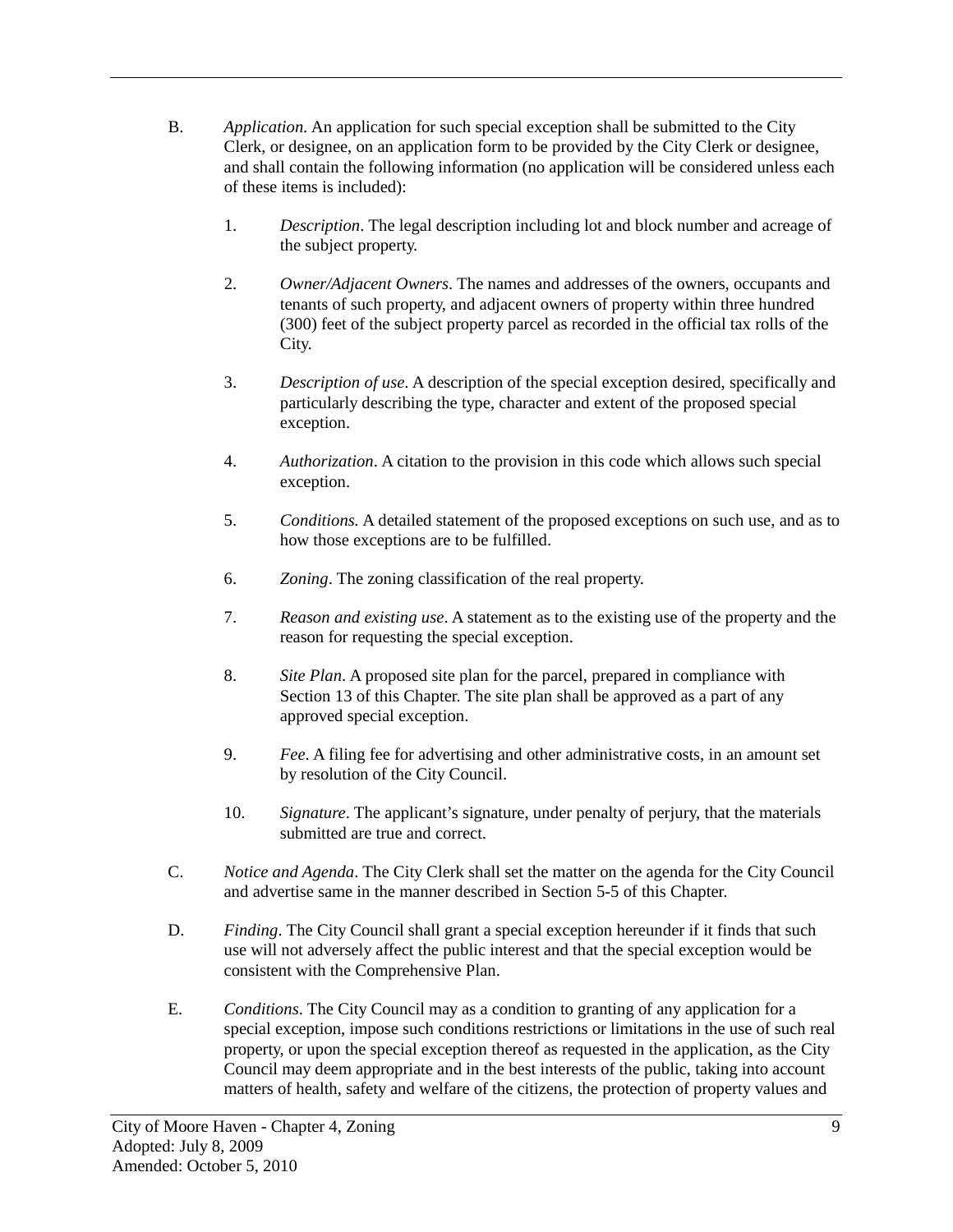other considerations material to good planning and zoning concepts, with the exercise of said discretion to be in accordance with the terms of this Chapter.

- F. *Time Limits for Use*. The City Council may prescribe a reasonable time limit within which the action for which the special exception is required shall be commenced or completed, or both.
- G. *Permitted Use*. Any special exception granted by the City Council shall permit no use other than the specific use or uses described in the application and site plan, as the same may be limited or restricted by the terms and provisions in the permit. Any expansion or extension of the use of such real property beyond the terms of the special exception shall be unlawful and in violation of this Chapter, and shall render the special exception permit subject to suspension or revocation by the City Council.
- H. *Revocation*. The City Council may suspend or revoke any permit allowing a special exception at any time it determines that such use has become a public or private nuisance because of an unauthorized, improper or other unlawful use of such real property. The original applicant for the permit shall be notified by mail of the hearing at which said action will be considered and of the outcome of said hearing.
- I. *Denial*. If an application for a special exception is denied by the City Council, the City Council shall take no further action on another application for substantially the same special exception use on the same real property until after twelve (12) months from the date of the prior denial.

#### <span id="page-14-0"></span>*Section 5.4. Application for Variance*

- A. *In general*. The following steps are to be followed to request a variance for property from the particular regulations of this Chapter.
- B. *Application*. An application shall be filed with the City Clerk, or designee, with the following items or information:
	- 1. *Owner*. The names and addresses of the owners, occupants, or tenants of such property. If the applicant is other than the owner of the entire parcel in question, written consent for such application signed by all the owners of the property.
	- 2. *Description*. A complete legal description of the real property for which a variance is requested.
	- 3. *Survey*. A survey or plot diagram indicating applicable setback lines and the location of the proposed construction.
	- 4. *Nature of variance*. A statement as to the exact nature of the proposed variance and the physical nature of the real property which makes the variance necessary.
	- 5. *Hardship*. A statement as to the hardship imposed by these regulations in the event no variance is granted.
	- 6. *Zoning*. The Zoning classification of the real property.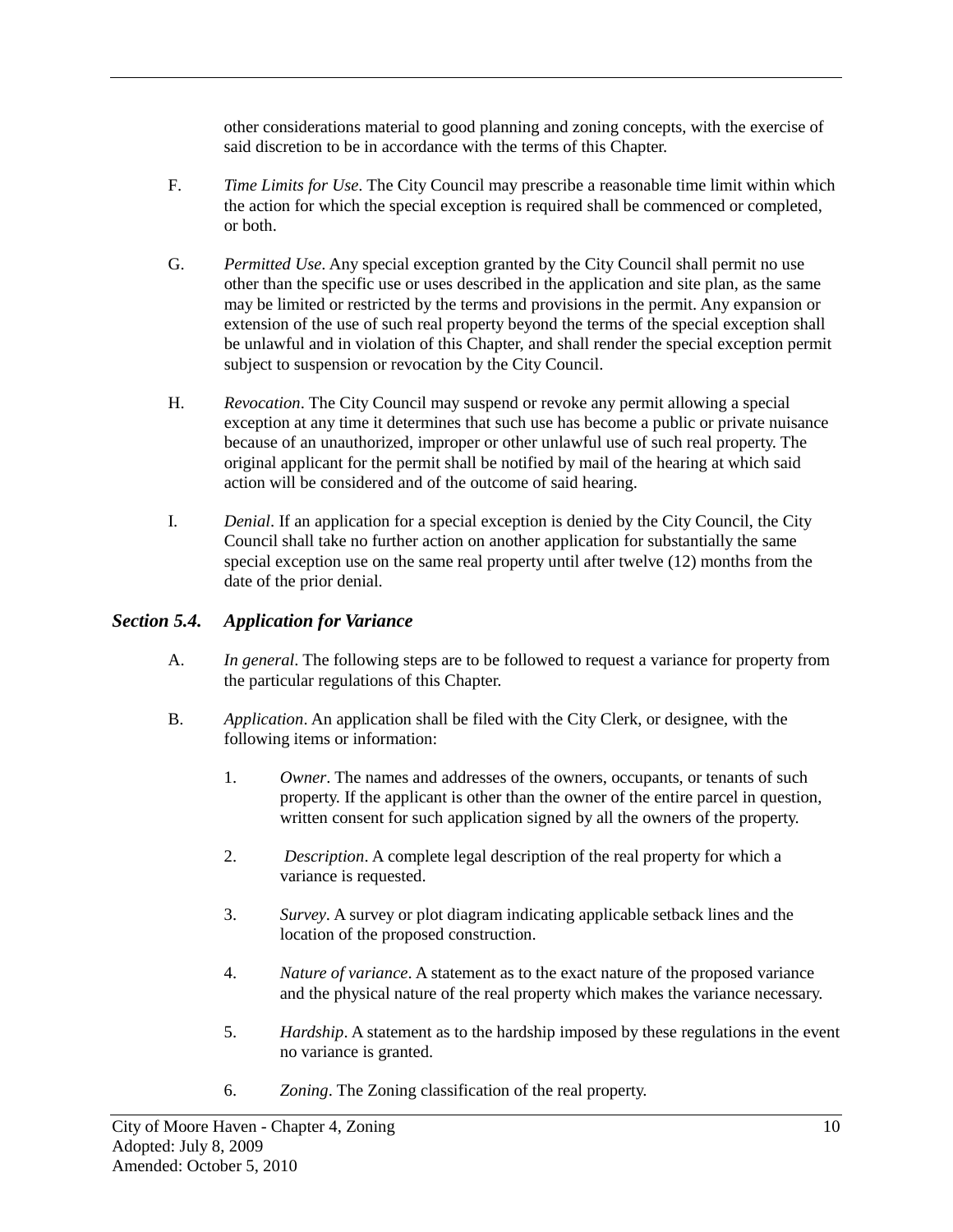- 7. *Impact*. A statement as the impact of granting the variance on contiguous property owners.
- 8. *Fee*. A filing fee for advertising and other administrative costs, in an amount set by resolution of the City Council.
- 9. *Adjacent owners*. The names and addresses of all contiguous property owners within three hundred (300) feet of the boundary of the subject parcel as recorded in the official tax rolls of the City.
- 10. *Signature*. A statement signed by the applicant under penalty of perjury that the materials submitted are true and correct to the best of the applicant's knowledge and belief.
- C. *Notice and Agenda.* The City Clerk shall refer to the City Council all requests for variances. The City Clerk shall ensure the application is promptly placed on the agenda for a meeting and that due notice of the public hearing is published under Section 5.5 of this Chapter.
- D. *Findings Required*. Before making a finding on an application for a variance, the City Council shall first determine that the proposed variation in the application of this Chapter will not:
	- 1. Constitute any change in the districts established on the Official Zoning Map.
	- 2. Impair an adequate supply of light and air to adjacent property.
	- 3. Materially increase the congestion in public streets.
	- 4. Increase the danger of fire or pose other threats to the public safety.
	- 5. Materially diminish or impair established property values within the surrounding area.
	- 6. In any other respect impair the public health, safety, morals or general welfare.
- E. *Specific Findings*. The City Council shall not grant a variance unless it finds that:
	- 1. Special conditions and circumstances exist relating to the physical aspects of the property in question which are peculiar to the land, structure or building involved and which are not applicable to other lands, structures or buildings in the same district.
	- 2. The special conditions and circumstances do not result from the actions of the applicant.
	- 3. Granting the variance will not confer on the applicant any special privilege that is denied by this Chapter to other lands, buildings or structures in the same Zoning District.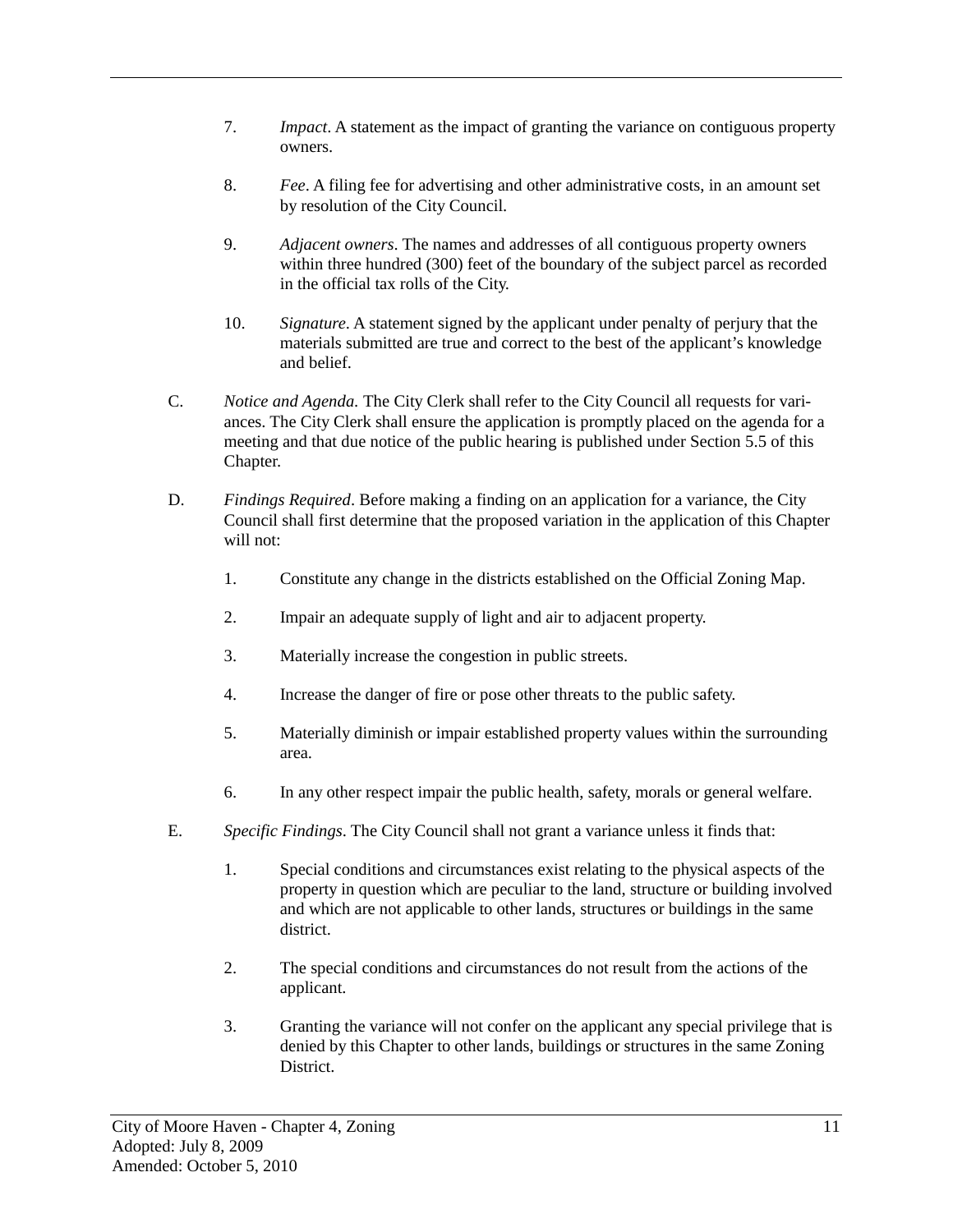- 4. Literal interpretation of this Chapter would deprive the applicant of rights commonly enjoyed by other properties in the same Zoning District under the terms of this Chapter and would work unnecessary hardship on the applicant.
- 5. The variance granted is the minimum variance that will make the reasonable use of the land, building or structure possible.
- 6. Granting the variance will be in harmony with the general purpose and intent of this Chapter and will not be injurious to the area involved or otherwise detrimental to the public welfare.
- F. *Conditions*. In granting any variance, the City Council may prescribe appropriate conditions and safeguards in conformity with this Chapter and any ordinance enacted under its authority. Violation of such conditions and safeguards, which shall be made a part of the terms under which the variance is granted, shall be a violation of this Chapter.
- G. *Limits on Variances*. Under no circumstances shall the City Council grant a variance allowing a deviation of more than thirty-five (35) percent from the applicable district regulations in question, nor shall a variance be granted as to density or to permit a use not generally or conditionally permitted in the Zoning District Regulations. No nonconforming use of neighboring lands, structures or buildings in the same Zoning District, and no permitted use of lands, structures or buildings in other Zoning Districts shall be considered grounds for the authorization of a variance.

# <span id="page-16-0"></span>*Section 5.5. Standards for Due Public Notice and Hearings.*

- A. *In general*. There are a number of provisions in this Chapter and in state land development legislation requiring that due public notice be given of the time, date, place, purpose, and outcome of the hearing being held before the City Council or the LPA to review and take action on a particular matter concerning land development. It is the purpose of this section to collect in one (1) place for easy reference a number of the provisions for such notice applicable to various land development issues governed by this Chapter. Accordingly, when the phrase "due public notice" is used in this Chapter in connection with the requirement for a public hearing on the matters listed below it shall have the meaning set forth in the following subsections.
- B. *Notice of Rezoning*. In cases in which the proposed ordinance or resolution changes the zoning category or changes the actual Zoning Map designation of a parcel or parcels of land, "due public notice and hearings" shall be as follows:
	- 1. *LPA Hearing*. The LPA shall hold at least one (1) advertised hearing on the application.
		- a. The City Clerk shall advertise the time, date, place, and purpose of such hearing twice in a newspaper of general circulation in the City of Moore Haven, with the first publication to be at least fifteen (15) days prior to the date of the hearing and the second publication to be at least five (5) days prior to the hearing. The advertisement shall describe the property by reference to major streets or roads or other significant landmarks and by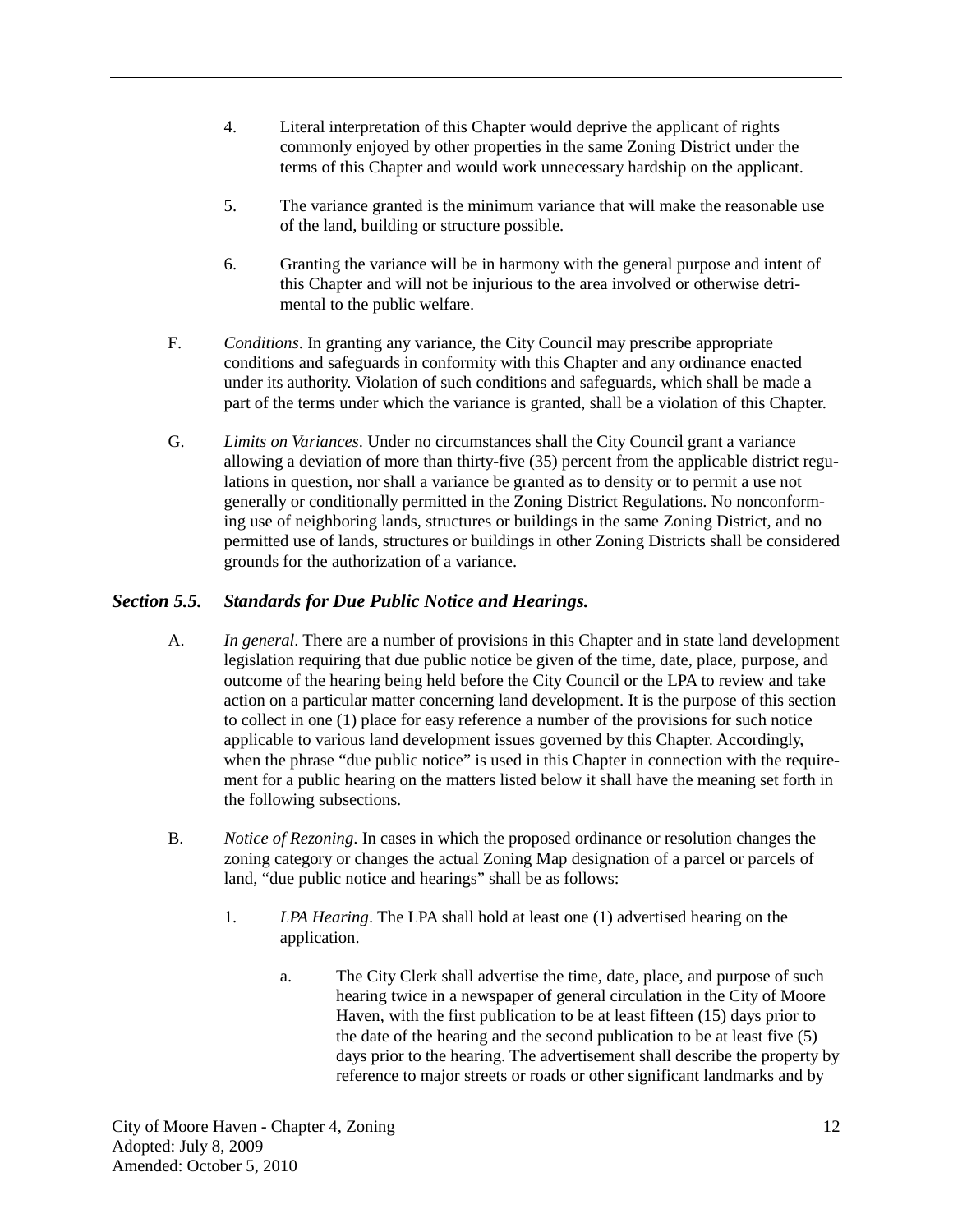township, range and section number, and shall state the current and proposed Zoning classifications of the property.

- b. In addition, except where the hearing applies to all of the land within the City, a notice setting forth the time, date, place and purpose of such hearing shall be mailed to the owners of the property involved in or directly affected by the hearing or whose land is within three hundred (300) feet of the boundary line of any lands proposed for rezoning.
- c. Notices containing the information published in the newspaper advertisement shall also be maintained at the Office of the City Clerk, and shall be posted in a conspicuous place or places in the City Hall of Moore Haven.
- 2. *City Council Hearings*. After the LPA has issued its recommendations on the proposed rezoning, the City Council shall hold one (1) public hearing on the proposal. The hearing shall be on a weekday after 5:00 p.m. and shall be held at least ten (10) days after the first hearing and shall be advertised at least five (5) days prior to the public hearing. The notice shall be in the following form:
	- a. The advertisements shall appear in a newspaper of general circulation in the City of Moore Haven and shall be no less than two (2) columns wide by ten (10) inches long in a standard size newspaper or tabloid size newspaper in a type no smaller than eighteen (18) point. The advertisement shall be placed in that portion of the newspaper where legal notices and classified ads appear. The advertisement shall be in the following form:

#### **Notice of Zoning Change**

The City Council of the City of Moore Haven, Florida, proposes to adopt the following ordinance or resolution.

A public hearing on the rezoning will be held on (date and time) at (meeting place).

The advertisement shall also contain a geographic location map which clearly indicates the area covered by the proposed rezoning. The map shall include major street names and other landmarks as a means of identification of the area.

- 3. In addition, except where the hearing applies to all of the land within the City, a notice setting forth the time, date, place, and purpose of such hearings shall be mailed to the owners of the property involved in or directly affected by the hearing or whose land is within three hundred (300) feet of the boundary line of any land, proposed for rezoning.
- 4. Notices containing the information published in the newspaper advertisement shall also be maintained at the Building and Zoning Department and Office of the Clerk, and shall be posted in a conspicuous place or places in the City Hall of Moore Haven.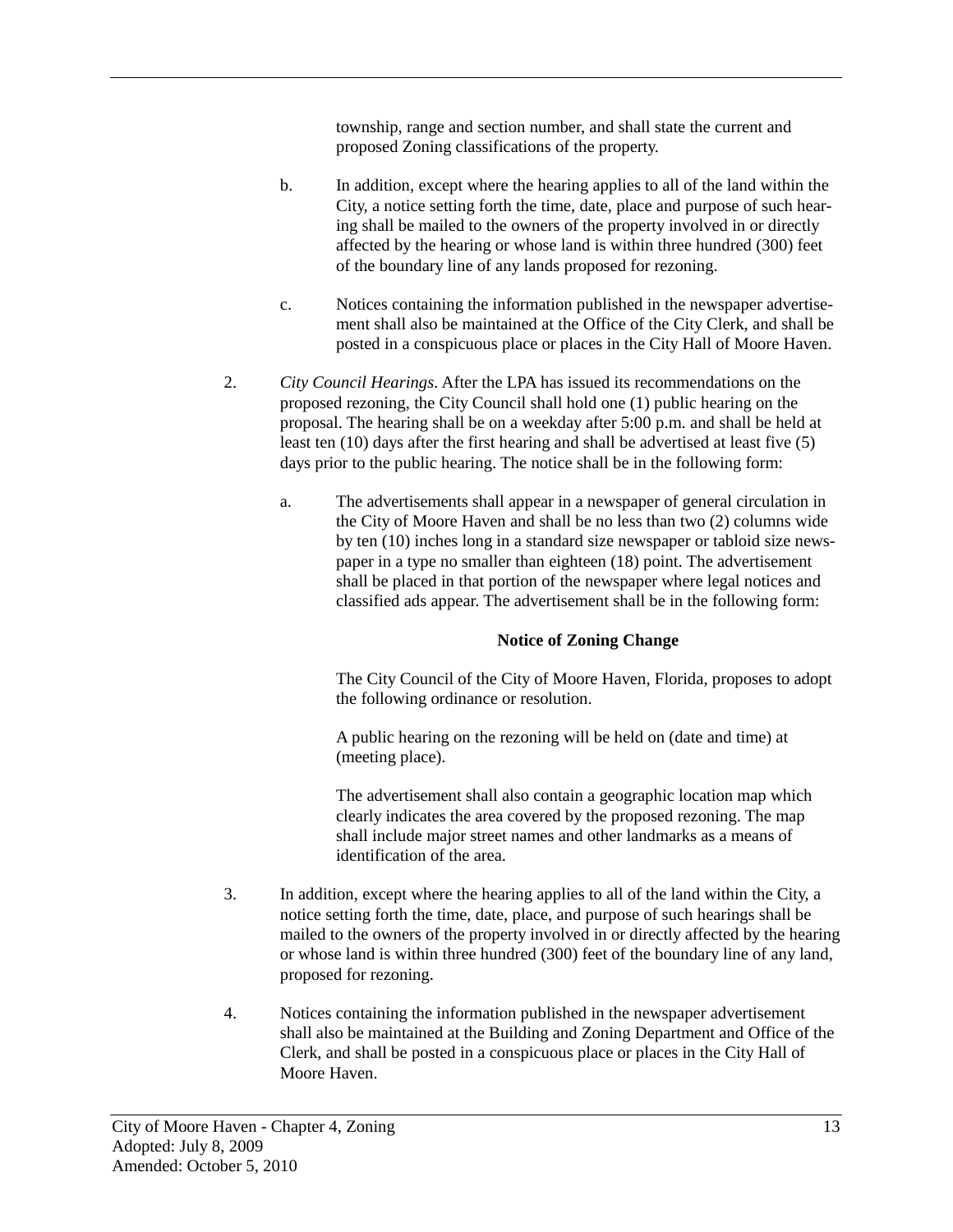- C. *Small-Scale Comprehensive Plan Amendment (less than twenty (20) acres).* In cases in which a proposed small scale Comprehensive Plan Amendment changes the actual land use designation for parcel or parcels of land involving less than twenty (20) contiguous acres; a small scale development amendment may be adopted only under the following conditions:
	- 1. The proposed amendment involves a use of twenty (20) acres or fewer and:
		- a. The cumulative effect of the acreage for all small scale development amendments adopted by the local government shall not exceed eighty (80) total acres annually.
		- b. The proposed amendment does not involve the same property more than once a year.
		- c. The proposed amendment does not involve the same owner's property within two hundred (200) feet of property granted a change within the prior twelve (12) months.
		- d. The proposed amendment does not involve a text change to the goals, policies, and objectives of the City's Comprehensive Plan, but only proposes a land use change to the Future Land Use Map for a site-specific small scale development activity.
		- e. The proposed amendment is not located within an area of critical state concern.
		- f. If the proposed amendments involve a residential land use, the residential land use has density of ten (10) units or less per acre.
	- 2. Small scale development amendments adopted require only one (1) public hearing before the City Council, which shall be an adoption hearing.
- D. *Notice of Subdivision Plan and Preliminary Plat Application*. After the City Clerk has received for its review an application for approval of a preliminary plat and subdivision plan, the LPA and the City Council shall each hold at least one (1) advertised public hearing on the proposal. Due public notice of the hearings shall be published as follows:
	- 1. The City Clerk shall advertise the time, date, place and purpose of such hearing at least once in a newspaper of general circulation in the City of Moore Haven, Florida, with the first publication to be at least thirty (30) days prior to the public hearing by the City Council and at least fifteen (15) days prior to the public hearing by the LPA. The advertisement shall describe the property by reference to major streets or roads or other significant landmarks and by legal description, and shall state the current and proposed Zoning classification of the property.
	- 2. In addition, at least fifteen (15) days prior to the date set for the public hearings, the City Clerk shall mail a notice setting forth the time, date, place and purposed of such hearings to the applicant.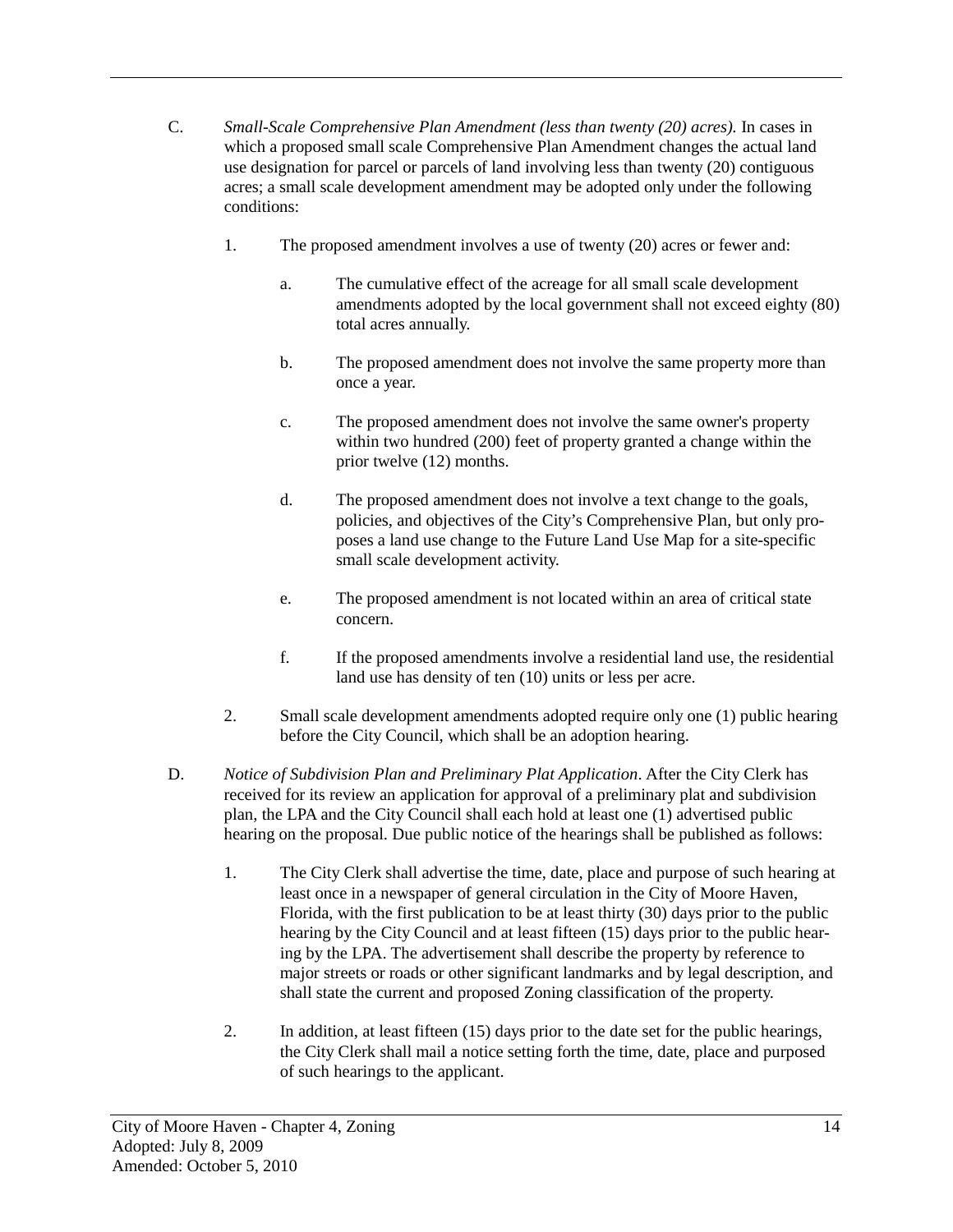- 3. Notices containing the information published in the newspaper advertisement shall also be maintained at the Office of the City Clerk, and posted in a conspicuous place or places in the City Hall of Moore Haven.
- 4. Written notice of the LPA's action on the plan and preliminary plat shall be mailed to the applicant and shall include any reasons for disapproval of the plan and plat or any conditions attached to conditional approval of same.
- 5. If a subdivision plan and preliminary plat are approved with conditions, after those conditions have been satisfied, the LPA shall hold another public hearing on the amended subdivision plan and preliminary plat and publish notice of the hearing, and transmit the action taken at that hearing to the owner, in accordance with the provisions above for original consideration of the plan and plat.
- E. *Notice of Application for Approval of Final Plat*. After the Building and Zoning Official, or designee, has received for its review an application for approval of a final subdivision plat, the City Council shall hold at least one (1) advertised public hearing on the proposal. Due public notice of the hearings shall be published as follows:
	- 1. *City Council*. Notice of the City Council's consideration of the final plat need not be advertised. However, notice of the time, date and place of the meeting where the final plat will be reviewed and of the City Council's final action on same shall be mailed to the applicant by the City Clerk.
	- 2. *Notice of application for administrative appeal*. After any application for an administrative appeal has been received by the City Council, the Council shall hold at least one (1) public hearing with notice thereof published as follows:
		- a. The City Clerk shall advertise the time, date, place and purpose of such hearing at least once in a newspaper of general circulation in the City of Moore Haven, Florida, at least fifteen (15) days prior to the date of the hearing. The notice shall describe the property which is the subject of the application by reference to major streets or other landmarks and by township, range and section number and describing the Zoning classification of the property and the nature of the application to be considered by the Council including the specific relief requested.
		- b. In addition, at least fifteen (15) days prior to the public hearing, the City Clerk shall mail a notice of the time, date, place and purpose of such hearing to the applicant.
		- c. Notices containing the published information shall also be maintained at the Office of the Clerk, and posted in a conspicuous place or places in the City Hall of Moore Haven.
	- 3. *Effect of failure to receive notice*. Where notice of a hearing or matter is sent to a person by mail, that person's failure to receive the notice shall not affect the validity of any action taken at a public hearing, so long as the procedures for mailing the notice were followed.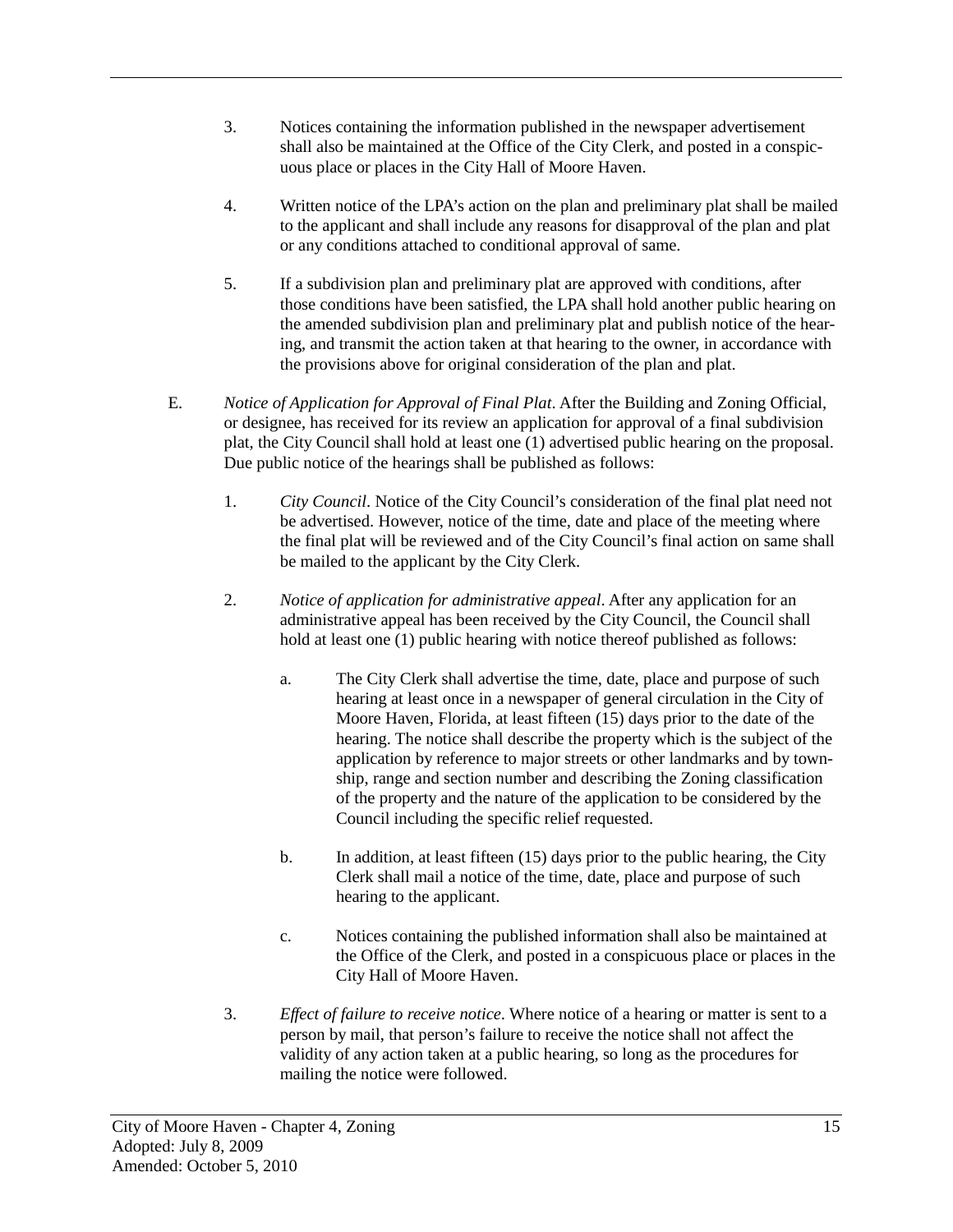4. *Notice and hearings on other matters*. The notice standards for public hearings on issues not mentioned in this section may be found in the particular provisions of this Chapter governing such issues.

## <span id="page-20-0"></span>*Section 5.6. Time Limits; Scheduling and Continuation of Hearings.*

- A. *Time Limits, In General*. The Building and Zoning Official, or designee, shall forward all matters to be reviewed by the LPA to that body within a reasonable time after receipt of a completed application. Written notice of any action or recommendation the Agency or Council hereunder shall be signed by the chairperson thereof and issued within five (5) business days of such action.
- B. *Scheduling of Hearings*. The City Clerk shall promptly schedule before the appropriate Agency or Council all matters requiring a public hearing and promptly publish due public notice thereof. Wherever possible, the matter shall be scheduled for consideration at the next regular meeting of the Agency or Council, if sufficient time exists prior to the meeting to allow for study of the proposal and publication of due public notice. Otherwise, the matter shall be scheduled for the next regular meeting of the Agency or Council. Notwithstanding any other provision in this Chapter, no public hearing on any matter before any Agency or Council shall be held until proper due public notice of such matter has been published.
- C. *Continuation of Hearings*. The Agency or Council hearing a matter pursuant to this Chapter may continue the public hearing held on the matter until the next regular meeting of the body if needed to allow for submission or consideration of additional information. Unless the continued hearing is advertised at the same time as the first hearing, due public notice of same shall be published. Except in extraordinary circumstances, the LPA or City Council shall not continue more than one (1) time the public hearing on any matter brought before it.

# <span id="page-20-1"></span>*Section 5.7. Enforcement by Whom.*

The Building and Zoning Official or designee is hereby designated and authorized to enforce this Chapter, see Section 16 of this Chapter for Enforcement.

# <span id="page-20-2"></span>*Section 5.8. Plats.*

Each application for a Building Permit shall be accompanied by a plat, in duplicate, drawn to scale, showing the actual dimensions of the lot to be built upon, the size of the building to be erected, reconstructed or structurally altered, and such other information as shall be necessary to provide for the enforcement of this Chapter. A careful record shall be kept of all such applications and plats, in the office of the Building and Zoning Official.

# <span id="page-20-3"></span>*Section 5.9. Certificate of Occupancy.*

A. No land shall be occupied or used and no building hereafter erected, reconstructed or structurally altered shall be occupied or used, in whole or in part, for any purpose whatsoever, until a Certificate of Occupancy shall have been issued by the Building and Zoning stating that the building and use comply with all the provisions of this Chapter applicable to the building or premises or the use in the district in which it is to be located.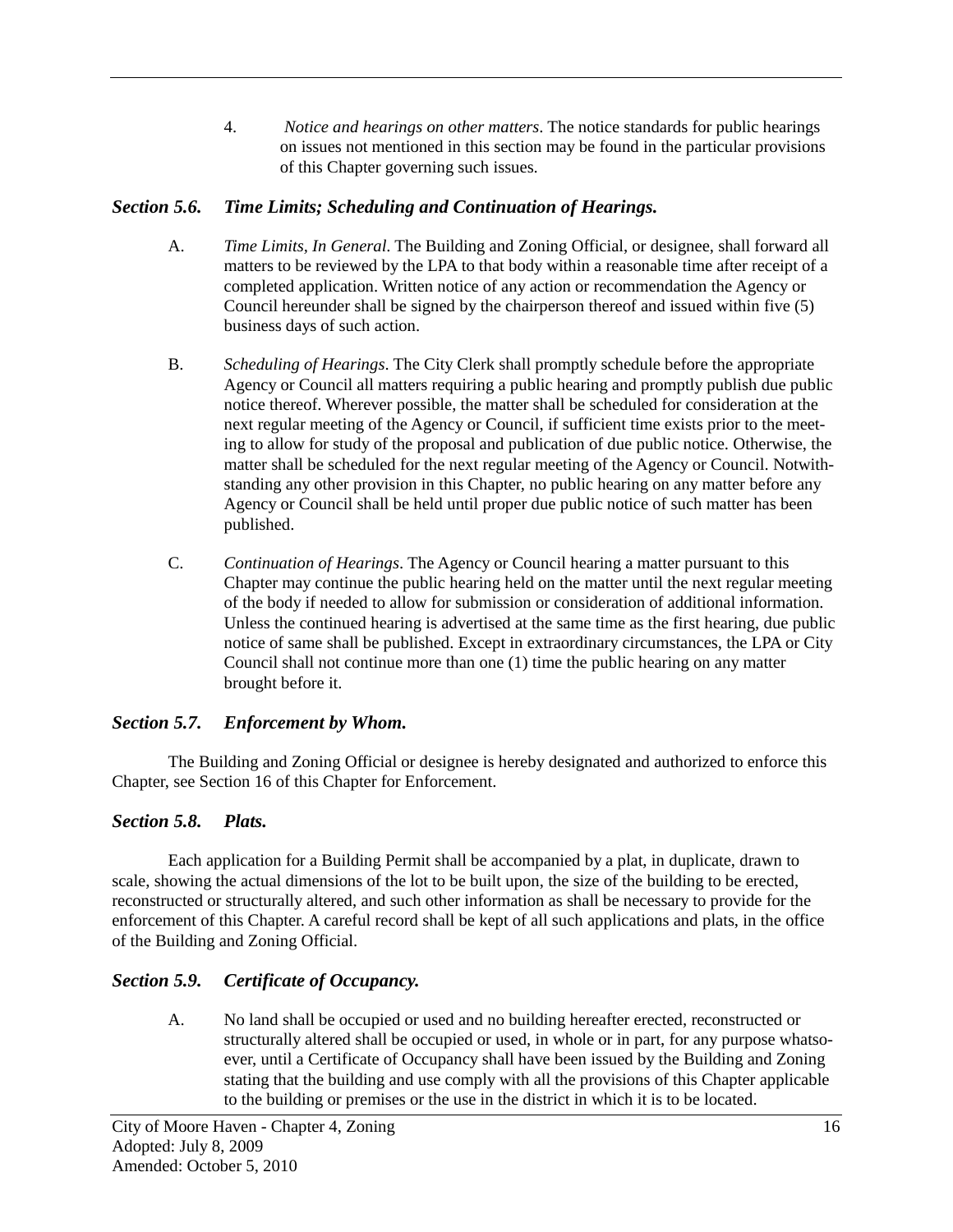- B. No change in use shall be made in any building or part thereof, now or hereafter erected, reconstructed or structurally altered, without a Certificate of Occupancy having been issued by the Building and Zoning Official, and no such permit shall be issued to make such change unless it is in conformity with the provisions of this Chapter.
- C. A Certificate of Occupancy shall be applied for coincidentally with the application for a Building Permit and shall be issued within ten (10) days after the lawful erection, reconstruction or structural alteration of such building shall have been completed.
- D. A record of all Certificates of Occupancy shall be kept on file in the office of the Building and Zoning Official and copies shall be furnished upon request to any person having a proprietary or tenancy interest in the building or land affected. A fee of three dollars (\$3.00) shall be charged for each original certificate and one dollar (\$1.00) for each copy thereof.
- E. No Building Permit shall be issued for excavation or for the erection, reconstruction or structural alteration of any building, before application has been made for a Certificate of Occupancy.

# <span id="page-21-0"></span>**SECTION 6. ADMINISTRATIVE POWERS AND DUTIES.**

## <span id="page-21-1"></span>*Section 6.1. City Council.*

- A. *In general.* The City Council of the City of Moore Haven shall exercise the following general powers and responsibilities, in addition to all others provided for in this Chapter, in accordance with this Chapter and other applicable laws and regulations.
- B. *Legislation.* Adopt this Chapter and the Official Zoning Map in accordance with, and based upon the adopted Comprehensive Plan.
- C. *Amendments.* Adopt appropriate amendments to the Zoning Regulations and the Official Zoning Map, and other parts of this Chapter, as prescribed in this Chapter. Because of an error or omission in the Official Zoning Map, any property in the jurisdiction of the City of Moore Haven that is not shown as being in a Zoning District, the classification of such property shall be established by the City Council.
- D. *Final Review.* Consider the recommendations from or hear appeals from the LPA, if applicable, on matters regulated by this Chapter in the manner provided by this Chapter, and render decisions on those matters in compliance with the provisions of this Chapter.
- E. *Hearings.* Hold public hearings as required in this Chapter.
- F. *Changes in District.* Review, in accordance with applicable law, the appropriateness of the Zoning Classifications and Districts in the Chapter and designated in the Official Zoning Map and consider changing said classifications and districts to carry out the intent of this Chapter.
- G. *Code Enforcement.* Oversee the enforcement of this Chapter in the decisions and actions of the officials and governmental bodies of the City.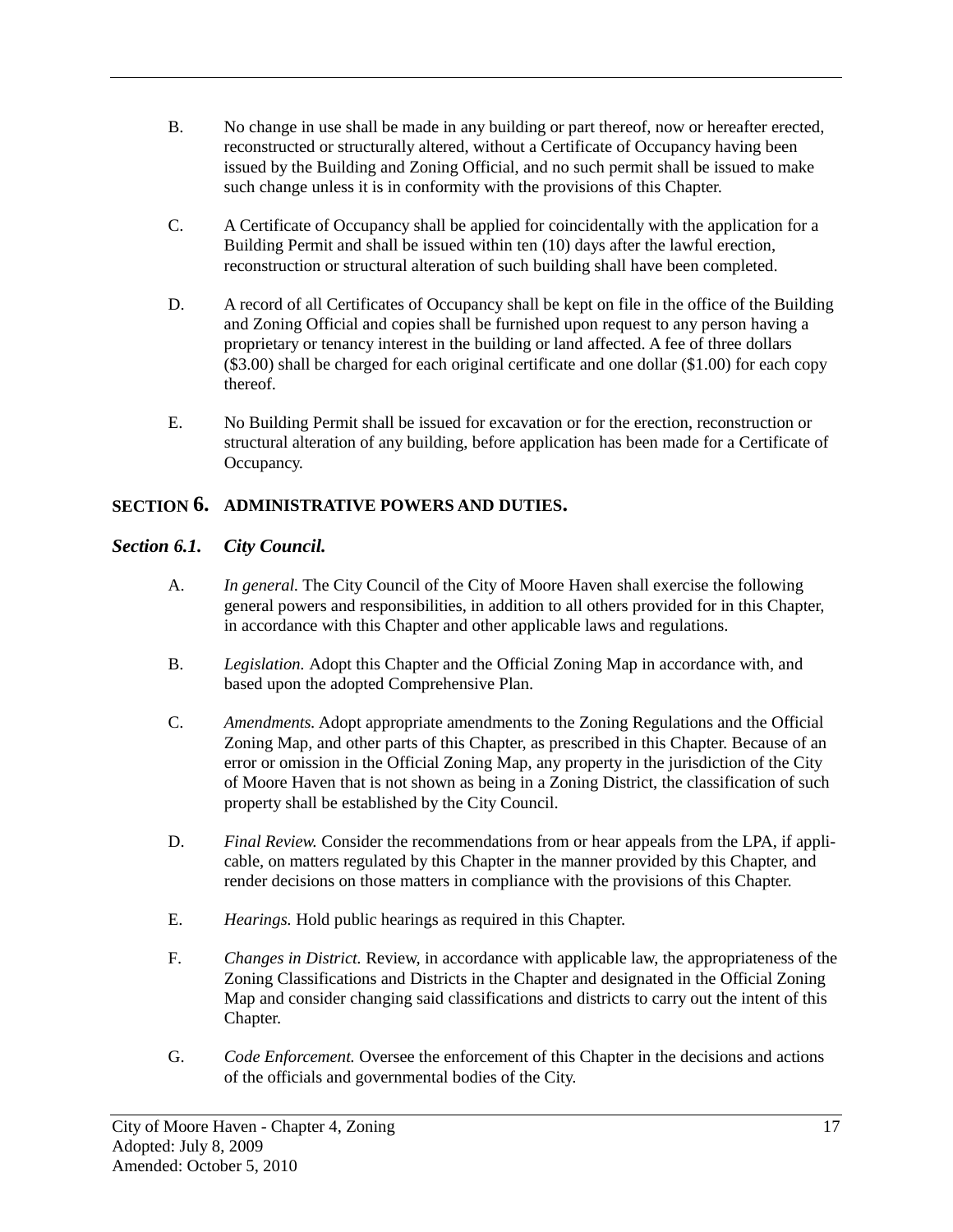H. *Variances, Administrative Appeals, Special Exceptions.* Act as the final or approval body for these requests.

# <span id="page-22-0"></span>*Section 6.2. Building and Zoning Official.*

- A. *In General.* The City of Moore Haven Building and Zoning Official or designee shall ensure that all relevant provisions of this Chapter and all other buildings and technical codes of the City are enforced in relation to the development regulated by this Chapter and shall have the following additional powers and responsibilities with respect to this Chapter.
- B. *Receive Applications.* Act as the initial recipient on behalf of the City Council and the LPA of all land development requests and applications for relief under this Chapter, including all applications for subdivision or site plan approval, special exceptions, variances, rezoning, home occupation permits and planned unit developments.
- C. *Contents of Applications.* Upon receipt of every said application, ensure that the application contains all information, materials, diagrams and fees required under this Chapter.
- D. *Creation of Files.* Prepare a separate file for each said application labeled with the name of the applicant, the file number, the nature of the application and the date the file was opened, and secure in said file the papers received in connection with said initial application and all further papers or documents related to such matter.
- E. *File Index.* Maintain in the office an updated index of said files.
- F. *Agenda and Notice.* Ensure that the City Clerk is notified of all applications or matters to be considered by the City Council to be promptly placed on the City Council agenda and that due public notice of same is published by the City Clerk, if required in this Chapter.
- G. *Referrals to LPA.* Forward promptly to the LPA for consideration on all applications for site plan and subdivision approval, and all applications for Zoning changes and home occupation permits. All such referrals shall be made within reasonable time upon receipt of all materials required to be included in said applications under this Chapter.
- H. *Referrals from LPA.* Receive on behalf of the City Council all recommendations from the LPA and present same, with his/her comments, to the City Council for final action.
- I. *Maintenance of Files.* Maintain all files regarding pending and finalized land development matters for safekeeping.
- J. *Administrative Actions.* Accomplish all administrative actions required by these regulations, including giving notices, receiving and processing of appeals and the acceptance of and accounting for fees.
- K. *Maintenance of Code and Map.* Maintain and keep current these regulations, the Official Zoning Map and all records relating to the administration of these regulations.
- L. *Referrals to and Liaison with Other Agencies.* Refer to the LPA, City Council, Florida Department of Environmental Protection, local municipalities, and other departments or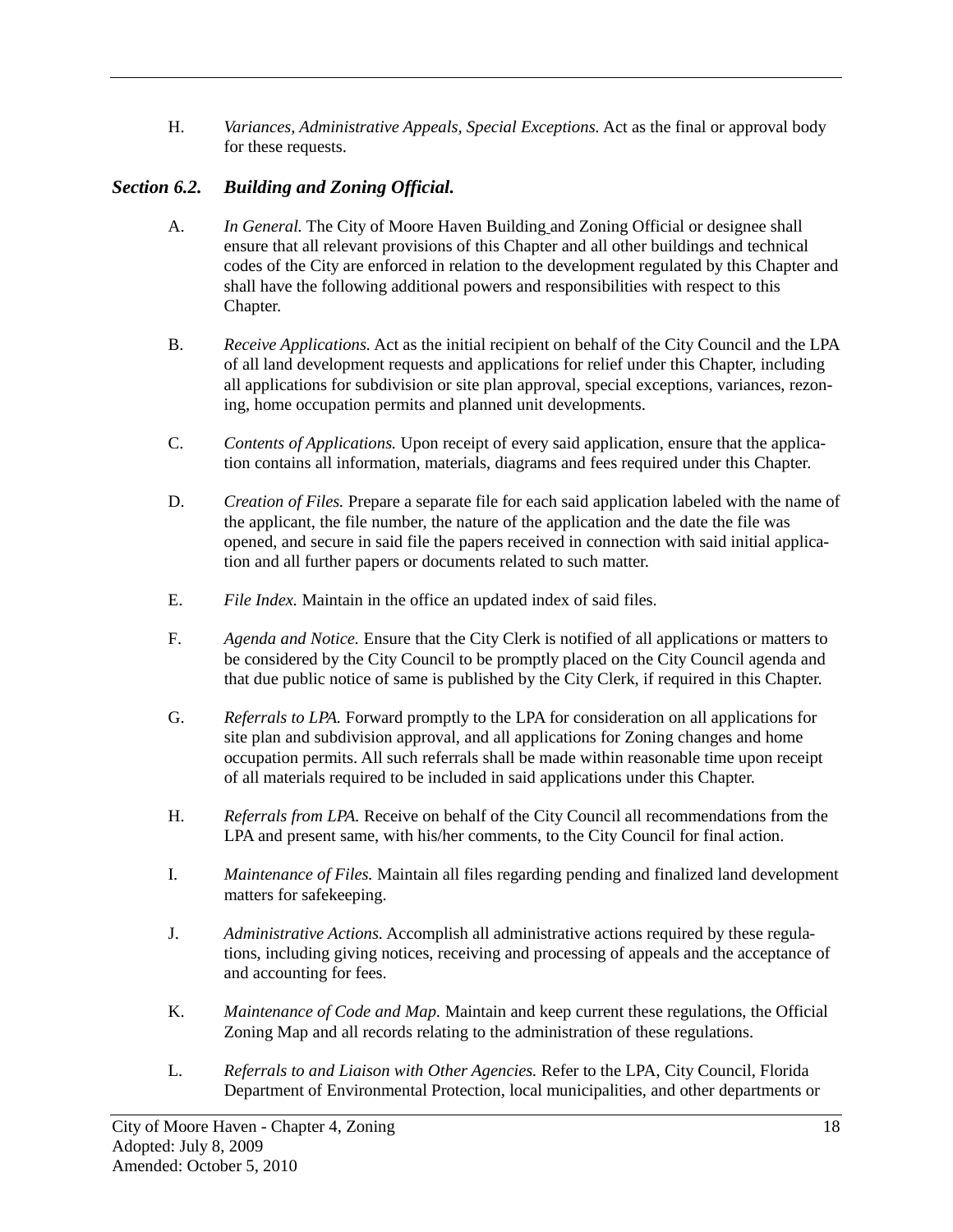agencies for review all applications for which such reviews are specified in this Chapter or other laws and regulations; provide liaison with other agencies as needed; and provide copies of reports, decisions or records to other agencies as requested or as directed in this Chapter or other applicable laws.

- M. *Compliance with Code.* Review all applications for any development activity regulated by this Chapter, including building permits, to ensure the conformity of the proposed activity with the provisions of this Chapter.
- N. *Advice to Applicants.* Provide advice to all applicants of the content and requirements of applicable sections of the Chapter.
- O. *Fees.* Account for and turn over all fees received from whatever source in the manner provided by the City Council.
- P. *Permits.* Issue temporary use permits, sign permits and any other similar permits that may be required by these regulations.
- Q. *Suggestions as to Code.* Suggest to the LPA and the City Council changes in these regulations and the Zoning Map, with a written statement, if desired, as to the need for such change.
- R. *Time Limits for Action.* Act upon or refer to the proper agency or department any matter brought forward within thirty (30) days of the date of filing or within a longer period of time agreed to by the applicant. If after thirty (30) days no decision or referral has been made, the request of the applicant will be deemed to have been denied and the applicant shall be notified of same in writing.
- S. *Inspections and Technical Advice.* Make all required inspections necessary to make decisions on matters within this Chapter with approval of the City Council and obtain expert opinions on such matters.
- T. *Coordination with Building and Zoning Department.* Coordinate insofar as possible with other departments on applications, inspections, review and approval matters governed by this Chapter and, when necessary, render assistance to the Building and Zoning Department, when said assistance does not interfere with other duties.
- U. *Recommendations as to Applications.* Issue recommendations regarding applications for Chapter amendments, Zoning changes, permits or other relief under this Chapter to the Agency or Council responsible for same.

## <span id="page-23-0"></span>*Section 6.3. Local Planning Agency.*

- A. *In general.* The City of Moore Haven LPA shall act in advisory capacity to the City Council, with the exception of granting or denying special exceptions.
- B. *Powers and Duties.* It shall be the responsibility of the LPA to exercise the following powers and duties in addition to those specifically provided for in this Chapter and other legislation: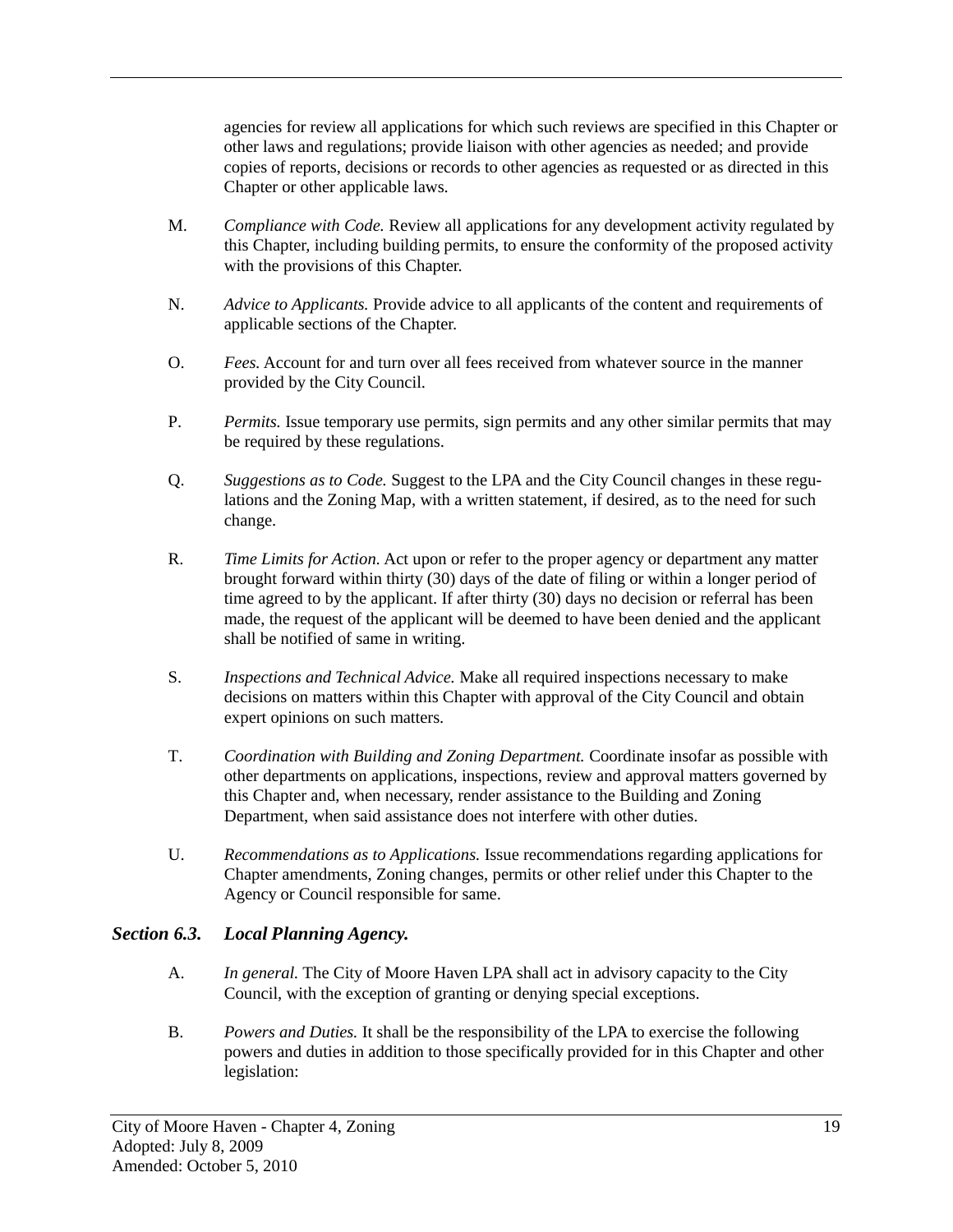- 1. *Local Planning Agency.* Serve as the Local Planning Agency unless another agency is so designated by the City Council.
- 2. *Review of matters and hearings*. Review those matters referred to the LPA and hold meetings and public hearings for purposes of reviewing said matters and making recommendations thereon to the City Council.
- 3. *Issuance of Written Recommendation*. Transmit to the proper governmental bodies or agencies its written recommendations, where said recommendations are provided for in this Chapter.
- 4. *Changes in Code, Map and Internal Procedures.* Recommend to the City Council for approval, internal procedures and changes in this Chapter or the Official Zoning Map.
- C. *Self-Appointment.* The City Council shall sit as the Local Planning Agency (LPA).
- D. *Compensation.* Each member of the LPA shall not be compensated for attendance at regular or special meetings of the LPA.
- E. *Appeals.* An appeal from any decision of the LPA upon any matter initiated before such Agency, or before it upon appeals from decisions of the Building and Zoning Official, may be taken to the City Council by any person who is aggrieved by such decision, or by any officer of the City. Any person desiring to appeal a ruling of the Board shall, within thirty (30) days from the date of such ruling, file a written notice of appeal with the City Clerk, whose duty it shall then become to send written notice of such appeal to all persons who were required by the Agency to be notified of the hearing before such Agency, the matter shall then be heard by the City Council at its next regular meeting, provided at least ten (10) days shall intervene between the time of the filing of the notice and the date of such regular meeting; and if ten (10) days shall not intervene between the time of filing of the notice and the date of the next regular meeting, then the appeal shall be heard at the next following regular meeting of the City Council. An appeal to the City Council shall stay all proceedings in furtherance of the action appealed from, until the final disposition of the appeal.

# <span id="page-24-0"></span>*Section 6.4. Duty of the City Clerk.*

The City Clerk of the City of Moore Haven, Florida is hereby directed to keep on file two (2) copies of the Official Zoning Map referred to in Section 2, of this Chapter, and of the Specifications referred to in Section 3 of this Chapter, and said Map and Specifications shall be available for public inspection during all regular office hours of the said City Clerk.

# <span id="page-24-1"></span>**SECTION 7. PENALTIES AND REMEDIES.**

#### <span id="page-24-2"></span>*Section 7.1. Penalties*

Any person, firm or corporation violating any of the provisions of this Chapter shall be subject to a fine of up to five hundred dollars (\$500.00) per offense. Each day that a violation is permitted to exist shall constitute a separate offense.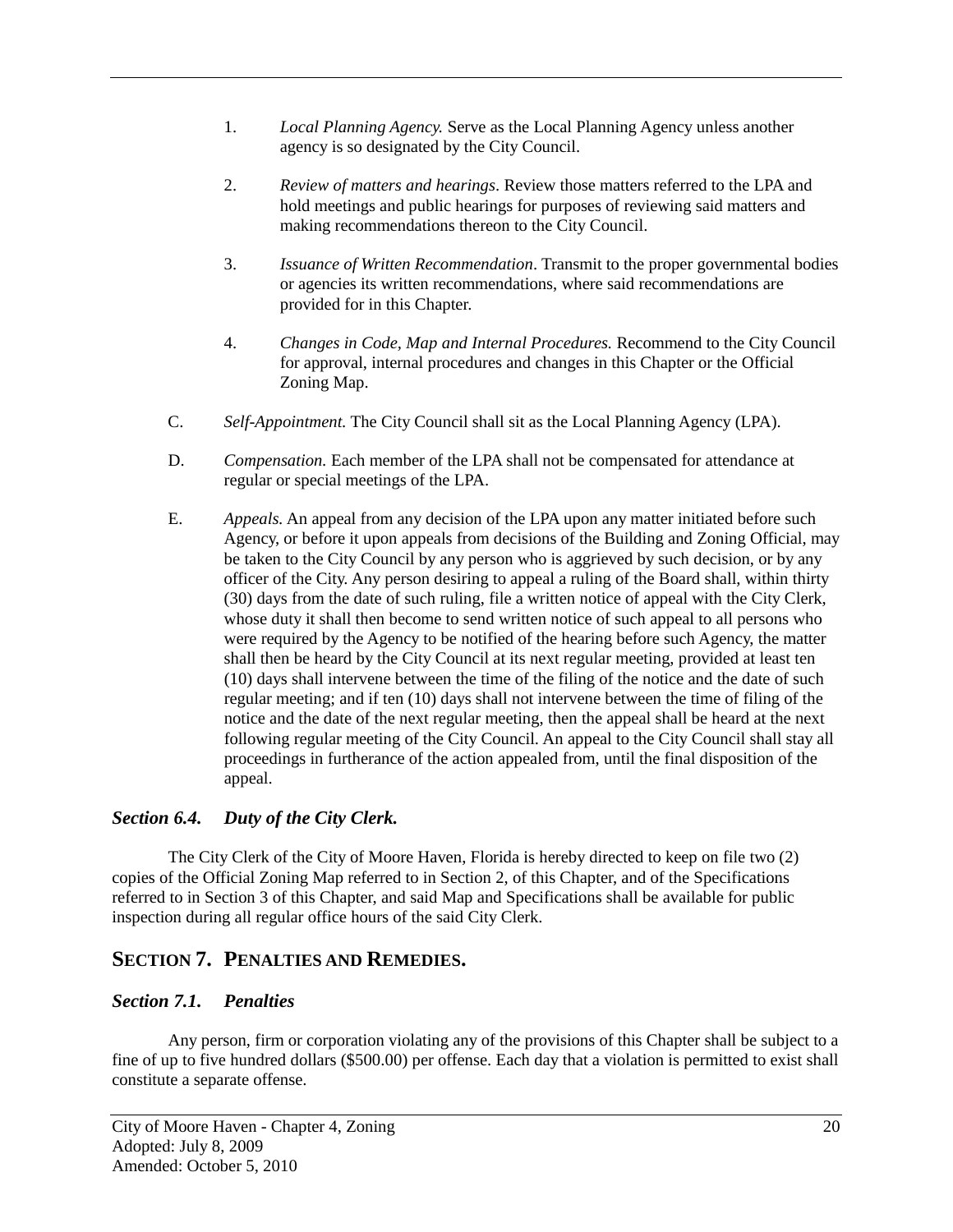# <span id="page-25-0"></span>*Section 7.2. Remedies*

The City Council, the Building and Zoning Official, or designee, or any City Council designated enforcement official, or any person or persons, firm or corporation jointly or severally aggrieved, may institute any appropriate action or proceeding to restrain an individual or a governmental unit from violating the provisions of this Chapter. The City Council may also institute a suit for mandatory injunction directing any individual, a corporation or a governmental unit to remove a structure erected in violation of the provisions of this Chapter. Any building, erected, raised, or converted, or land or premises used in violation of any provisions of this Chapter or the requirements thereof, is hereby declared to be a common nuisance and as such may be abated in such manner as nuisances are now or may hereafter be abated under existing law.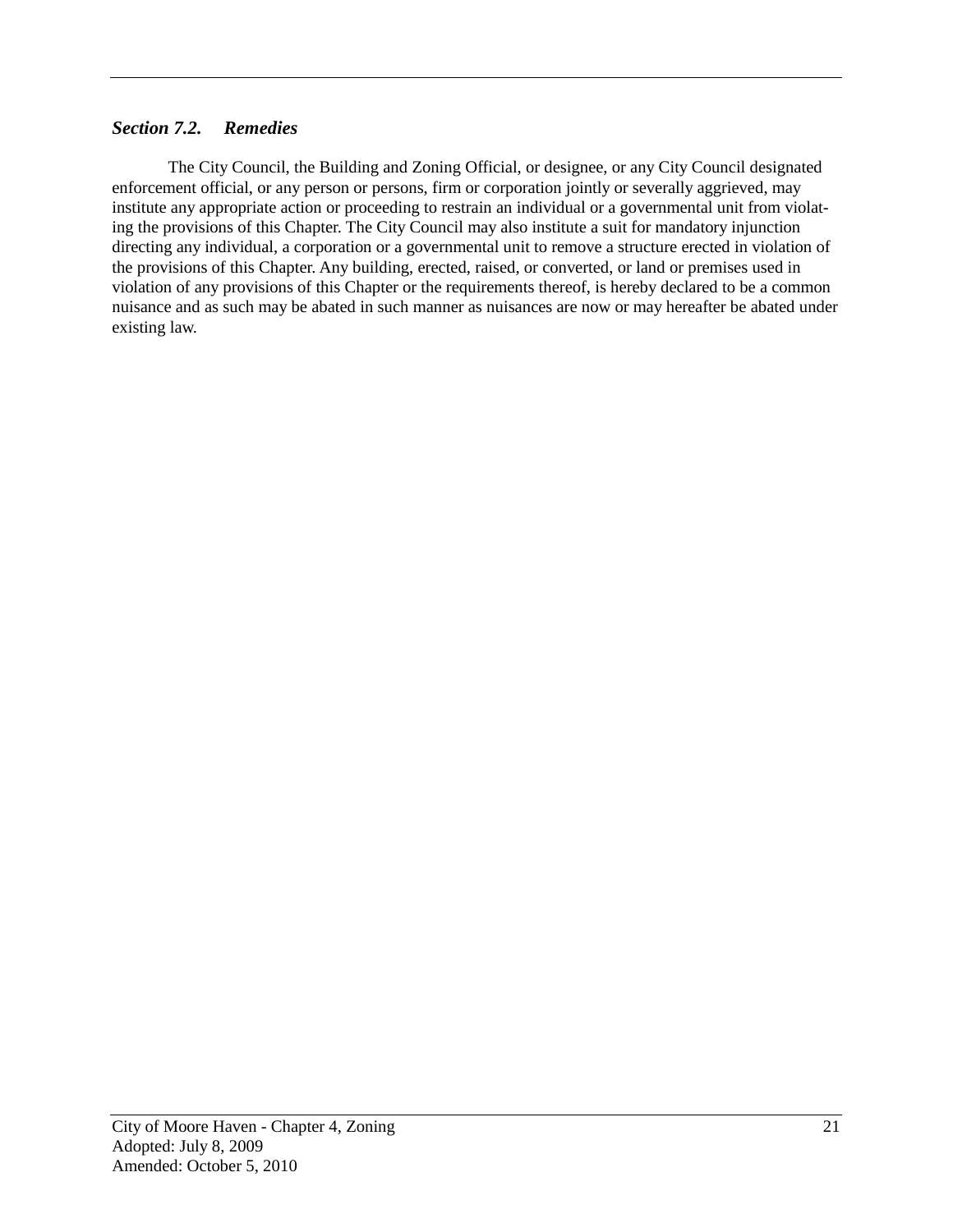# <span id="page-26-0"></span>**SECTION 8. DEFINITIONS**

For the purpose of this Chapter, certain terms and words used herein shall be interpreted and defined as follows:

Words in the present tense include the future and vice versa; words in the singular number include the plural number and vice versa; the word "building" includes the word "structure" and vice versa; the word "shall" is mandatory and not directory.

- 1. *Accessory use:* A use which is incidental to the main use of the premises.
- 2. *Alley:* A public thoroughfare, which affords only secondary means of vehicular access to abutting property, and less than thirty (30) feet in width.
- 3. *Agency.* The Local Planning Agency (LPA) of the City of Moore Haven, Florida.
- 4. *Block:* Property having frontage on one side of a street and lying between the two nearest intersecting or intercepting streets, or nearest intersecting or intercepting street and railroad right-of-way, waterway or other barrier.
- 5. *Boardinghouse:* A building not open to transients, where lodging and/or meals are provided for three (3) or more, but not over thirty (30) persons regularly; a lodging house.
- 6. *Building:* A structure having a roof supported by columns or walls, for the shelter, support, enclosure or protection of persons, animals, chattels or property. When separated by party walls, without openings through such walls, each portion of such a building shall be considered a separate structure.
- 7. *Building accessory:* A subordinate building, or a portion of a main building, the use of which is incidental to that of the main building.
- 8. *Building area:* The maximum horizontal projected area of the principal and accessory building, excluding open steps or terraces, unenclosed porches not exceeding one story in height, or architectural appurtenances projecting not more than two (2) feet.
- 9. *Building, front line of:* The line of the face of the building nearest the front lot line.
- 10. *Building, principal:* A building in which is conducted the main or principal use of the lot on which said building is situated. Where a substantial part of the wall of an accessory building is a part of the wall of the principal building or where an accessory building is attached to the main building in a substantial manner by a roof, such accessory building shall be counted as a part of the principal building.
- 11. *Building, height of:* The vertical distance measured from the lot ground level to the highest point of the roof for a flat roof; to the deck line of a mansard roof; and to the mean height between eaves and ridges for gable, hip and gambrel roofs.
- 12. *Building and Zoning Official:* That person(s) designated by the City Council to interpret or enforce the procedures, laws, ordinances and regulations of the City.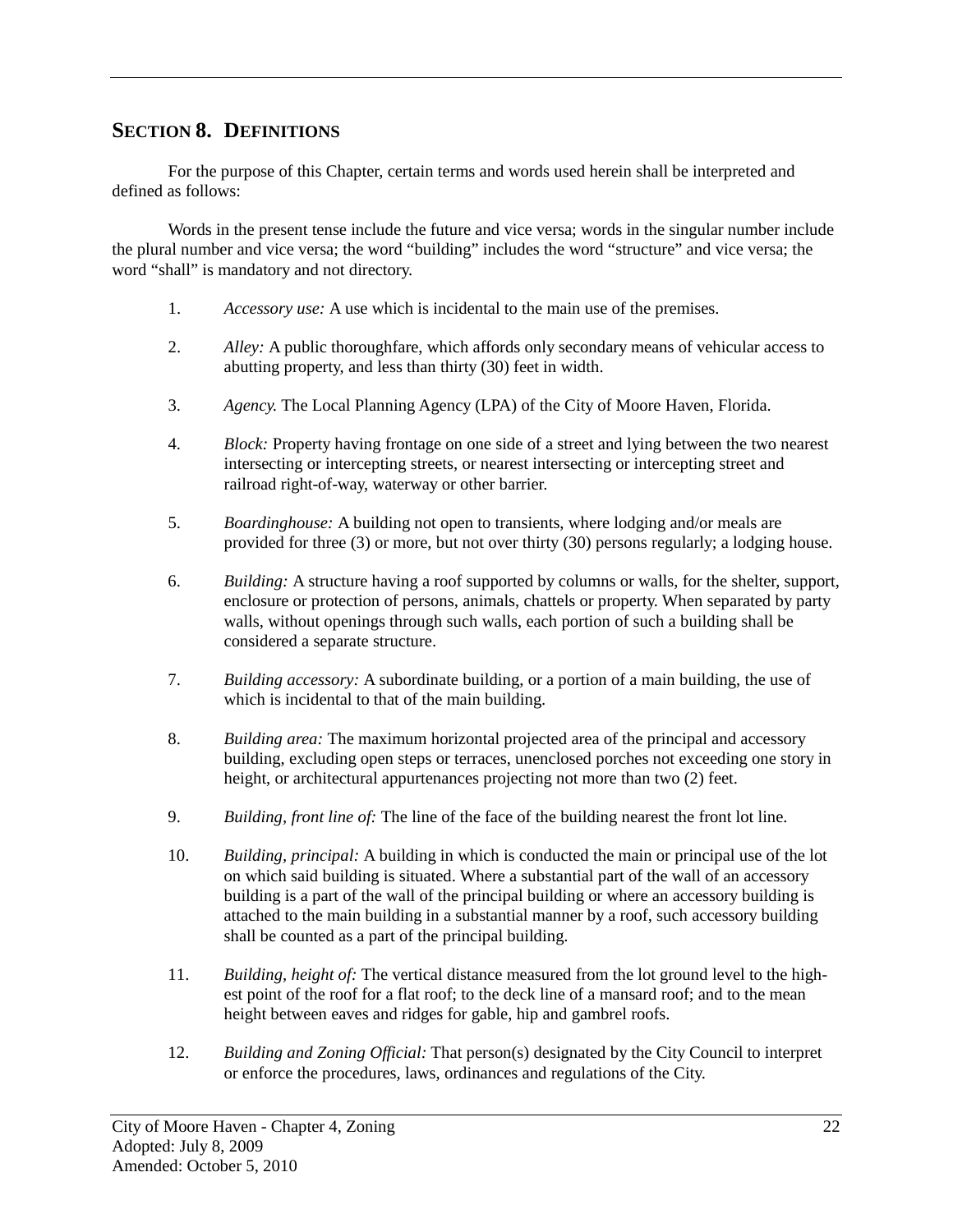- 13. *Business:* The engaging in the purchase, sale, barter or exchange of goods, wares, merchandise or services, the maintenance or operation of offices, or recreational and amusement enterprises for profit.
- 14. *Camp, public:* Any area or tract of land used or designed to accommodate two (2) or more automobile house trailers, or two (2) or more camping parties, including cabins, tents or other camping outfits.
- 15. *Commercial:* See Business.
- 16. *Day care center, adult:* A facility or establishment which undertakes through its ownership or management to provide basic services such as but not limited to a protective setting, social or leisure time activities, self-care training or nutritional services to three (3) or more adults not related by blood or marriage to the owner or operator, who require such services. This definition shall not be interpreted to include overnight care.
- 17. *Day care center, child:* A facility or establishment which provides care, protection and supervision for six (6) or more children unrelated to the operator and which receives a payment, fee or grant for any of the children receiving care, whether or not operated for profit. This definition shall not include public or nonpublic schools which are in compliance with the Compulsory School Attendance Law, Florida Statutes, Chapter 1003. The term "child day care center" is synonymous with the terms "preschool" and "nursery school."
- 18. *District:* A section of the City of Moore Haven for which uniform regulations governing the use, height, area, size and intensity of use of buildings and land, and open spaces about buildings, are herein established.
- 19. *Dwelling, duplex or two-family: A* building on a single lot containing two (2) dwelling units, each of which is totally separated from the other by a common vertical wall, without openings, extending from ground to roof; or a common ceiling and floor, without openings, extending from exterior wall to exterior wall.
- 20. *Dwelling, multi-family:* A building containing three (3) or more dwelling units, including townhouses, row houses, and single-family attached units when configured such that three (3) or more of the units are attached.
- 21. *Dwelling, single-family attached:* A one-family dwelling with ground floor outside access, attached to two or more one-family dwellings by common vertical walls without openings.
- 22. *Dwelling, single-family detached:* A one-family dwelling that is not attached to any other dwelling by any means. The detached dwelling does not have any roof, wall, or floor in common with any other dwelling unit.
- 23. *Dwelling, single-family, zero lot line:* A building located on a lot in such a manner that one (1) or more of the dwelling's sides rests on a lot line.
- 24. *Family:* A group of one or more persons occupying a building and living as a single housekeeping unit. No unrelated group living as a single housekeeping unit shall consist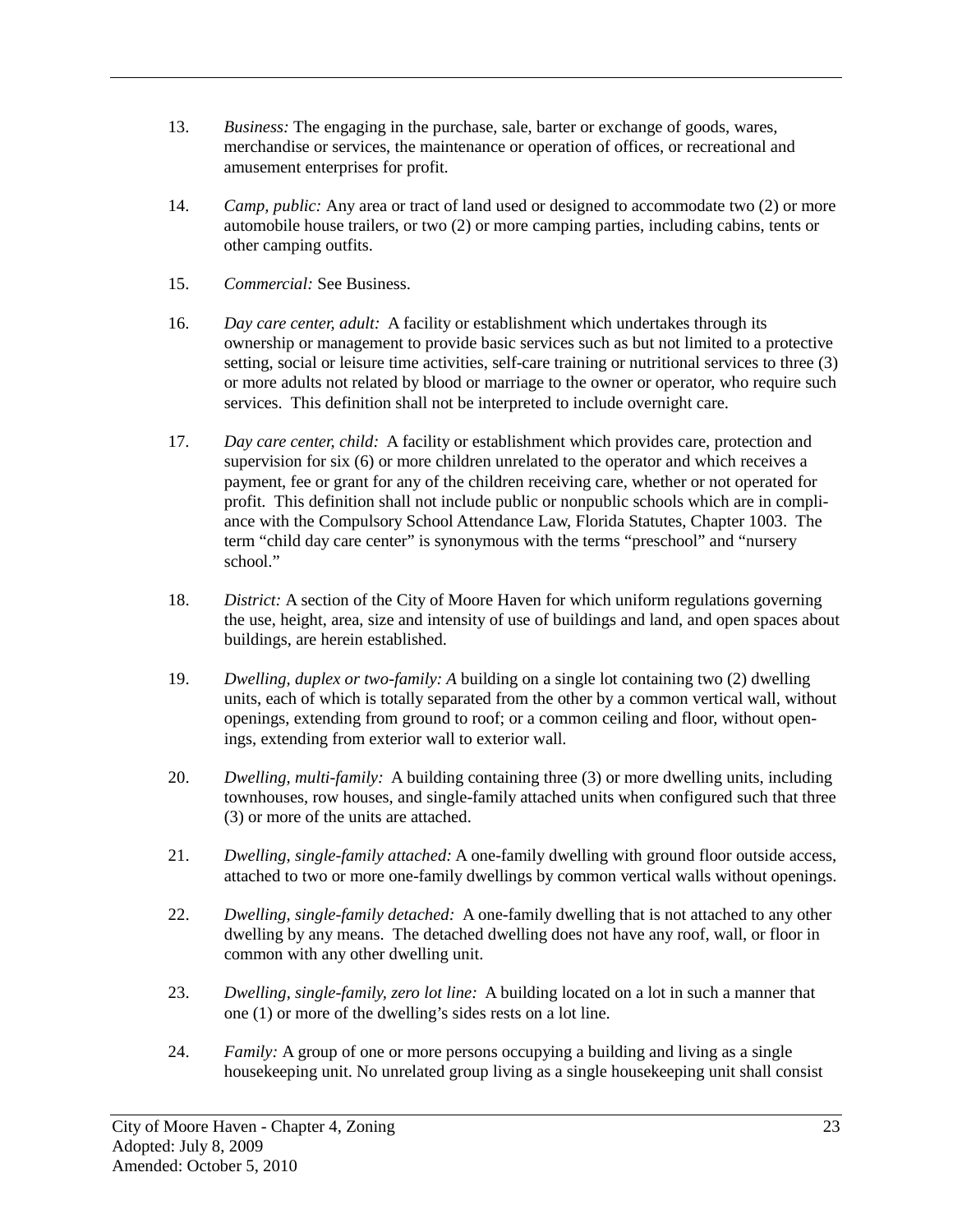of more than six (6) persons, as distinguished from a group occupying a lodging house or hotel.

- 25. *Garage, private:* An accessory building with capacity for not more than three (3) motor vehicles for storage only, not more than one (1) of which may be a commercial vehicle of not more than three (3) tons capacity. Provided, however, that a garage designed to house one (1) motor vehicle for each family housed in an apartment shall be classed as a private garage.
- 26. *Garage, public:* Any building or premises, except those defined herein as a Private Garage, used for the storage, or care of motor vehicles, or where such vehicles are equipped for operation, repaired, or kept for remuneration, hire or sale.
- 27. *Ground floor area:* The square foot area of a residential building within its largest outside dimensions computed on a horizontal plane at the ground floor level, exclusive of open porches, breezeways, terraces, garages, exterior and interior stairways.
- 28. *Home occupation:* An occupation, carried on by a member of the family residing on the premises, in conjunction with which no commodity is sold or stock in trade is kept on the premises; no person is employed other than a member of said family; and no sign, other than a nameplate, not exceeding one square foot in area, is displayed.
- 29. *Hotel:* A building in which lodging is provided and offered to the public for compensation, and which is open to transient guests in contradistinction to a boarding or lodging house.
- 30. *Kennel:* Any lot or premises on which four (4) or more dogs, at least four (4) months of age, are kept.
- 31. *Loading and unloading berth:* The off-street area required for the receipt or distribution of vehicles of material or merchandise, which in this Chapter is held to be a twelve (12) foot by thirty-five (35) foot loading space with a fourteen (14) foot height clearance.
- 32. *Local Planning Agency (LPA):* The City Council is the Local Planning Agency.
- 33. *Lot:* A parcel of land occupied or intended for occupancy by a use permitted in this Chapter, including one (1) principal building and its accessory buildings, and the open spaces required by this Chapter, and having its principal frontage on a street, or an officially designated and approved place.
- 34. *Lot, corner:* A lot abutting upon two (2) or more streets at their intersection.
- 35. *Lot coverage:* The percentage of the lot area covered by the building area.
- 36. *Lot, depth of:* The mean horizontal distance between the front line and the rear line of the lot, measured in the general direction of the side lot lines.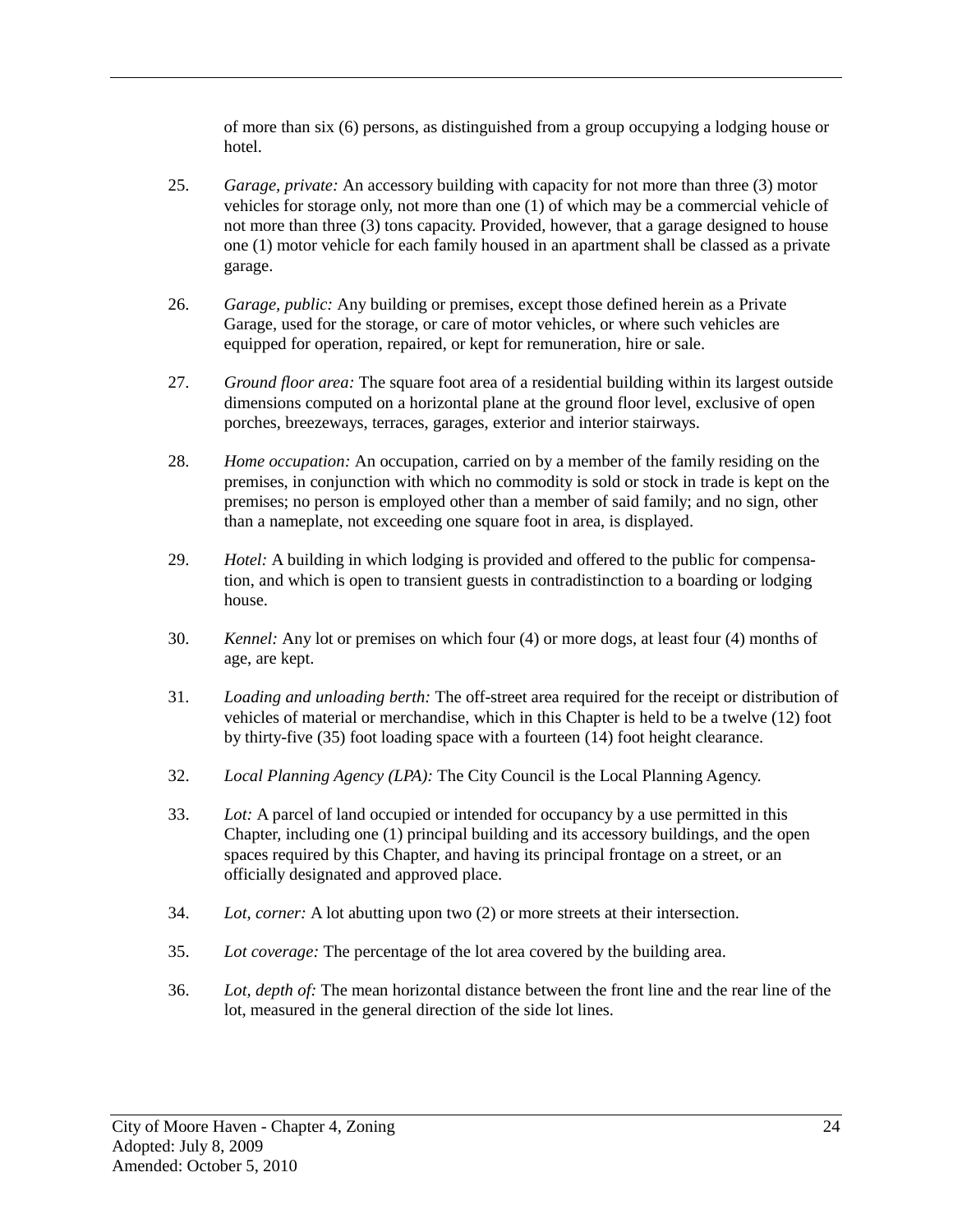- *37. Lot, ground level:*
	- a. For buildings having walls adjoining one street only, the elevation of the sidewalk at the center of the wall adjoining the street.
	- b. For buildings having walls adjoining more than one street, the average of the elevation of the sidewalk at the center of all walls adjoining the streets.
	- c. For buildings having no wall adjoining the street, the average level of the ground adjacent to the exterior walls of the building.
	- d. Any wall approximately parallel to and not more than five (5) feet from a street is to be considered as adjoining the street.
- 38. *Lot, interior:* A lot other than a Corner Lot or Through Lot.
- 39. *Lot line, front:* In the case of an interior lot, a line separating the lot from the street or place; and in the case of a corner lot, a line separating the narrowest street frontage of the lot from the street, except in cases where deed restrictions in effect specify another line as the front lot line.
- 40. *Lot line, rear:* A lot line which is opposite and most distant from the front lot line and, in the case of an irregular or triangular shaped lot, a line ten (10) feet in length within the lot, parallel to and at the maximum distance from the front lot line.
- 41. *Lot line, side:* Any lot boundary line not a front lot line or a rear lot line.
- 42. *Lot, through:* A lot having frontage on two (2) streets at opposite ends of the lot.
- 43. *Lot, width of:* The distance between the side lot lines at the front line of building measured at right angles to the depth of the lot.
- 44. *Manufactured Home/Mobile Home:* A dwelling unit fabricated on or after June 15, 1976, in an off-site manufacturing facility for installation or assembly at the building site, with each section bearing a seal certifying that it is built in compliance with Federal Manufactured Housing Construction and Safety Standards (HUD Code). The structure is transportable in one or more sections and built on an integral chassis and no more than 5 years old when installed on site.
- 45. *Mobile Home Development:* A residential development designed for manufactured or mobile home residential use, and arranged either as a mobile home park where manufactured or mobile home units or spaces are rented, or conventional subdivisions where lots are sold for occupancy. This definition does not include recreational vehicle parks.
- 46. *Mobile Home Park*: Any site or tract of land, of contiguous ownership which has been or is proposed to be, planned, improved and operated as a business, upon which spaces are provided for non-transient use. Lots, manufactured or mobile homes within such mobile home parks shall only be offered for rent. Mobile home parks shall be required to comply with all applicable provisions of this Chapter.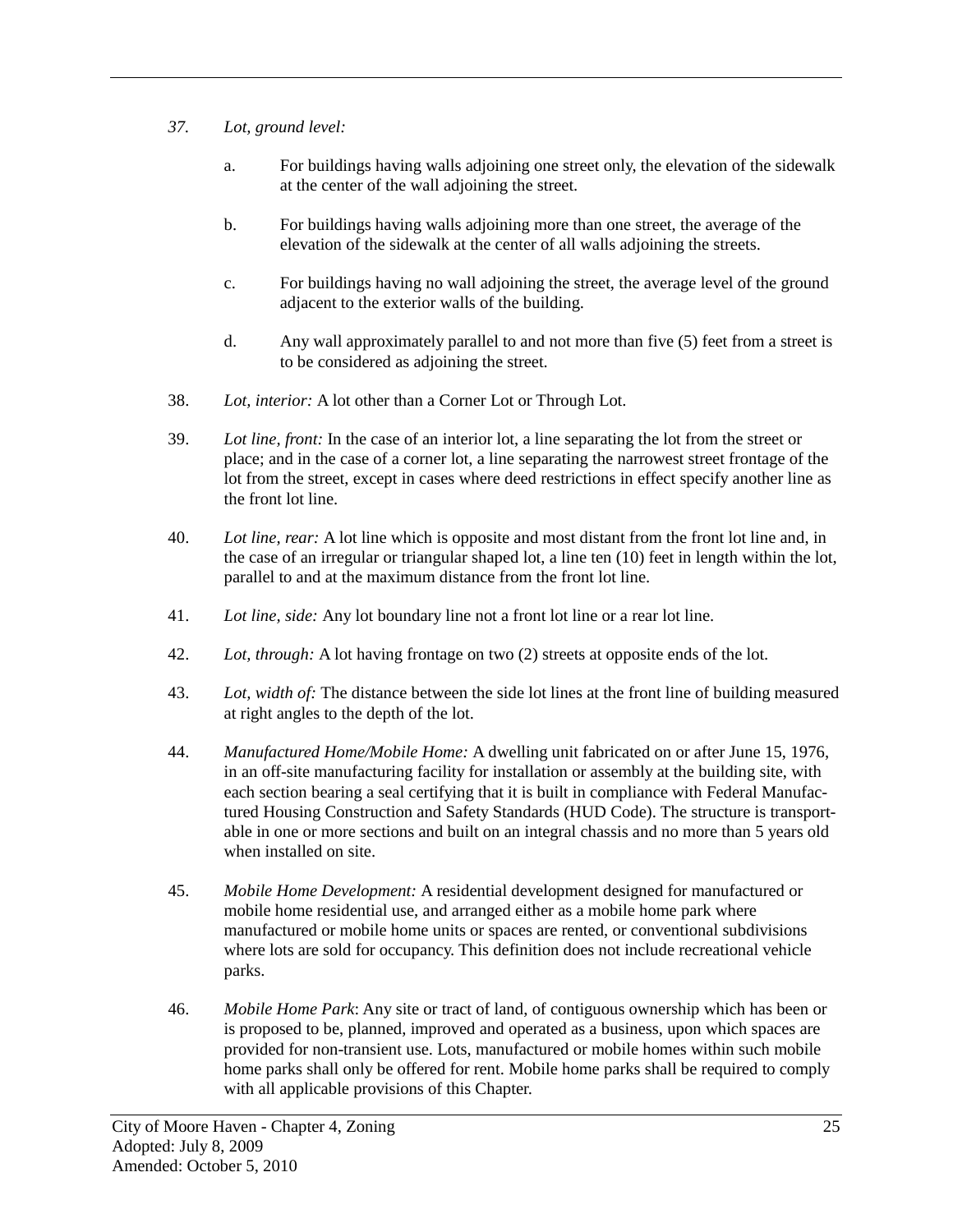- 47. *Mobile Home Space*: A plot of land within a mobile home park designed for the accommodation of one (1) manufactured or mobile home in accordance with the requirements set forth in this Code.
- 48. *Mobile Home Subdivisions*: A subdivision of land recorded in the office of the Clerk of the City of Moore Haven, designed solely for the parking of manufactured or mobile homes, the lots of which are sold for individual ownership, and which provides dedicated streets, sewers, drainage, parks and other public use area and facilities. Mobile home subdivisions shall be required to comply with all applicable provisions of this Code.
- 49. *Modular Home*: A dwelling fabricated in an off-site manufacturing facility for installation or assembly at the building site, bearing a seal issued by the Florida Department of Community Affairs certifying that it is built in compliance with the requirements of Florida law.
- 50. *Motel:* A building or group of buildings, in which lodging is provided and offered to the public for compensation; and catering primarily to the public traveling by motor vehicle.
- 51. *Nonconforming use:* A building or property which does not conform in its use or otherwise with all of the regulations of the district in which such building or property is located.
- 52. *Nursing home:* Any institution, building, residence, private home, or other place, whether operated for profit or non, including a place operated by a county or municipality, which undertakes through its ownership or management to provide for a period exceeding 24 hour nursing care, personal care, or custodial care for three (3) or more persons not related to the owner or manager by blood or marriage, who be reason of illness, physical infirmity, or advance age require such services, but does not include any place providing care and treatment primarily for the acutely ill. A facility offering services for fewer than three (3) persons is within the meaning of this definition if it holds itself out to the public to be an establishment which regularly provides such service.
- 53. *Official Zoning Map*: The official map delineating the Zoning Districts within Moore Haven, Florida.
- 54. *Parking lot:* A parcel of land devoted to unenclosed parking space for five (5) or more motor vehicles for compensation or otherwise.
- 55. *Park Model:* A recreational vehicle which has a body width not exceeding fourteen (14) feet and which is built on a single chassis and is designed to provide seasonal or temporary living quarters when connected to utilities necessary for operation of installed fixtures and appliances and which does not qualify as a manufactured home. The total area of the unit in a setup mode, not including any bay window, does not exceed four hundred (400) square feet when constructed to ANSI A-119.5 standards, and five hundred (500) square feet when constructed to United States Department of Housing and Urban Development standards.
- 56. *Professional office:* Office of members or recognized professions, such as an architect, artist, attorney, dentist, engineer, musician, physician, surgeon or other professional person.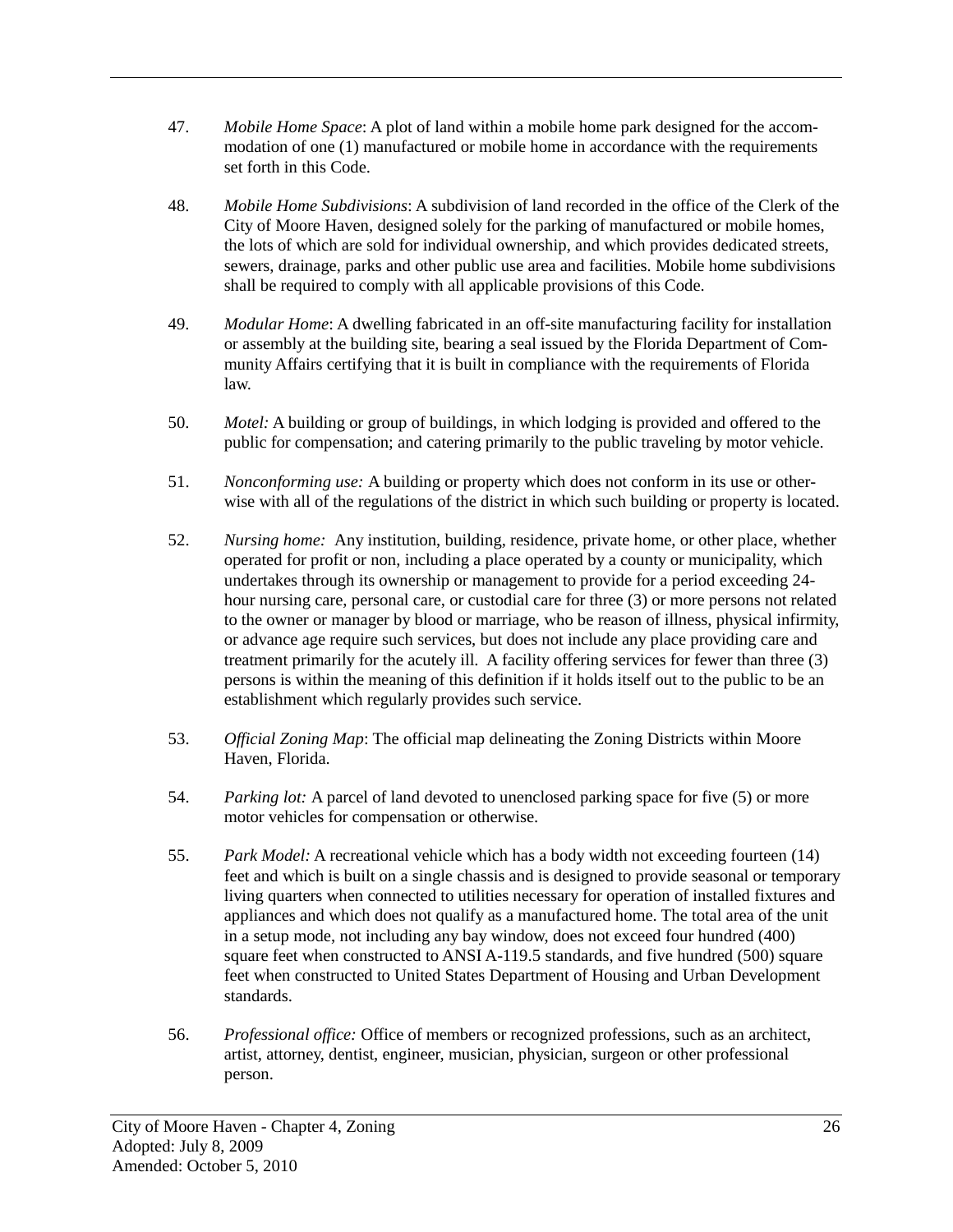- 57. *Place:* An open unoccupied space, other than a street or alley, permanently reserved for use as the principal means of access to abutting property.
- 58. *Recreational Vehicle:* A portable vehicle structure which is built on a chassis, designed for temporary shelter for travel, recreation, or vacation; with transportable body with not exceeding eight and one-half  $(8 \frac{1}{2})$  feet and a length not exceeding fifty (50) feet, and which does not qualify as a manufactured home. This does not include motor homes which are self-propelled recreational vehicles, park trailers and travel trailers which are on wheels and are towable, and fifth wheel trailers. Any recreational vehicle shall be no older than five (5) years when installed on site.
- 59. *Recreational Vehicle Park:* A parcel (or portion thereof) or abutting parcels of land designated, used or intended to be used to accommodate two (2) or more occupied recreational vehicles for a fee as temporary living quarters.
- 60. *Story:* That portion of a building, included between the surface of any floor and the surface of the floor next above it. If there is no floor above it, then the space between such floor and the ceiling next above it shall be the story.
- 61. *Story, half:* That portion of a building under a sloping gable, hip, or gambrel roof, the wall plates on at least two (2) opposite exterior walls of which are not more than three (3) feet above the floor level of such half-story.
- 62. *Street:* A public thoroughfare thirty (30) feet or more in width between property lines, which affords principal means of vehicular access to abutting property.
- 63. *Structure:* Anything constructed or erected, the use of which requires more or less permanent location on the ground, or which is attached to something permanently located on the ground.
- 64. *Structural alteration:* Any change in the supporting members of a building, such as bearing walls or partitions, columns, beams or girders, or any substantial change in the exterior walls or the roof.
- 65. *Temporary portable storage unit:* A self-contained storage unit designed to be delivered to a site by separate vehicle where it is removed from the vehicle and left at the site. Once on site, it is used as a temporary, short-term storage shelter. It may also be loaded with stored material and then transported by separate vehicle to an off-site storage location for longer periods of time.
- 66. *Vehicle parking spaces:* The area required for parking one automobile, which in this Chapter is held to be an area nine (9) feet wide and twenty (20) feet long plus seventy (70) square feet of maneuver area for each vehicle parking space.
- 67. *Vision clearance on corner lots:* A triangular space at the street corner of a corner lot, free from any kind of obstruction to vision between the height of three and one-half (3 1/2) and twelve (12) feet above established grade, determined by a diagonal line connecting two (2) points measured equidistant from the corner along each property line.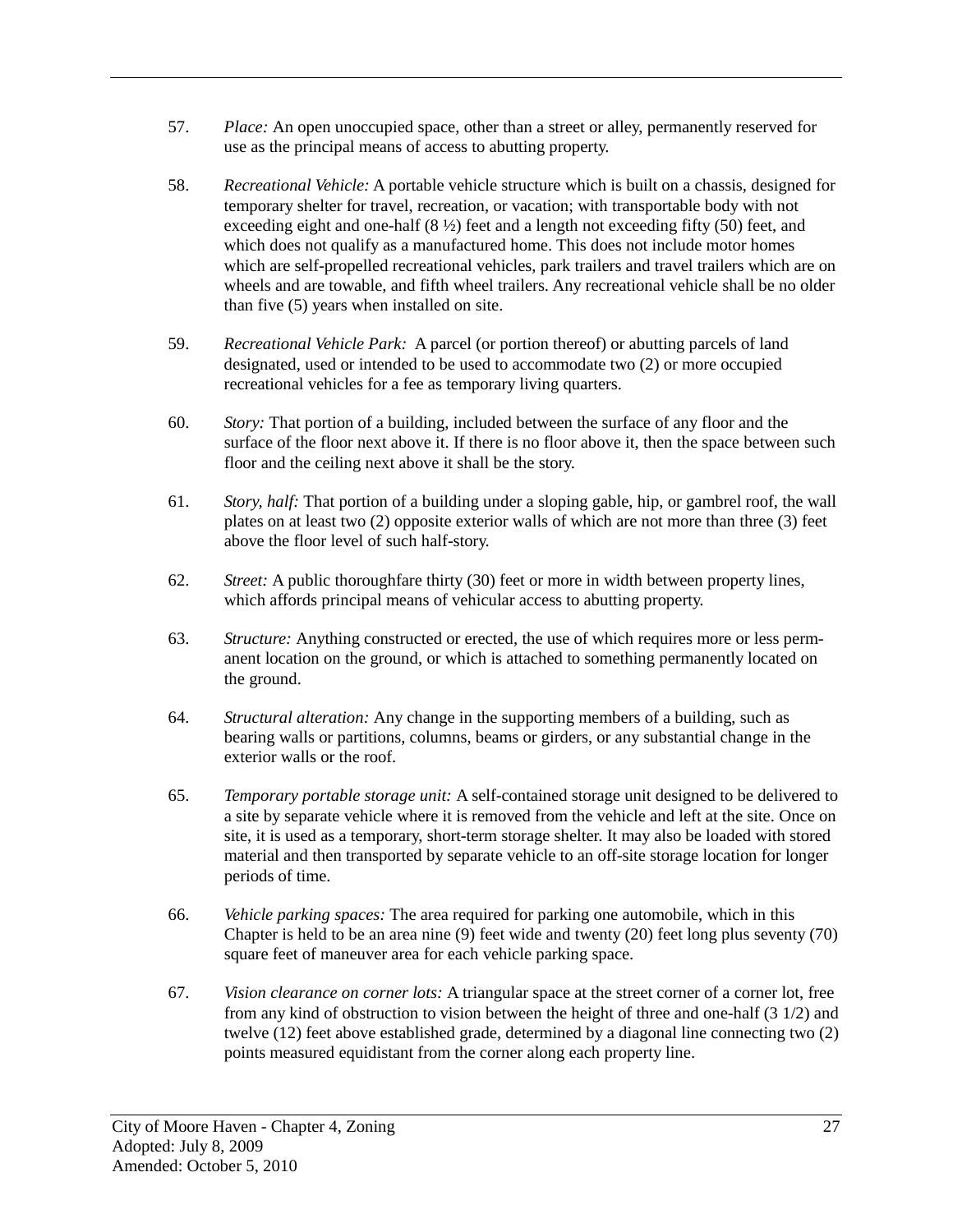- 68. *Yard, front:* Horizontal space measured at ninety (90) degrees with the property line, between the front line of the principal building and the property line of the street upon which the building faces, unoccupied other than by steps, walks, terraces, and open, unroofed unenclosed porches, or architectural appurtenances projecting not more than twenty-four (24) inches from the building.
- 69. *Yard, rear:* Horizontal space measured at ninety (90) degrees to the rear lot line, between the rear of the principal building and the rear line of the lot, unoccupied other than by vehicle parking space, architectural appurtenances or accessory buildings which do not occupy more than thirty (30) percent of the required rear yard.
- 70. *Yard, side:* Horizontal space measured at ninety (90) degrees to the side lot line between the side of a building and the adjacent side line of the lot, unoccupied other than by architectural appurtenances projecting not more than twenty-four (24) inches, or open or latticeenclosed fire escapes or fireproof outside stairways, projecting not over four (4) feet.
- 71. *Zone:* Same as District.

# <span id="page-32-0"></span>**SECTION 9. ZONING DISTRICTS**

#### <span id="page-32-1"></span>*Section 9.1. Districts.*

The City of Moore Haven is hereby divided into seventeen (17) districts in order to carry out the purposes of this Chapter. The districts shall be known and designated throughout this Chapter as follows:

<span id="page-32-2"></span>

| <b>Name of District</b>                | <b>Designation</b> |  |
|----------------------------------------|--------------------|--|
| Single-family Residential              | $R-1$              |  |
| <b>Medium Density Residential</b>      | $R-2$              |  |
| <b>High Density Residential</b>        | $R-3$              |  |
| Mobile Home Residential Subdivision    | <b>RMH</b>         |  |
| <b>Residential Planned Development</b> | <b>RPD</b>         |  |
| Light Commercial                       | $C-1$              |  |
| <b>Heavy Commercial</b>                | $C-2$              |  |
| <b>Planned Commercial District</b>     | <b>PCD</b>         |  |
| Industrial                             | I                  |  |
| <b>Agricultural District</b>           | Ag                 |  |
| Public                                 | P                  |  |
| Conservation                           | <b>CON</b>         |  |
| Marina Area                            |                    |  |
| <b>Medium Density Residential</b>      | <b>M-MDR</b>       |  |
| <b>High Density Residential</b>        | M-HDR              |  |
| Commercial                             | M-COM              |  |
| Recreation                             | M-REC              |  |
| <b>Historic Main Street</b>            | <b>M-HMS</b>       |  |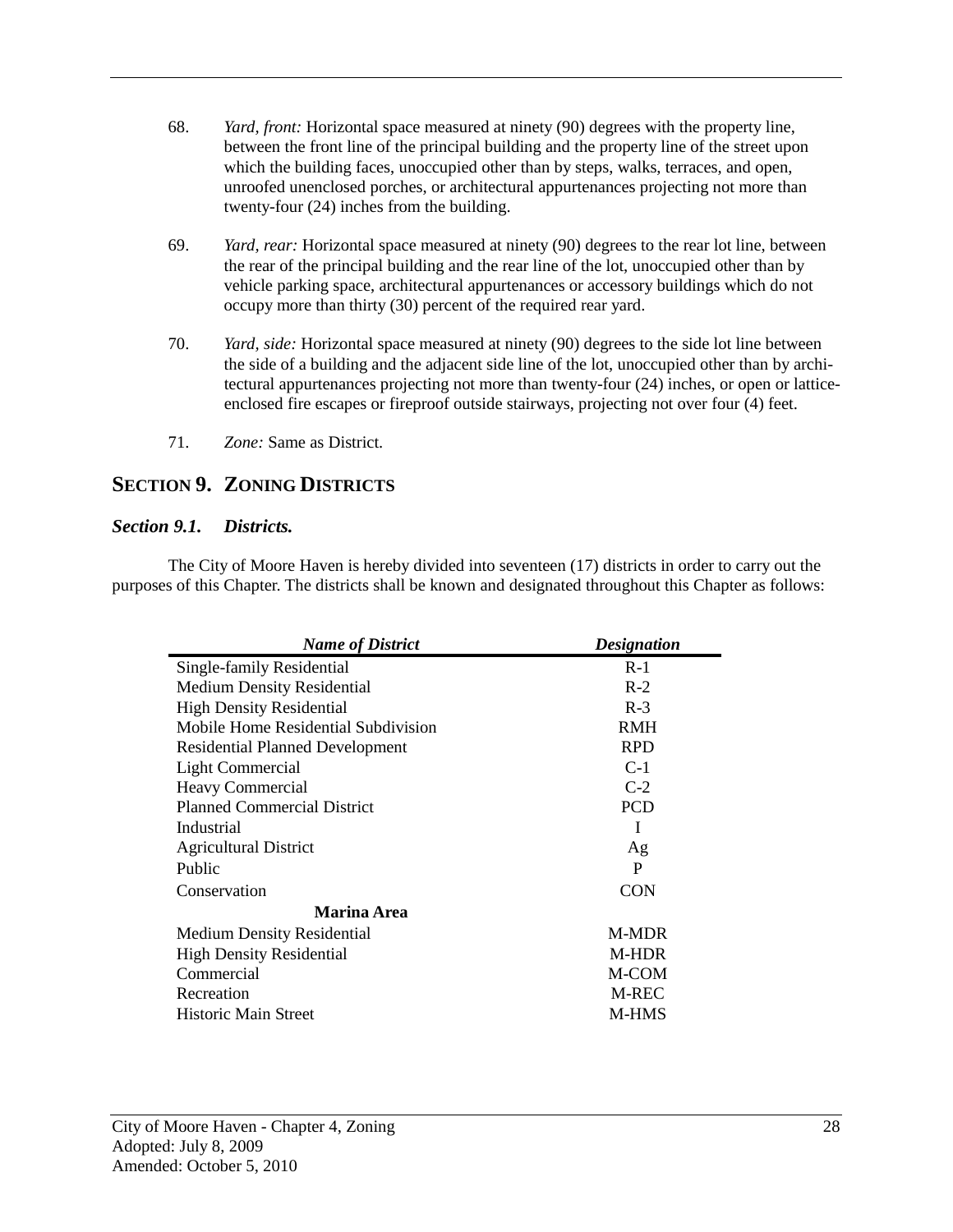# *Section 9.2. R-1, Single-Family Residential District.*

The R-1 district is intended to implement the Low Density Residential future land use category of the Comprehensive Plan by providing locations for full-time residential and limited seasonal use of singlefamily detached residences at a density of up to four (4) dwelling units per gross acre; very limited public and semi-public type uses; and, associated accessory uses and structures

## <span id="page-33-0"></span>*Section 9.2.1 Permitted Uses.*

- 1. Single family detached dwellings.
- 2. Seasonal use of single-family detached dwellings for periods of not less than 90 days.
- 3. Public parks and playgrounds.

## <span id="page-33-1"></span>*Section 9.2.2 Special Exception Uses.*

- 1. Bulletin board for church.
- 2. House of worship.
- 3. Home occupation.
- 4. Municipal services.
- 5. Temporary sign.

## <span id="page-33-2"></span>*Section 9.2.3 Customary Accessory Uses and Structures.*

Each permitted and special exception use is also permitted to have other accessory uses and/or structures that are customary and incidental to the principal use and which do not involve the conduct of business.

<span id="page-33-3"></span>*Section 9.2.4 Area, Lot, and Structure Requirements.*

| Characteristic                    | Standard |
|-----------------------------------|----------|
|                                   |          |
| Minimum Gross Land Area/D.U. (sf) | 10,890   |
| <b>Minimum Lot Dimensions</b>     |          |
| Area (sf)                         | 7,200    |
| Width, without sewer (ft.)        | 60       |
| Width, with sewer (ft.)           | 50       |
| Minimum Yard                      |          |
| Front (ft.)                       | 25       |
| Side (ft.)                        | 5        |
| Rear (ft.)                        | 15       |
| Maximum Building Coverage         |          |
| Interior lot                      | 35%      |
| Corner lot                        | 40%      |
| Maximum Height (stories/ft.)      | 3/35     |
|                                   |          |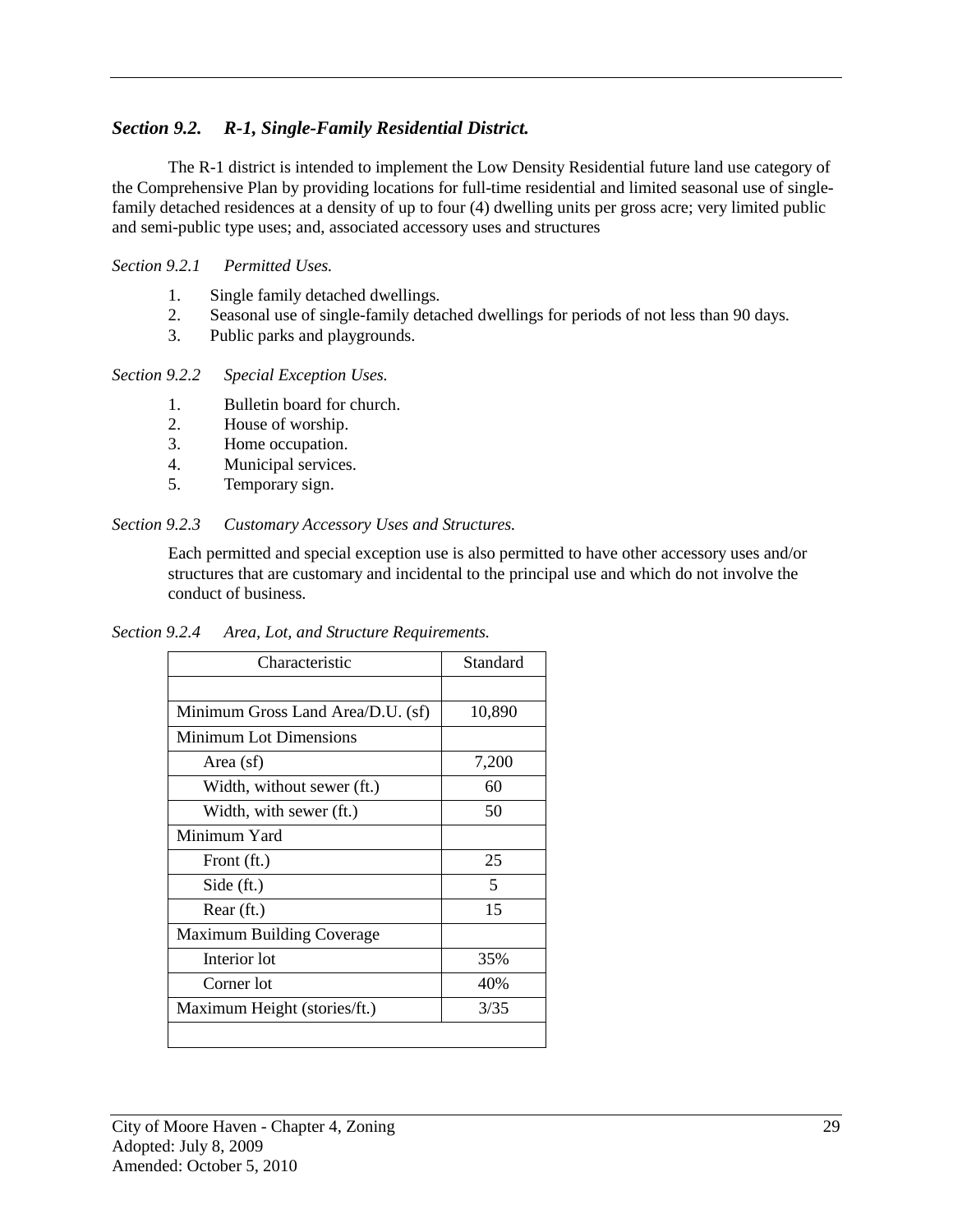# <span id="page-34-0"></span>*Section 9.3. R-2, Medium Density Residential District*

The R-2 district is intended to implement the Medium Density Residential future land use category of the Comprehensive Plan by providing locations for full-time residential and seasonal use of a singlefamily, two-family, mobile homes, and multi-family units at a density of up to eight (8) dwelling units per gross acre; limited public and semi-public type uses; and, associated accessory uses and structures.

#### <span id="page-34-1"></span>*Section 9.3.1 Permitted Uses.*

- 1. Single-family dwellings, attached or detached.
- 2. Duplex dwellings.<br>3. Multi-family dwell
- Multi-family dwellings.
- 4. Mobile homes.
- 5. Public parks and playgrounds.

#### <span id="page-34-2"></span>*Section 9.3.2 Special Exception Uses.*

- 1. Bulletin board for house of worship.<br>2. House of worship
- House of worship
- 3. Home occupation.
- 4. Temporary sign.

#### <span id="page-34-3"></span>*Section 9.3.3 Customary Accessory Uses and Structures.*

Each permitted and special exception use is also permitted to have other accessory uses and/or structures that are customary and incidental to the principal use and which do not involve the conduct of business.

<span id="page-34-4"></span>

| Section 9.3.4<br>Area, Lot, and Structure Requirements. |
|---------------------------------------------------------|
|---------------------------------------------------------|

| <b>Characteristic</b>             | Single-<br>Family | <b>Duplex</b> | <b>Mobile</b><br>Home | <b>Multi-Family</b> |
|-----------------------------------|-------------------|---------------|-----------------------|---------------------|
| Minimum Gross Land Area/D.U. (sf) | NA.               | 5,445         | <b>NA</b>             | 5,445               |
| <b>Minimum Lot Dimensions</b>     |                   |               |                       |                     |
| Area $(sf)$                       | 6,000             | 11,000        | 6,000                 | 16,500              |
| Width (ft.)                       | 50                | 50            | <b>NA</b>             | 60                  |
| Minimum Yard                      |                   |               |                       |                     |
| Front (ft.)                       | 25                | 25            | 25                    | 25                  |
| Side $(ft.)$                      | 5                 | 5             | 5                     | 5                   |
| Rear (ft.)                        | 15                | 15            | 15                    | 20                  |
| Maximum Building Coverage         |                   |               |                       |                     |
| Interior lot                      | 35%               | 35%           | 45%                   | 50%                 |
| Corner lot                        | 40%               | 40%           | 45%                   | 60%                 |
| Maximum Height (stories/ft.)      | 3/35              | 3/35          | 351/15                | 4/45                |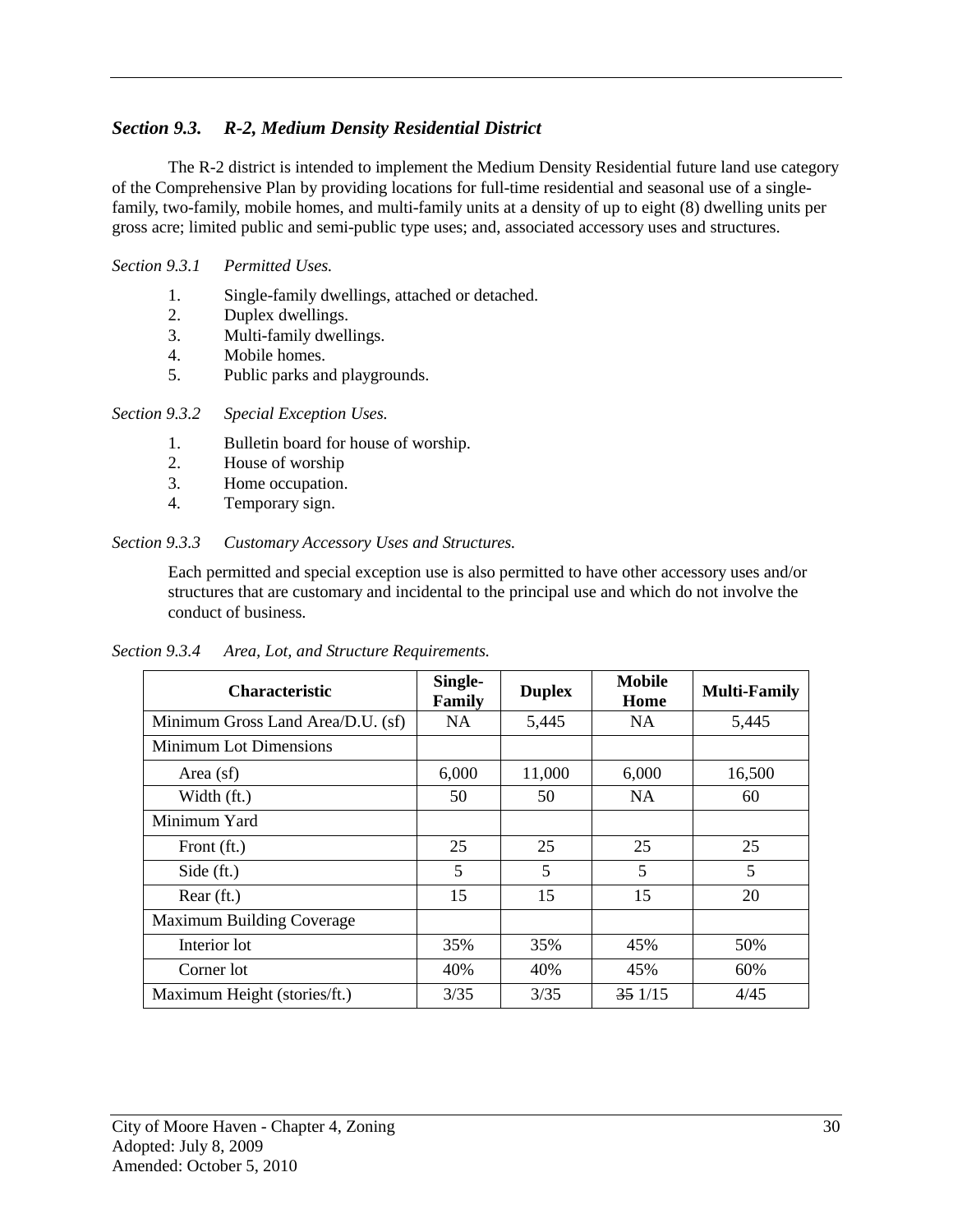# <span id="page-35-0"></span>*Section 9.4 R-3, High Density Residential District.*

The R-3 district is intended to implement the High Density Residential future land use category of the Comprehensive Plan, by providing locations for full-time residential and seasonal use in a mix of housing types at an affordable urban density of up to twelve (12) dwelling units per gross acre; limited public and semi-public type uses; and associated accessory uses and structures.

#### <span id="page-35-1"></span>*Section 9.4.1 Permitted Uses.*

- 1. Attached single-family dwellings.
- 2. Duplex dwellings.
- 3. Multi-family dwellings.
- 4. Public parks and playgrounds.

<span id="page-35-2"></span>*Section 9.4.2 Special Exception Uses.*

- 1. Group homes.
- 2. Bulletin board for house of worship.
- 3. House of Worship.
- 4. Community center (non commercial).
- 5. Home occupation.
- 6. Lodge or private club (non commercial).
- 7. Municipal services.
- 8. Nursing homes.
- 9. Public library, museum.
- 10. Temporary leasing signs

#### <span id="page-35-3"></span>*Section 9.4.3 Customary Accessory Uses and Structures.*

<span id="page-35-4"></span>Each permitted and special exception use is also permitted to have other accessory uses and/or structures that are customary and incidental to the principal use and which do not involve the conduct of business.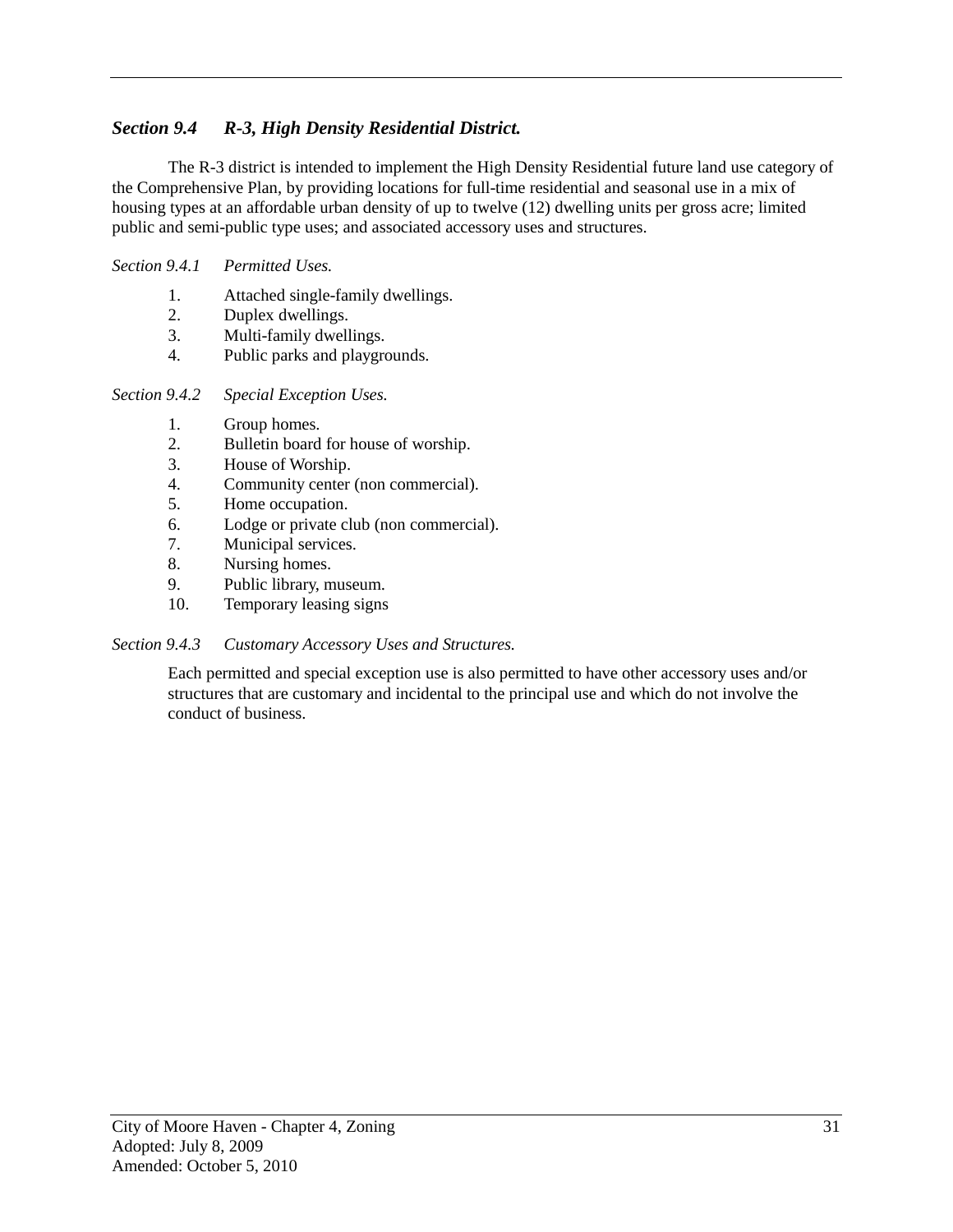| <b>Characteristic</b>             | Single-<br>Family | <b>Duplex</b> | Group<br>Home | <b>Multi-Family</b><br>& Other Uses |
|-----------------------------------|-------------------|---------------|---------------|-------------------------------------|
| Minimum Gross Land Area/D.U. (sf) | NA                | 3,630         | NA.           | 3,630<br>(multi-family only)        |
| <b>Minimum Lot Dimensions</b>     |                   |               |               |                                     |
| Area (sf)                         | 6,000             | 7,500         | 6,000         | 12,000                              |
| Width (ft.)                       | 50                | 50            | 60            | 60                                  |
| Minimum Yard                      |                   |               |               |                                     |
| Front (ft.)                       | 25                | 25            | 25            | 25                                  |
| Side $(ft.)$                      | 5                 | 5             | 5             | 5                                   |
| Rear (ft.)                        | 15                | 15            | 15            | 20                                  |
| Maximum Building Coverage         |                   |               |               |                                     |
| Interior lot                      | 35%               | 35%           | 40%           | 50%                                 |
| Corner lot                        | 40%               | 40%           | 50%           | 60%                                 |
| Maximum Height (stories/ft.)      | 3/35              | 3/35          | 3/35          | 4/45                                |

*Section 9.4.4 Area, Lot, and Structure Requirements.*

### *Section 9.5 RMH, Mobile Home Residential Subdivision.*

The RMH district is intended to implement the Medium Density Residential future land use category of the Comprehensive Plan by providing locations for full-time residential and seasonal use of detached single-family, mobile and manufactured homes; limited public and semi-public type uses; and, associated accessory uses and structures.

#### *Section 9.5.1 Permitted Uses.*

1. Detached single-family mobile/manufactured home dwellings,<br>2. Community Clubhouse.

2. Community Clubhouse.

*Section 9.5.2 Special Exception Uses.*

- 1. Home occupation.
- 2. Temporary signs.

# *Section 9.5.3 Customary Accessory Uses and Structures.*

Each permitted and special exception use is also permitted to have other accessory uses and/or structures that are customary and incidental to the principal use and which do not involve the conduct of business.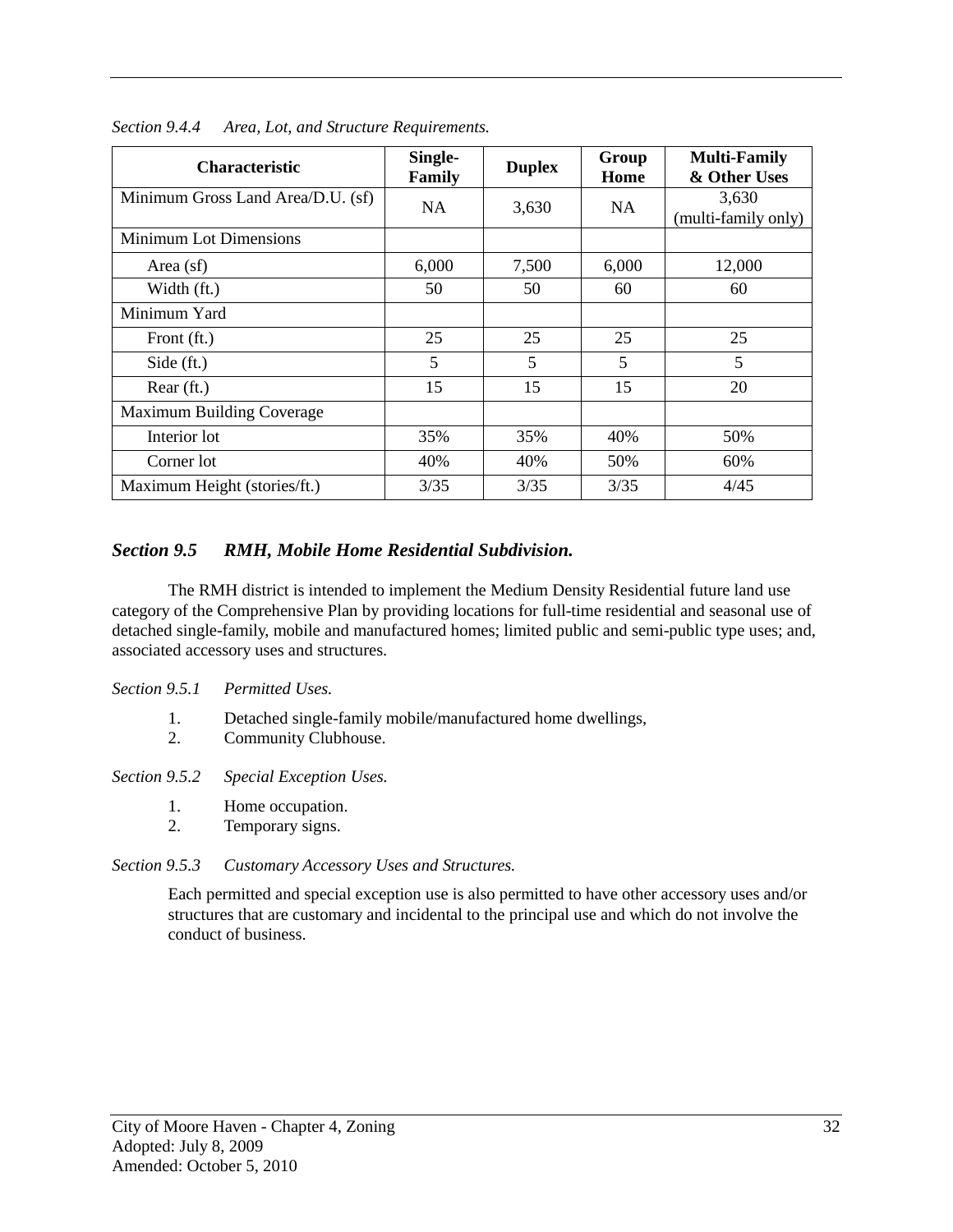| Characteristic               | Standard |
|------------------------------|----------|
| Minimum Lot Dimensions       |          |
| Area (sf)                    | 6,000    |
| Width (ft.)                  | 50       |
| Minimum Yard                 |          |
| Front (ft.)                  | 25       |
| Side (ft.)                   | 5        |
| Rear (ft.)                   | 15       |
| Maximum Building Coverage    | 45%      |
| Maximum Height (stories/ft.) | 2/25     |

*Section 9.5.4 Area, Lot, and Structure Requirements.*

#### *Section 9.6 Reserved.*

#### *Section 9.7 RPD, Residential Planned Development.*

- 1. Provision is made for Residential Planned Development Zoning Districts in which diverse residential uses may be brought together under a unified plan of development which is in the interest and general welfare of the public.
- 2. RPD Zoning Districts shall be permitted only on land designated as Low, Medium, or High Density Residential; MA/Medium Density Residential; or, MA/High Density Residential on the Future Land Use Map in the Comprehensive Plan.
- 3. Overall density within the RPD shall not exceed that allowed by the Future Land Use designation on the Future Land Use Map in which the property is located. Individual areas within the RPD may be developed, however, at densities in excess of that allowed overall.
- 4. A conceptual site plan of the proposed development shall be submitted and approved prior to a change in zone to either a single-family or a multifamily RPD Zoning District, subject to the regulations of this division.

#### *Section 9.7.1 Permitted Uses.*

The following principal uses and structures are permitted in the RPD district:

- 1. Attached or detached single-family dwellings, zero lot line single-family dwellings.
- 2. Duplex dwellings.
- 3. Multiple-family dwellings.
- 4. Adult family care homes or assisted living facilities.
- 5. Day care center, nursing home.
- 6. Mobile home park.
- 7. School.
- 8. House of worship.
- 9. Open space.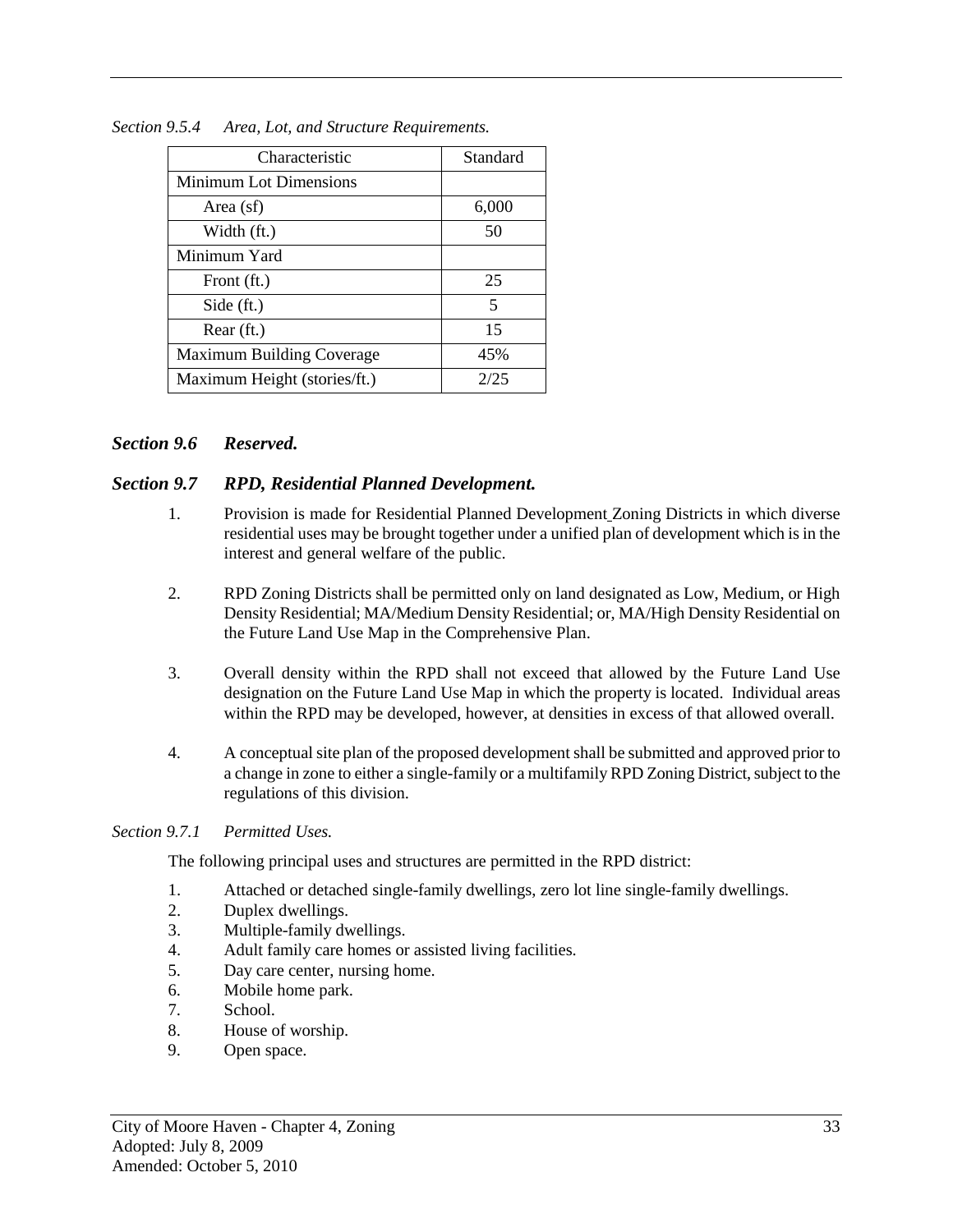*Section 9.7.2 Special Exception Uses.*

Special exception uses in the residential RPD district are permitted uses in excess of 45 feet in height.

### *Section 9.7.3 Customary Accessory Uses and Structures.*

Each permitted and special exception use is also permitted to have other accessory uses and/or structures that are customary and incidental to the principal use and which do not involve the conduct of business.

## *Section 9.7.4 Area, Lot, and Structure Requirements.*

Area, lot and structure requirements in the RPD district are as follows:

| <b>Characteristic</b>                                                                                                                    | <b>Standard</b>                                                                                        |
|------------------------------------------------------------------------------------------------------------------------------------------|--------------------------------------------------------------------------------------------------------|
| <b>Minimum Parcel Size</b>                                                                                                               | 5 acres                                                                                                |
| Maximum Density (D.U./Gross Acre) when located in:                                                                                       |                                                                                                        |
| Low Density Residential FLUC: Conventional and zero lot line<br>single-family, and affordable housing programs                           | $4 \mathrm{du}/\mathrm{ac}$                                                                            |
| Medium Density Residential FLUC: All housing types<br>(including mobile homes and mobile home parks), and<br>affordable housing programs | $8 \mathrm{du}/\mathrm{ac}$                                                                            |
| High Density Residential FLUC: All housing types (except<br>mobile homes), and affordable housing programs                               | $12 \text{ du/ac}$                                                                                     |
| Marina Area/Medium Density Residential FLUC: Single-<br>family, duplex, multi-family, and affordable housing                             | $8 \mathrm{du}/\mathrm{ac}$                                                                            |
| Marina Area/High Density Residential FLUC: Duplex, multi-<br>family, and affordable housing                                              | $12 \text{ du/ac}$                                                                                     |
| <b>Minimum Lot Dimensions</b>                                                                                                            |                                                                                                        |
| Area (sf)                                                                                                                                | Per R-3 district requirements                                                                          |
| Width (ft.)                                                                                                                              | Per R-3 district requirements                                                                          |
| Minimum Yards                                                                                                                            |                                                                                                        |
| Perimeter setback from all property boundaries                                                                                           | 20 feet                                                                                                |
| Front (ft.)                                                                                                                              | Per R-3 district requirements                                                                          |
| Side (ft.)                                                                                                                               | Per R-3 district requirements                                                                          |
| Rear (ft.)                                                                                                                               | Per R-3 district requirements                                                                          |
| Maximum Building Coverage                                                                                                                | 40%                                                                                                    |
| Maximum Building Coverage and other Impervious Surface<br>Coverage                                                                       | 60%                                                                                                    |
| Maximum Height                                                                                                                           | Four stories/45 feet, except<br>where further restricted in these<br>regulations for a particular use. |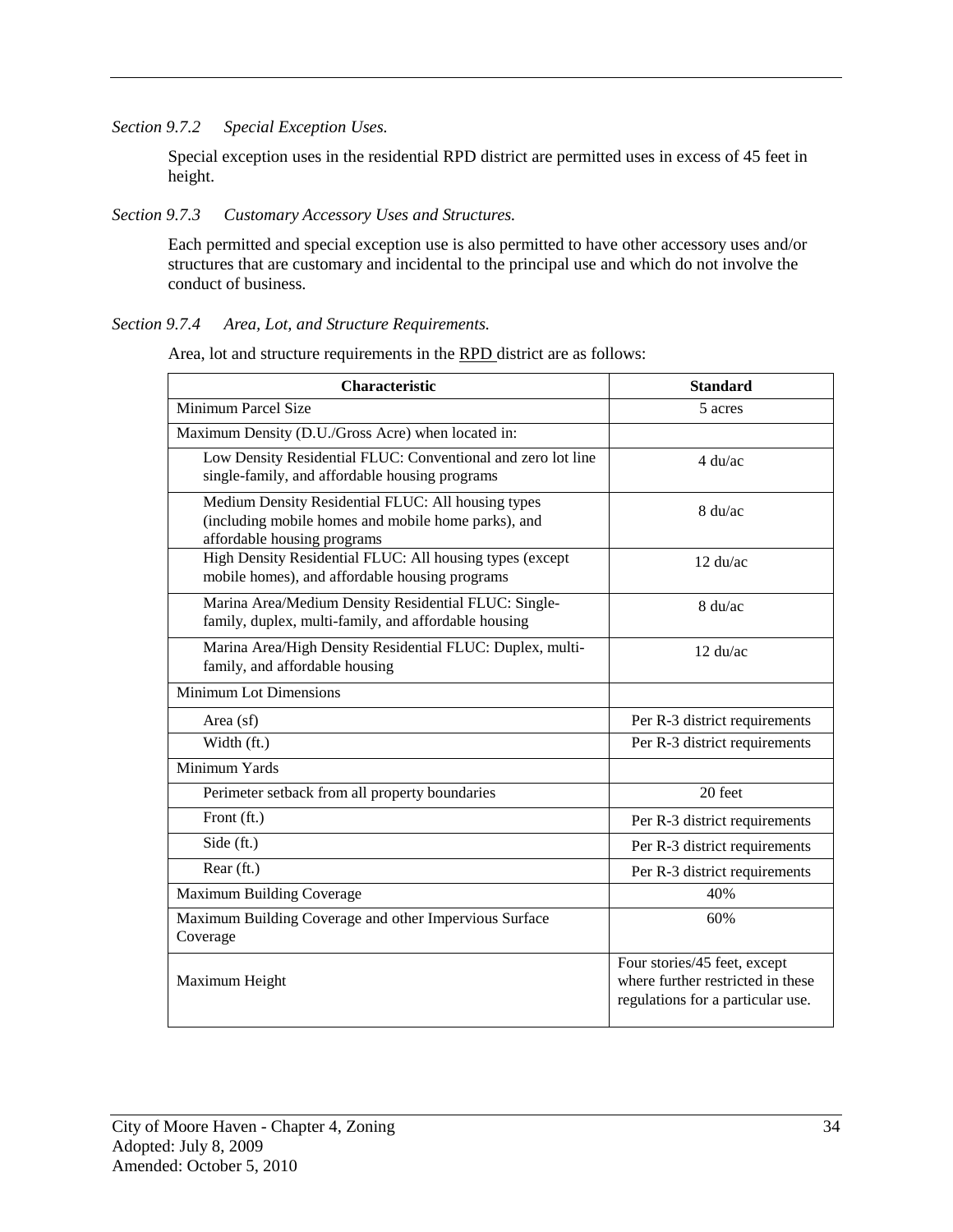*Section 9.7.5 Additional Regulations.*

Additional regulations which shall apply to all uses in the RPD district include, but are not limited to:

- 1. Concurrency regulations.
- 2. Parking and loading regulations.
- 3. Landscaping regulations.
- 4. Sign regulations.
- 5. Accessory use regulations.
- 6. Supplementary use regulations.
- 7. Environmental and stormwater regulations.
- 8. Utilities regulations.

# *Section 9.8. C-1 – Commercial District.*

The C-1 district is intended to implement the Commercial future land use category of the Comprehensive Plan by providing locations for community businesses with commercial uses that are compatible with adjoining residential uses. Commercial establishments are designed to be within convenient traveling distance from one (1) or several neighborhoods.

#### *Section 9.8.1 Permitted Uses.*

- 1. Banks.
- 2. Professional offices.
- 3. Postal services.
- 4. Beauty shops.
- 5. Photographic studios.
- 6. Florists.
- 7. Barber shops.
- 8. Alterations and tailoring.
- 9. Bakery (retail).
- 10. Butcher (retail).
- 11. Dry cleaners, laundry, laundromat.
- 12. Drugstore/pharmacy and sundry stores.
- 13. Grocery, health food store, neighborhood convenience store (no fuel pumps).
- 14. Shoe repair shops.
- 15. Child care.

*Section 9.8.2 Special Exception Uses.*

1. Other retail sales for business operating during daytime hours.

### *Section 9.8.3 Customary Accessory Uses and Structures.*

Each permitted and special exception use is also permitted to have other accessory uses and/or structures that are customary and incidental to the principal use.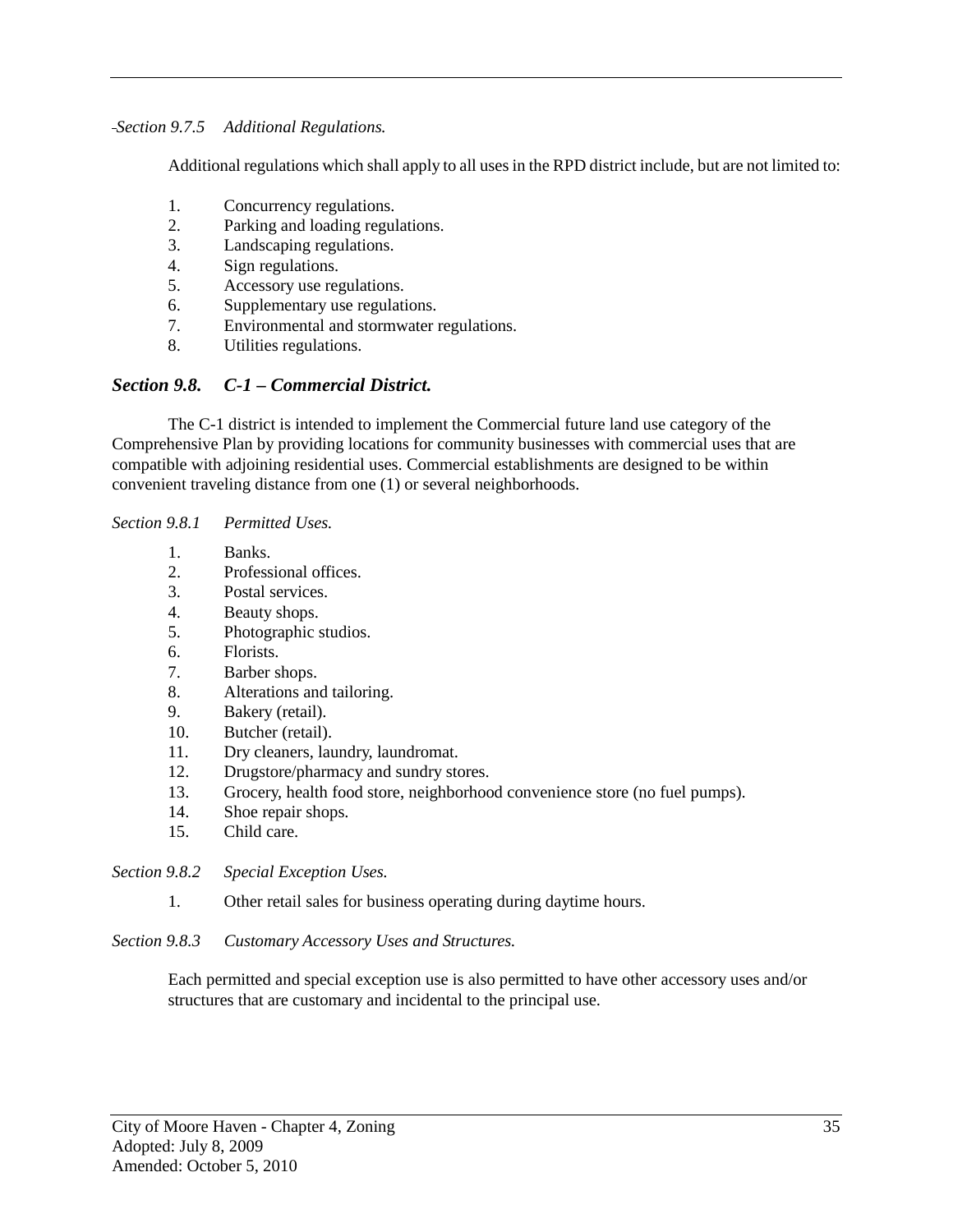#### *Section 9.8.4 Area, Lot, and Structure Requirements.*

Area, lot, and structure requirements in the C-1 district are as follows:

| Characteristic                 | Standard                                       |
|--------------------------------|------------------------------------------------|
| <b>Minimum Lot Dimensions</b>  |                                                |
| Area                           | 5,000 square feet                              |
| Width (ft.)                    | 50                                             |
| Minimum Yard                   |                                                |
| Front (ft.)                    | 15                                             |
| Side $(ft.)$                   | Zero, but not less than five feet if provided. |
| Rear (ft.)                     | <b>NA</b>                                      |
| Maximum Floor Area Ratio (FAR) | 0.75                                           |
| Maximum Height (stories/ft.)   | 3 stories/35 feet                              |

## *Section 9.9. C-2 - Commercial District.*

The C-2 district is intended to implement the Commercial future land use category of the Comprehensive Plan by providing locations for traditional commercial uses and limited public and semipublic types of uses along main corridors within the City.

#### *Section 9.9.1 Permitted Uses.*

- 1. All uses permitted in the C-1 district.
- 2. Retail sales.
- 3. Restaurants, including those serving alcoholic beverages.
- 4. Delicatessens.
- 5. Automotive sales.
- 6. Gasoline/automobile filling station with repair or service [no more than one (1) diesel pump station].
- 7. Clubs, lodges, and fraternal organizations.
- 8. Clinics.
- 9. Dancing academies.
- 10. Drive-thru restaurants.
- 11. Hotels/motels, timeshares, and bed and breakfasts.
- 12. Convenience stores with or without gasoline pumps and with no more than one diesel pump station.

*Section 9.9.2 Special Exception Uses.*

- 1. Child care centers.
- 2. Theaters.
- 3. Mini- or self-storage warehouses.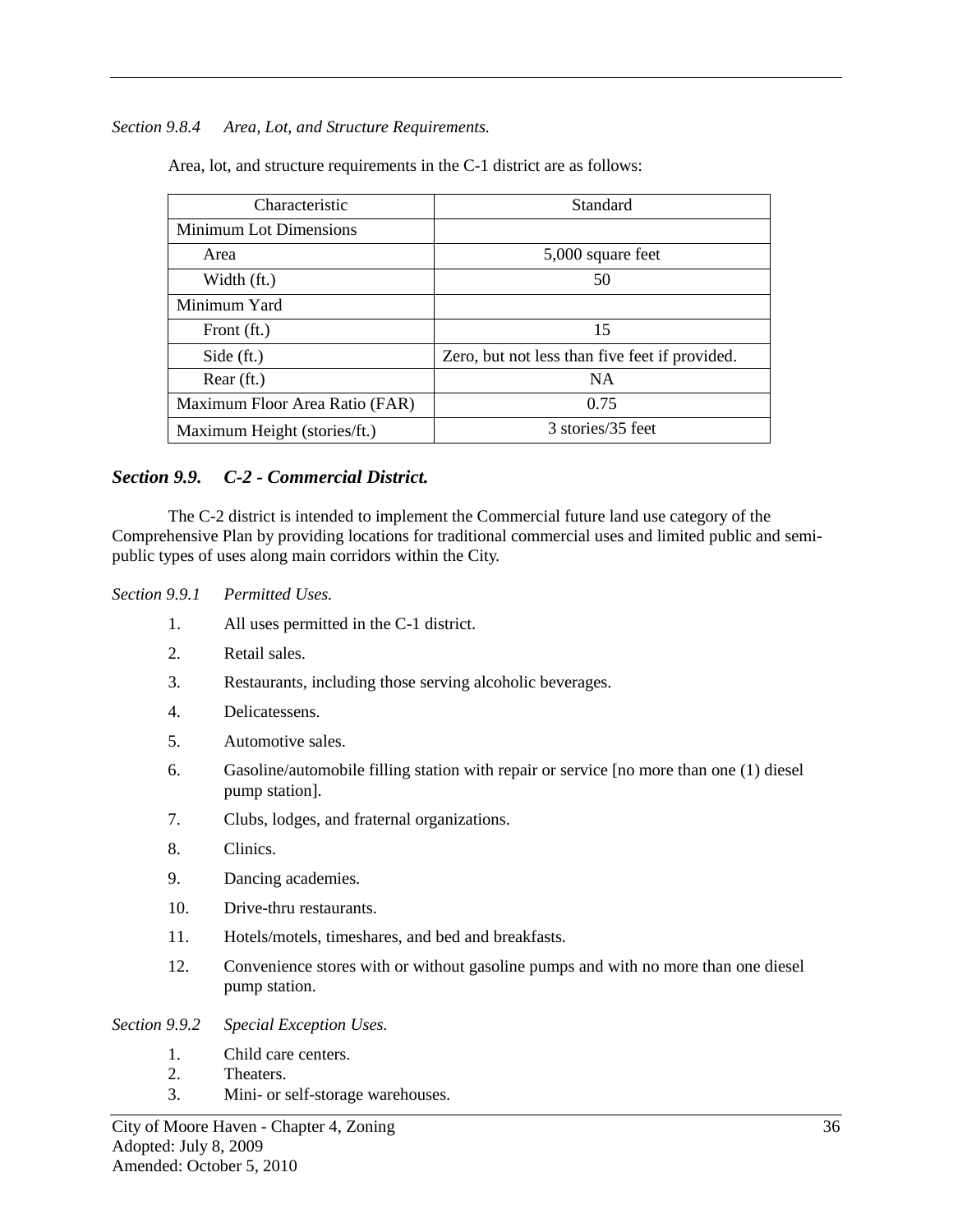- 4. Bars, lounges, and nightclubs.<br>5. Houses of worship.
- Houses of worship.
- 6. Car wash.
- 7. Bulletin boards.
- 8. Mortuary.
- 9. Municipal services.
- 10. Nursing homes.
- 11. Temporary signs.
- 12. Community centers.
- 13. Rehabilitative center.
- 14. Hospitals.
- 15. Golf driving range.
- 16. Bowling alley.

*Section 9.9.3 Customary Accessory Uses and Structures.*

Each permitted and special exception use is also permitted to have other accessory uses and/or structures that are customary and incidental to the principal use.

*Section 9.9.4 Area, Lot, and Structure Requirements.*

| <b>Characteristic</b>          | <b>Standard</b>                                |
|--------------------------------|------------------------------------------------|
| <b>Minimum Lot Dimensions</b>  |                                                |
| Area $(sf)$                    | 5,000                                          |
| Width (ft.)                    | 50                                             |
| Minimum Yard                   |                                                |
| Front (ft.)                    | 15                                             |
| Side $(ft.)$                   | Zero, but not less than five feet if provided. |
| $Rear$ (ft.)                   | 20                                             |
| Maximum Floor Area Ratio (FAR) | 0.75                                           |
| Maximum Height (stories/ft.)   | 5/60                                           |

Area, lot and structure requirements in the C-2 district are as follows:

# *Section 9.10 PCD – Planned Commercial Development District.*

- 1. Provision is made for planned commercial development (PCD) Districts in which diverse commercial, institutional or recreation uses may be brought together under a unified plan of development which is in the interest and general welfare of the public.
- 2. PCD Zoning Districts shall be permitted only on land designated on the Future Land Use Map as Commercial or Industrial in the Comprehensive Plan.
- 3. A conceptual site plan of the proposed development shall be submitted and approved prior to a change in zone to a PCD Zoning District, subject to the regulations of this division.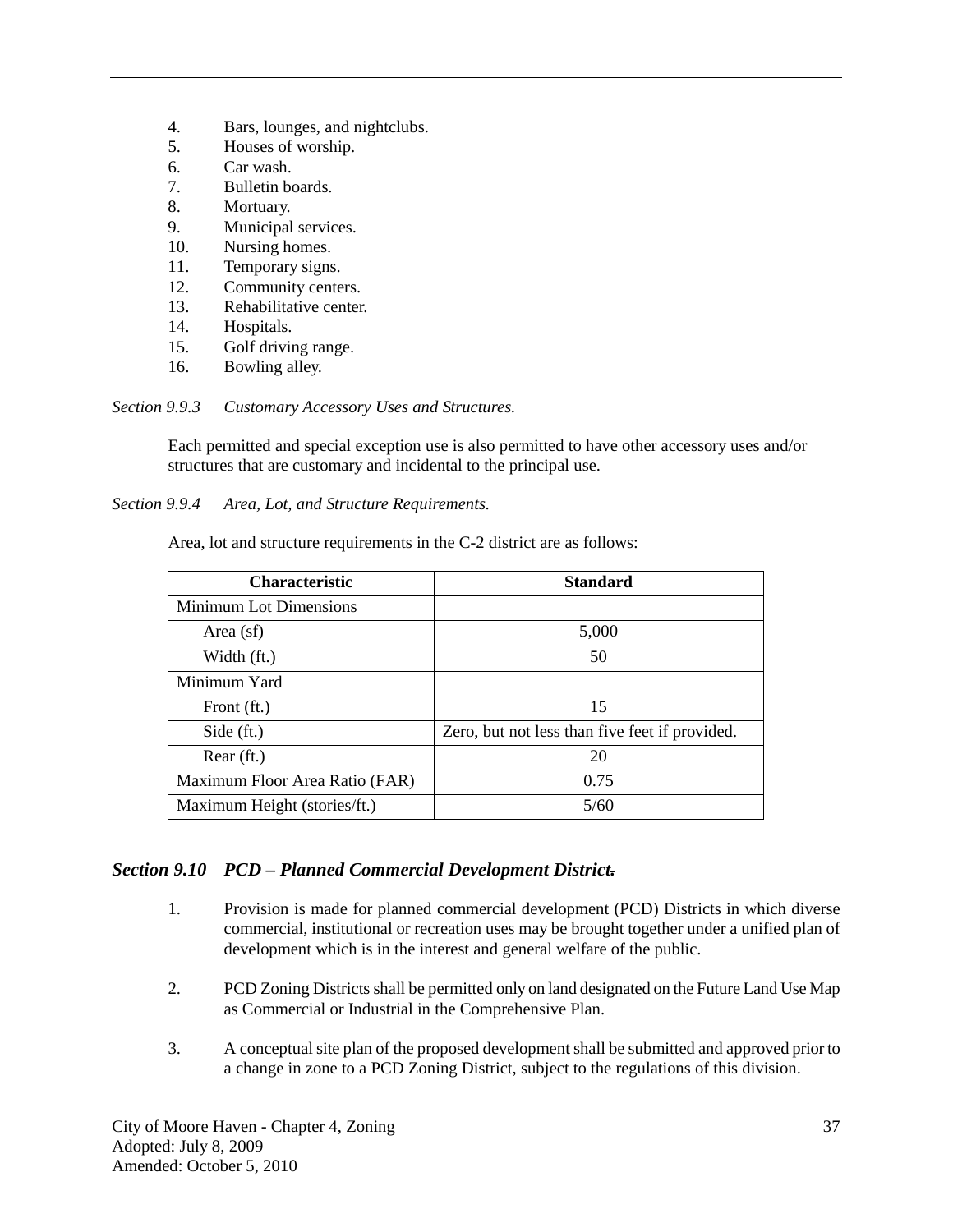*Section 9.10.1 Permitted Uses.*

The following principal uses and structures are permitted in the PCD district:

- 1. Professional office, business office, medical office.
- 2. Retail store, retail service.
- 3. Restaurant.
- 4. Personal service, dry cleaner.
- 5. Mechanical and repair services.
- 6. Auto service station.
- 7. Private club, nightclub.
- 8. Hotel, motel, timeshares, and bed and breakfasts.
- 9. Craft studio.
- 10. Business school.
- 11. Commercial indoor recreation.
- 12. Outdoor recreation, commercial outdoor recreation, golf course.
- 13. Marina.
- 14. Community center.
- 15. School.
- 16. House of worship.
- 17. Public facility or use.
- 18. Open space.
- 19. Public utility.

*Section 9.10.2 Special Exception Uses.*

Special exception uses in the PCD district are permitted uses in excess of 45 feet in height.

*Section 9.10.3 Customary Accessory Uses and Structures.*

Each permitted and special exception use is also permitted to have other accessory uses and/or structures that are customary and incidental to the principal use.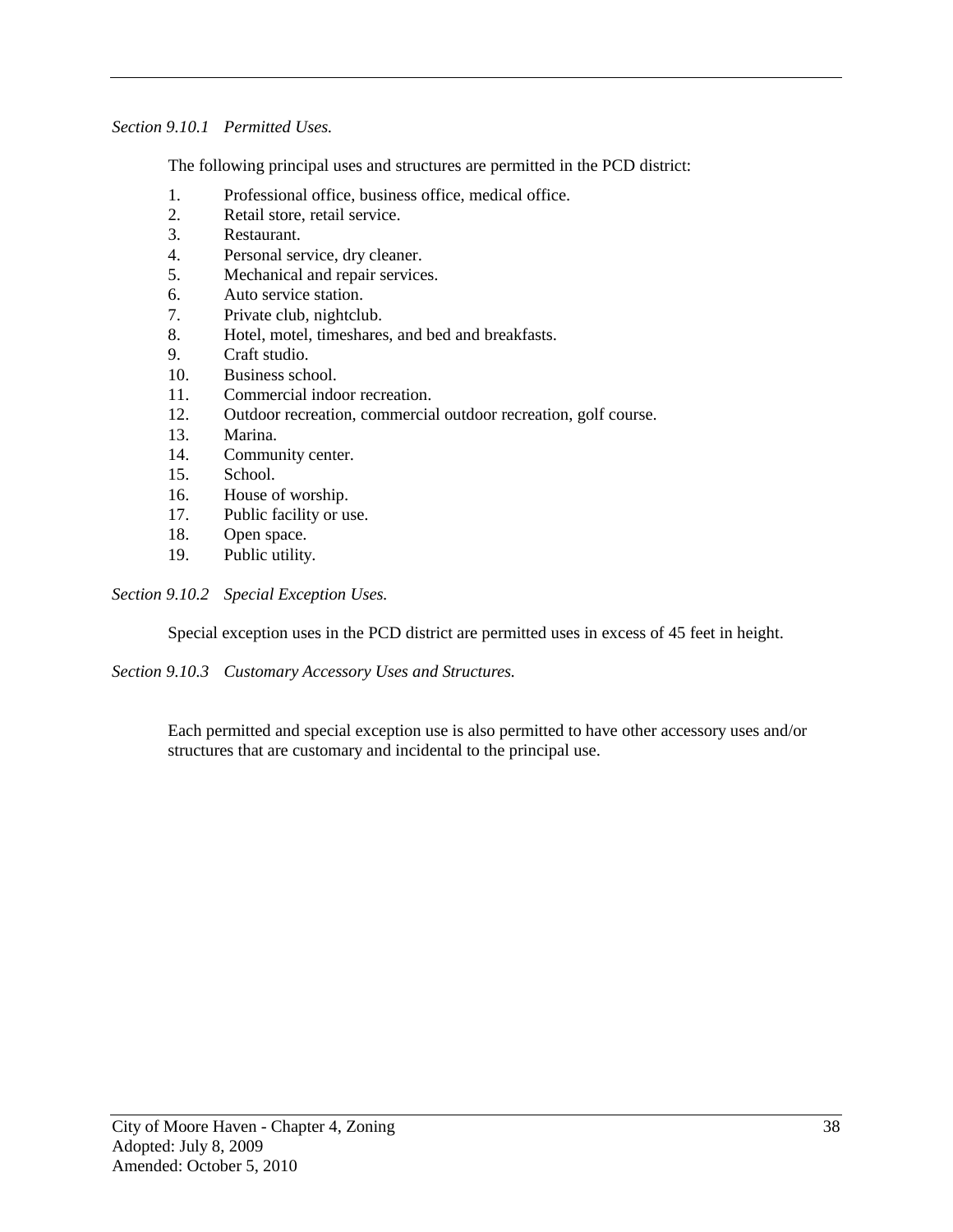*Section 9.10.4 Area, Lot and Structure Requirements.*

| <b>Characteristic</b>                                  | <b>Standard</b>                                                                                           |
|--------------------------------------------------------|-----------------------------------------------------------------------------------------------------------|
| Minimum Parcel Size)                                   | 5 acres                                                                                                   |
| <b>Minimum Lot Dimensions</b>                          |                                                                                                           |
| <b>Commercial Future Land Use Category</b>             |                                                                                                           |
| Area $(sf)$                                            | Per C-2 district requirements                                                                             |
| Width (ft.)                                            | Per C-2 district requirements                                                                             |
| <b>Industrial Future Land Use Category</b>             |                                                                                                           |
| Area (sf)                                              | Per I district requirements                                                                               |
| Width (ft.)                                            | Per I district requirements                                                                               |
| Minimum Yard                                           |                                                                                                           |
| Perimeter setback from all property boundaries         | 20 feet                                                                                                   |
| <b>Commercial Future Land Use Category</b>             |                                                                                                           |
| Front (ft.)                                            | Per C-2 district requirements                                                                             |
| Side (ft.)                                             | Per C-2 district requirements                                                                             |
| Back Rear (ft.)                                        | Per C-2 district requirements                                                                             |
| <b>Industrial Future Land Use Category</b>             |                                                                                                           |
| Front (ft.)                                            | Per I district requirements                                                                               |
| Side (ft.)                                             | Per I district requirements                                                                               |
| Back Rear (ft.)                                        | Per I district requirements                                                                               |
| Maximum Floor Area Ratio (FAR)                         |                                                                                                           |
| <b>Commercial Future Land Use Category</b>             | 0.75                                                                                                      |
| <b>Industrial Future Land Use Category</b>             | 0.50                                                                                                      |
| Maximum Building Coverage                              | 65%                                                                                                       |
| Maximum Building Coverage and Other Impervious Surface | 75%                                                                                                       |
| Coverage                                               |                                                                                                           |
| Maximum Height                                         | Four stories/45 feet, except<br>where further restricted in<br>these regulations for a<br>particular use. |

Area, lot and structure requirements in the PCD district are as follows: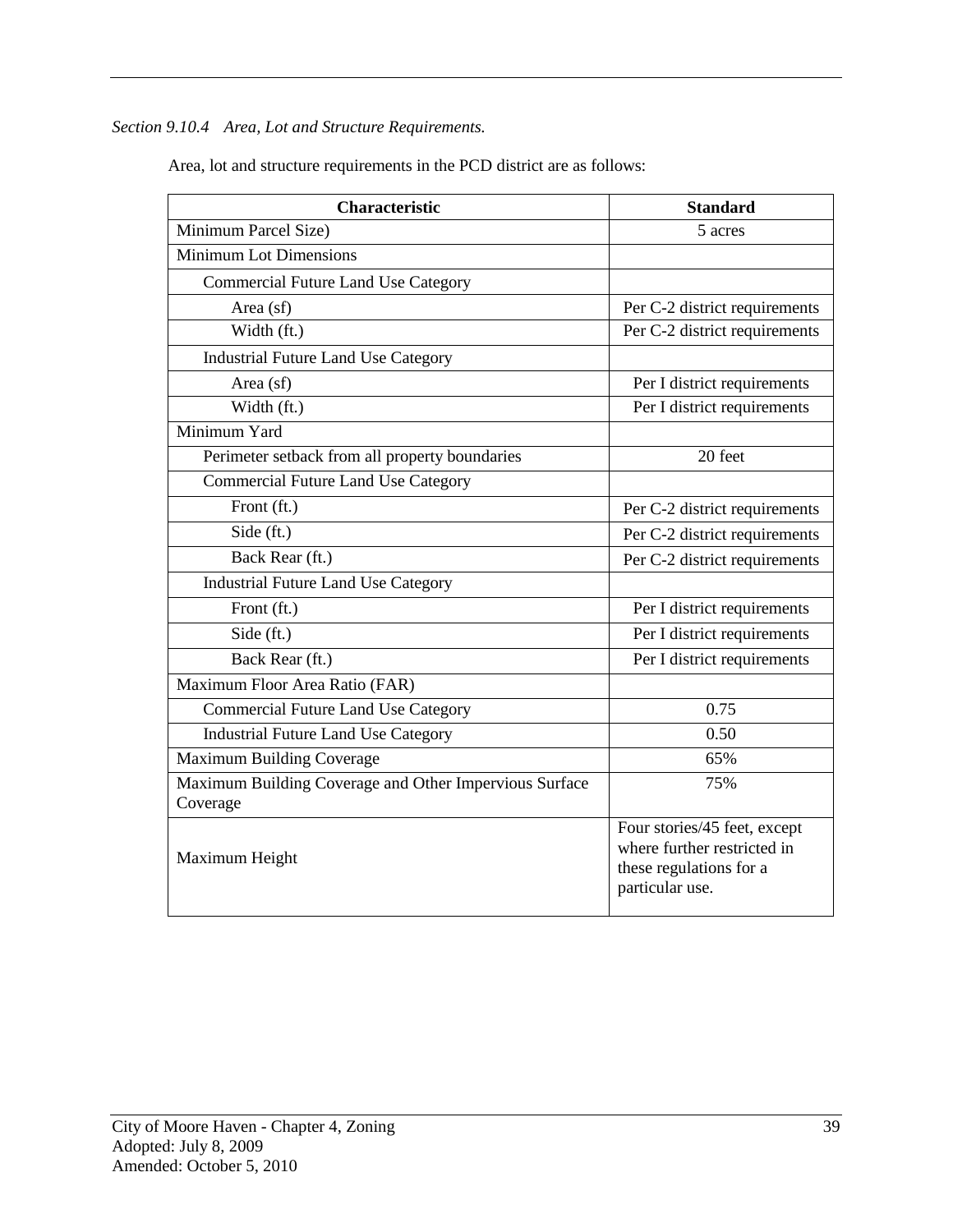#### *Section 9.10.5 Additional Regulations.*

Additional regulations which shall apply to all uses in the PCD district include, but are not limited to:

- 1. Concurrency regulations.
- 2. Parking and loading regulations.
- 3. Landscaping regulations.
- 4. Sign regulations.
- 5. Accessory use regulations.
- 6. Supplementary use regulations.
- 7. Environmental and stormwater regulations.
- 8. Utilities regulations.

### *Section 9.11 I - Industrial District.*

The I district is intended to implement the Industrial future land use category of the Comprehensive Plan by providing locations for light industrial and certain heavy industrial uses. Such uses are generally located along busy intersections and highways and require sizable land areas with ample offstreet parking and loading spaces. Regulations are provided to ensure that undesirable uses are not located to residential districts. This district also contemplates the location of places of assembly, mortuaries and public and semi-public uses.

#### *Section 9.11.1 Permitted Uses.*

- 1. Gasoline/automobile filling stations.
- 2. Commercial garages.
- 3. Commercial vehicle parking lots.
- 4. Automotive sales room.
- 5. Automotive/truck and trailer repair facilities.
- 6. Truck stops consistent with arterial or collector access only.
- 7. Bowling alleys.
- 8. Product assembly.
- 9. Equipment rental and sales.
- 10. Pawn shops.
- 11. Commercial kennels.
- 12. Veterinarian hospitals.
- 13. Railroad freight houses.
- 14. Lumber yards.
- 15. Warehousing and storage.
- 16. Bus Line Shops.
- 17. Building material storage yard.
- 18. Mini- or Self-storage warehouses.
- 19. Industrial park.

#### *Section 9.11.2 Special Exception Uses.*

- 1. Bulk storage of inflammable fluids.
- 2. Contractors' plant or storage yards.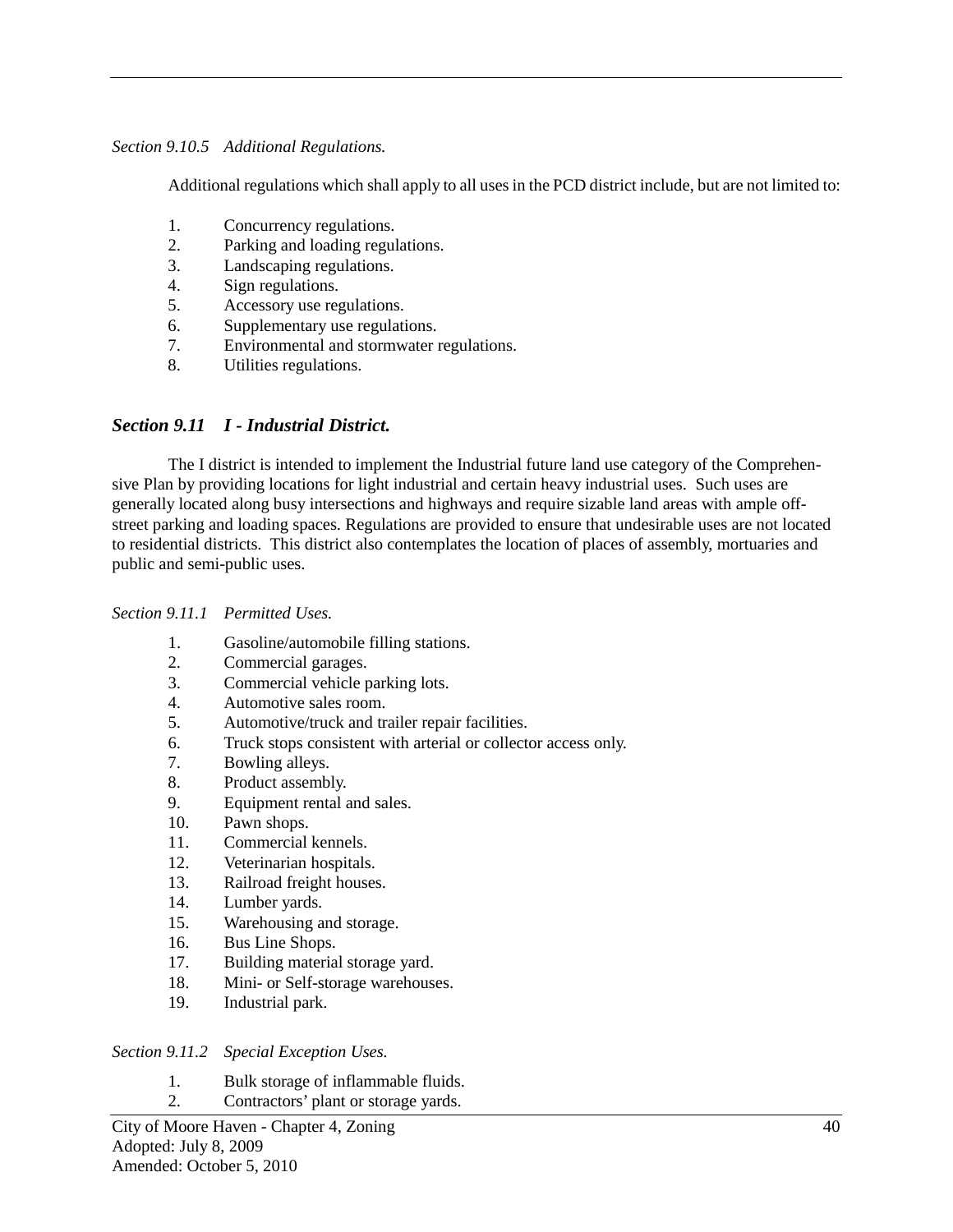- 3. Carting, express, hauling or storage yards.
- 4. Manufactured products.
- 5. Auditorium and Convention halls.
- 6. Utilities storage yards.
- 7. Landfills.
- 8. Mortuary.
- 9. Municipal services.
- 10. Temporary signs.
- 11. Detention or correctional institutions.
- 12. Communications tower.
- 13. Taxi or fleet base businesses.
- 14. Caretaker or resident live-in for security purposes.

*Section 9.11.3 Customary Accessory Uses and Structures.*

Each permitted and special exception use is also permitted to have other accessory uses and/or structures that are customary and incidental to the principal use.

*Section 9.11.4 Area, Lot, and Structure Requirements.*

Area, lot and structure requirements in the I district are as follows:

| <b>Characteristic</b>          | <b>Standard</b>          |
|--------------------------------|--------------------------|
| Minimum Lot Dimensions         |                          |
| Area (sf)                      | 20,000                   |
| Width (ft.)                    | 75                       |
| Minimum Yard                   |                          |
| Front (ft.)                    | 15                       |
| Side $(ft.)$                   | $\overline{\mathcal{A}}$ |
| Rear (ft.)                     | 10                       |
| Maximum Floor Area Ratio (FAR) | 0.50                     |
| Maximum Height (stories/ft.)   | 5/60                     |

# *Section 9.12 Marina Area*

The Marina Area is a geographical area identified in the Comprehensive Plan, with the intent to encourage development and redevelopment of uses that are dependent upon, or benefit from, proximity to the water or are tourist related and which may include sale of used merchandise. The area is divided into five zoning districts which are designed to implement the sub-categories of the Marina future land use category in the Comprehensive Plan. These sub-districts are intended to provide suitable locations for compatible residential uses, moderate intensity commercial and marina facilities. In part, this means that development should be in close proximity to an arterial or collector street and should also be located in close proximity to the waterfront. The uses envisioned for this area are not meant to be as inclusive as those found in a general commercial zone, but rather the area is intended for uses that are dependent on or benefit from proximity to the water or are tourist related or support or contribute to the success of such uses. The regulations for each of the zoning districts applied to lands within the Marina Area follow: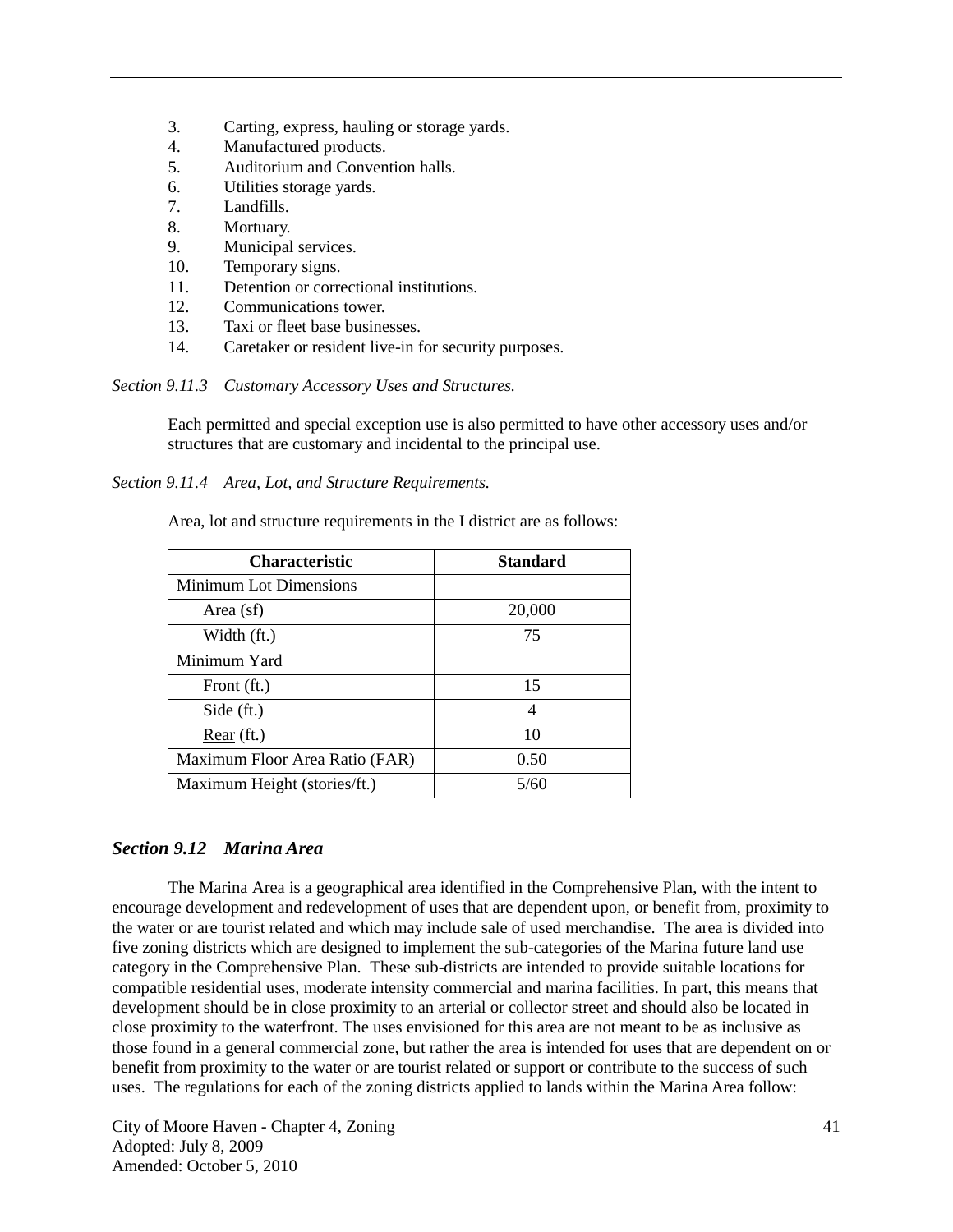*Section 9.12.1 M-MDR, Marina Medium Density Residential District*

- 1. *Permitted Uses*
	- a. Existing single-family dwellings. Note: Existing single-family dwellings that are involuntarily destroyed to an extent greater than 50% of their assessed value may be rebuilt to their former size.
	- b. Duplex dwellings.
	- c. Multi-family dwellings.
	- d. Public parks and playgrounds.
- 2. *Special Exception Uses.*
	- a. Bulletin board for house of worship.
	- b. House of worship.
	- c. Home occupation.
	- d. Temporary sign.
- 3. *Customary Accessory Uses and Structures.*

Each permitted and special exception use is also permitted to have other accessory uses and/or structures that are customary and incidental to the principal use and which do not involve the conduct of business.

4. *Area, Lot, and Structure Requirements.*

Area, lot and structure requirements in the M-MDR district are as follows:

| <b>Characteristic</b>             | <b>Duplex</b> | <b>Multi-Family</b> |
|-----------------------------------|---------------|---------------------|
| Minimum Gross Land Area/D.U. (sf) | 5,445         | 5,445               |
| <b>Minimum Lot Dimensions</b>     |               |                     |
| Area (sf)                         | 11,000        | 10,000              |
| Width (ft.)                       | 50            | 60                  |
| Minimum Yard                      |               |                     |
| Front (ft.)                       | 10            | 10                  |
| Side (ft.)                        | 5             | 5                   |
| Rear (ft.)                        | 15            | 20                  |
| Maximum Building Coverage         |               |                     |
| Interior lot                      | 35%           | 50%                 |
| Corner lot                        | 40%           | 60%                 |
| Maximum Height (stories/ft.)      | 3/35          | 4/45                |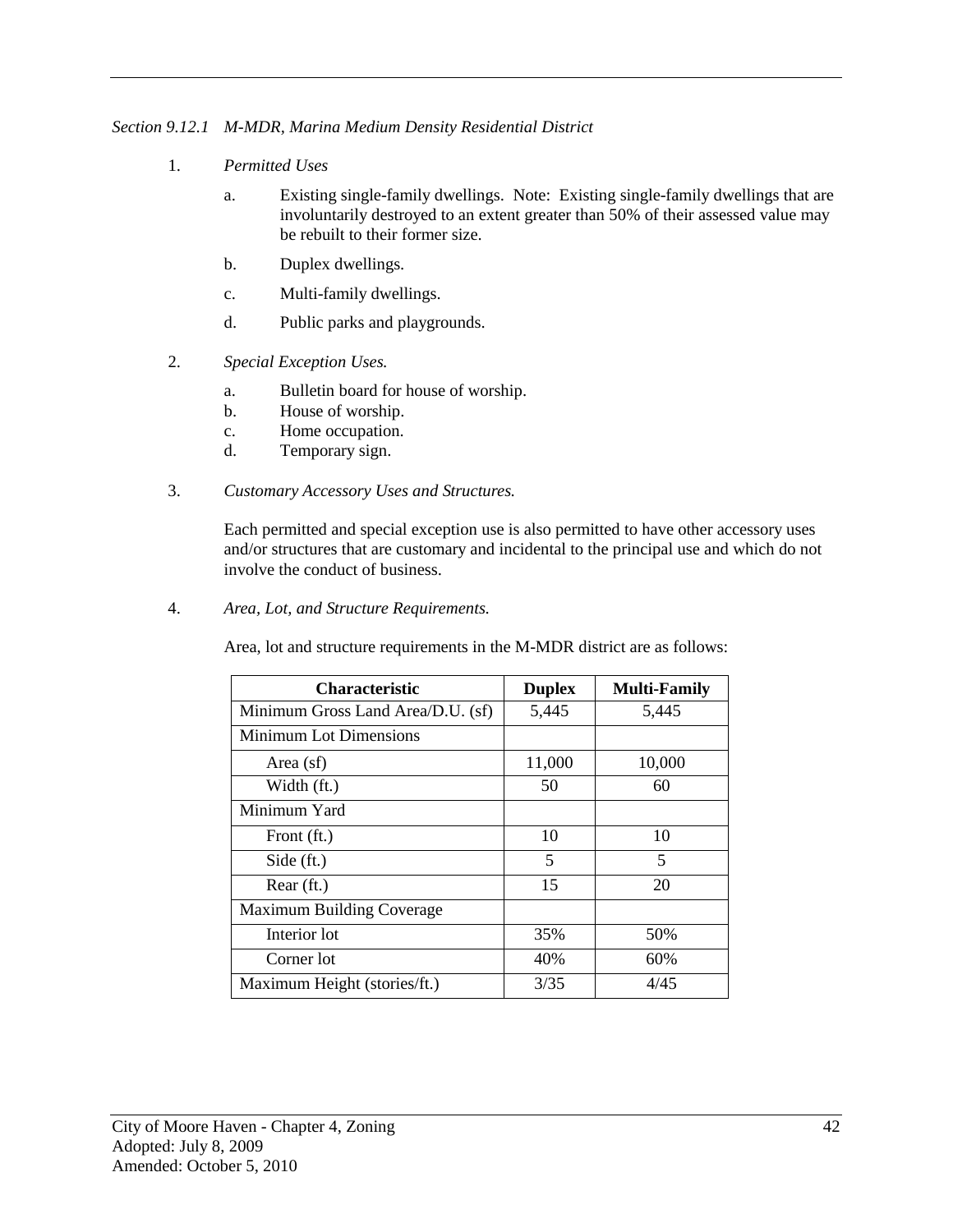### Section 9.12.2 M-HDR, Marina High Density Residential District

- 1. *Permitted Uses*
	- a. Existing single-family dwellings. Note: Existing single-family dwellings that are involuntarily destroyed to an extent greater than 50% of their assessed value may be rebuilt to their former size.
	- b. Duplex dwellings.
	- c. Multi-family dwellings, either freestanding or located above ground floor nonresidential uses.
	- d. Commercial uses as allowed in the M-COM District only on the ground floor and only in concert with residential uses on upper floor(s).
	- e. Public parks and playgrounds.
- 2. *Special Exception Uses.*
	- a. Bulletin board for house of worship.
	- b. House of worship
	- c. Home occupation.
	- d. Temporary sign.
- 3. *Customary Accessory Uses and Structures.*

Each permitted and special exception use is also permitted to have other accessory uses and/or structures that are customary and incidental to the principal use and which do not involve the conduct of business.

4. *Area, Lot, and Structure Requirements.*

Area, lot and structure requirements in the M-HDR district are as follows:

| Characteristic                         | <b>Duplex</b> | <b>Multi-Family</b>                                                                                     |
|----------------------------------------|---------------|---------------------------------------------------------------------------------------------------------|
| Minimum Gross Land<br>$Area/D.U.$ (sf) | 3,630         | 3,630                                                                                                   |
| <b>Minimum Lot Dimensions</b>          |               |                                                                                                         |
| Area (sf)                              | 7,500         | 12,000                                                                                                  |
| Width (ft.)                            | 50            | 60                                                                                                      |
| Minimum Yard                           |               |                                                                                                         |
| Front (ft.)                            | 10            | 10, but zero for ground floor commercial with<br>residential above                                      |
| Side $(ft.)$                           | 5             | 5, but zero for ground floor commercial with<br>residential above, but not less than 5' if<br>provided. |
| Rear (ft.)                             | 15            | 20                                                                                                      |
| <b>Maximum Building</b>                |               |                                                                                                         |
| Interior lot                           | 35%           | 50%                                                                                                     |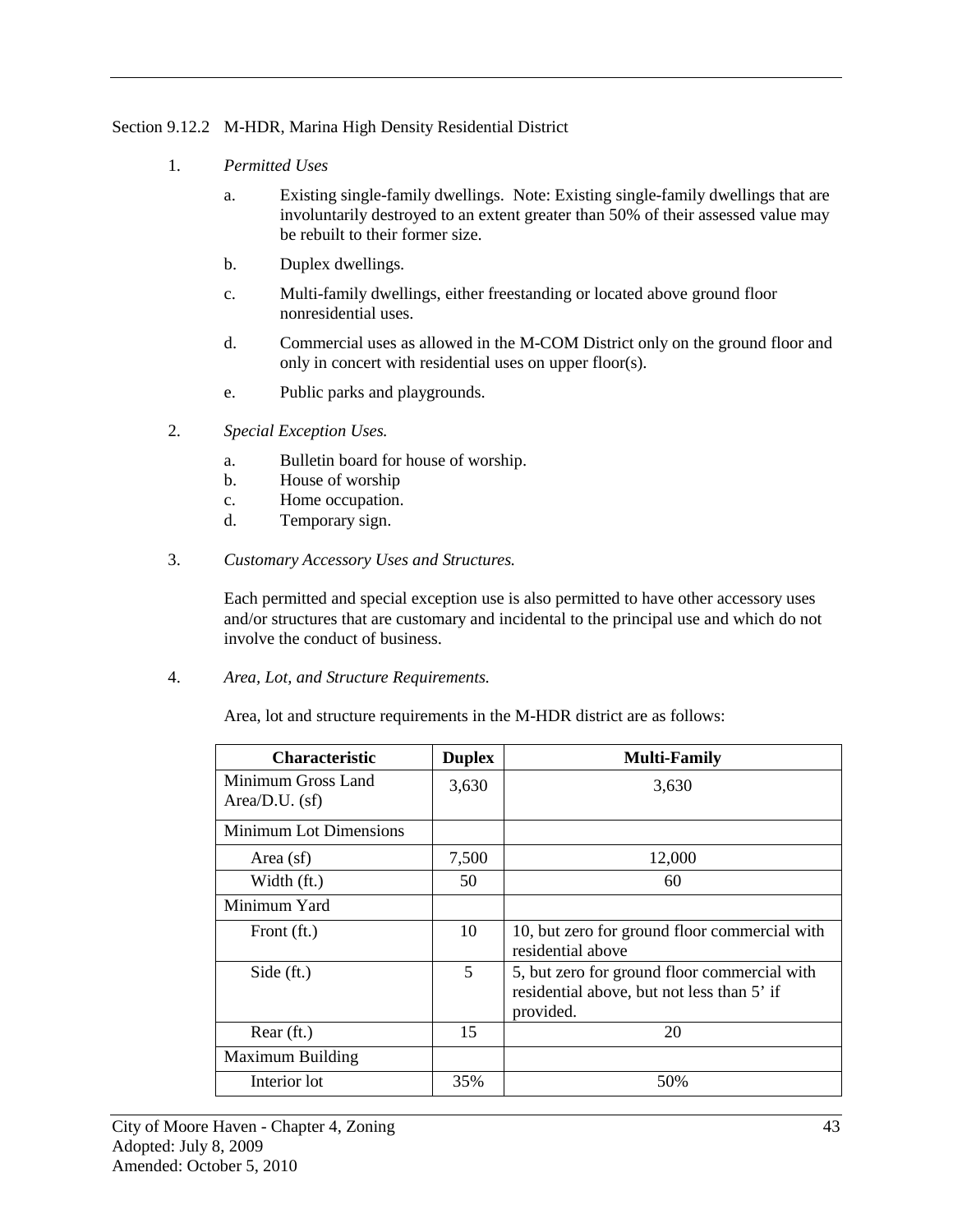| <b>Characteristic</b>                                 | <b>Duplex</b> | <b>Multi-Family</b> |
|-------------------------------------------------------|---------------|---------------------|
| Corner lot                                            | 40%           | 60%                 |
| Maximum Height (stories/ft.)                          | 3/35          | 5/60                |
| Maximum nonresidential Floor Area Ratio (FAR) is 0.25 |               |                     |

### *Section 9.12.3 M-COM, Marina Commercial District*

- 1. *Permitted Uses*
	- a. Residential dwelling units up to 12 units per acre, but only if located above ground floor nonresidential uses.
	- b. Restaurants, including those serving alcoholic beverages.
	- c. Bars and cocktail lounges
	- d. Seafood retailers and markets.
	- e. Marinas and related support facilities (e.g., dock master station).
	- f. Antique shops, art stores, and artist and photographic studios
	- g. Retail specialty shops (which may include sale of used merchandise)
	- h. Charter fishing offices.
	- i. Office for marine-related businesses.
	- j. Hotels/motels, timeshares, bed and breakfast
	- k. Professional and business offices.
- 2. *Special Exception Uses.* Reserved
- 3. *Customary Accessory Uses and Structures.*

Each permitted and special exception use is also permitted to have other accessory uses and/or structures that are customary and incidental to the principal use and which do not involve the conduct of business.

4. *Area, Lot, and Structure Requirements.*

Area, lot and structure requirements in the M-COM district are as follows:

| <b>Characteristic</b>          | <b>Standard</b>                    |
|--------------------------------|------------------------------------|
| <b>Minimum Lot Dimensions</b>  |                                    |
| Area (ft.)                     | 5,000                              |
| Width (ft.)                    | 75                                 |
| Minimum Yard                   |                                    |
| Front (ft.)                    |                                    |
| Side (ft.)                     | 0, but not less than 5 if provided |
| $Rear$ (ft.)                   | 20 (rear service area)             |
| Maximum Building Coverage      | 60%                                |
| Maximum Floor Area Ratio (FAR) | 1.00                               |
| Maximum Height (stories/ft.)   | 4/45                               |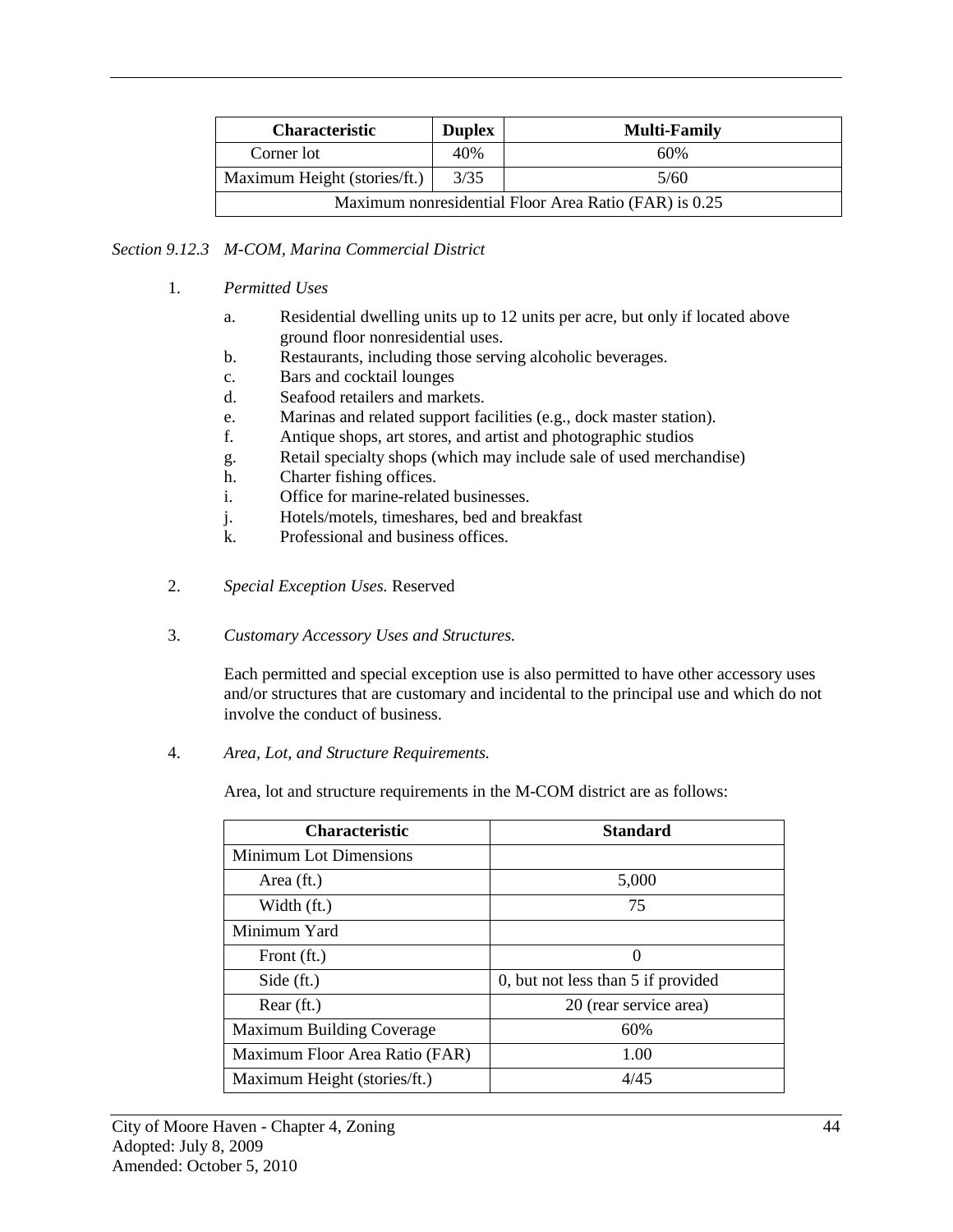### *Section 9.12.4 M-HMS, Marina Historic Main Street District*

- 1. *Permitted Uses*
	- a. Residential dwelling units, only if located above ground floor nonresidential uses, up to a maximum of 30 units per acre.
	- b. Restaurants, including those serving alcoholic beverages.
	- c. Bars and cocktail lounges.
	- d. Specialty food shops and markets.
	- e. Antique shops, art stores, and artist and photographic studios.
	- f. Retail specialty shops (which may include sale of used merchandise).
	- g. Charter fishing offices.
	- h Hotels/motels, and bed and breakfast.
	- i. Professional and business offices above the ground floor.
	- j. Commercial amusement enterprises (game and arcade centers).
	- k. Neighborhood convenience retail stores and services such as:
		- (1) Alterations and tailoring.
		- (2) Bakery (retail).
		- (3) Butcher (retail).
		- (4) Dry cleaners, laundry, laundromat.
		- (5) Drug and sundry stores.
		- (6) Grocery, health food store, neighborhood convenience store (retail).
		- (7) Shoe repair shops.
		- (8) Bicycles sales, service, and rental.
		- (9) Dance and music studios.
		- (10) Hardware stores.
		- (11) Locksmith.
- 2. *Special Exception Uses.* Reserved
- 3. *Customary Accessory Uses and Structures.*

Each permitted and special exception use is also permitted to have other accessory uses and/or structures that are customary and incidental to the principal use.

4. *Area, Lot, and Structure Requirements.*

Area, lot and structure requirements in the M-HMS district are as follows:

| <b>Characteristic</b>         | <b>Standard</b>                                                                                   |
|-------------------------------|---------------------------------------------------------------------------------------------------|
| <b>Minimum Lot Dimensions</b> |                                                                                                   |
| Area (ft.)                    | 5,000                                                                                             |
| Width (ft.)                   | 50                                                                                                |
| Minimum Yard                  |                                                                                                   |
| Front (ft.)                   |                                                                                                   |
| Side (ft.)                    | Zero, no side yard permitted along<br>interior property lines except for a<br>connecting walkway. |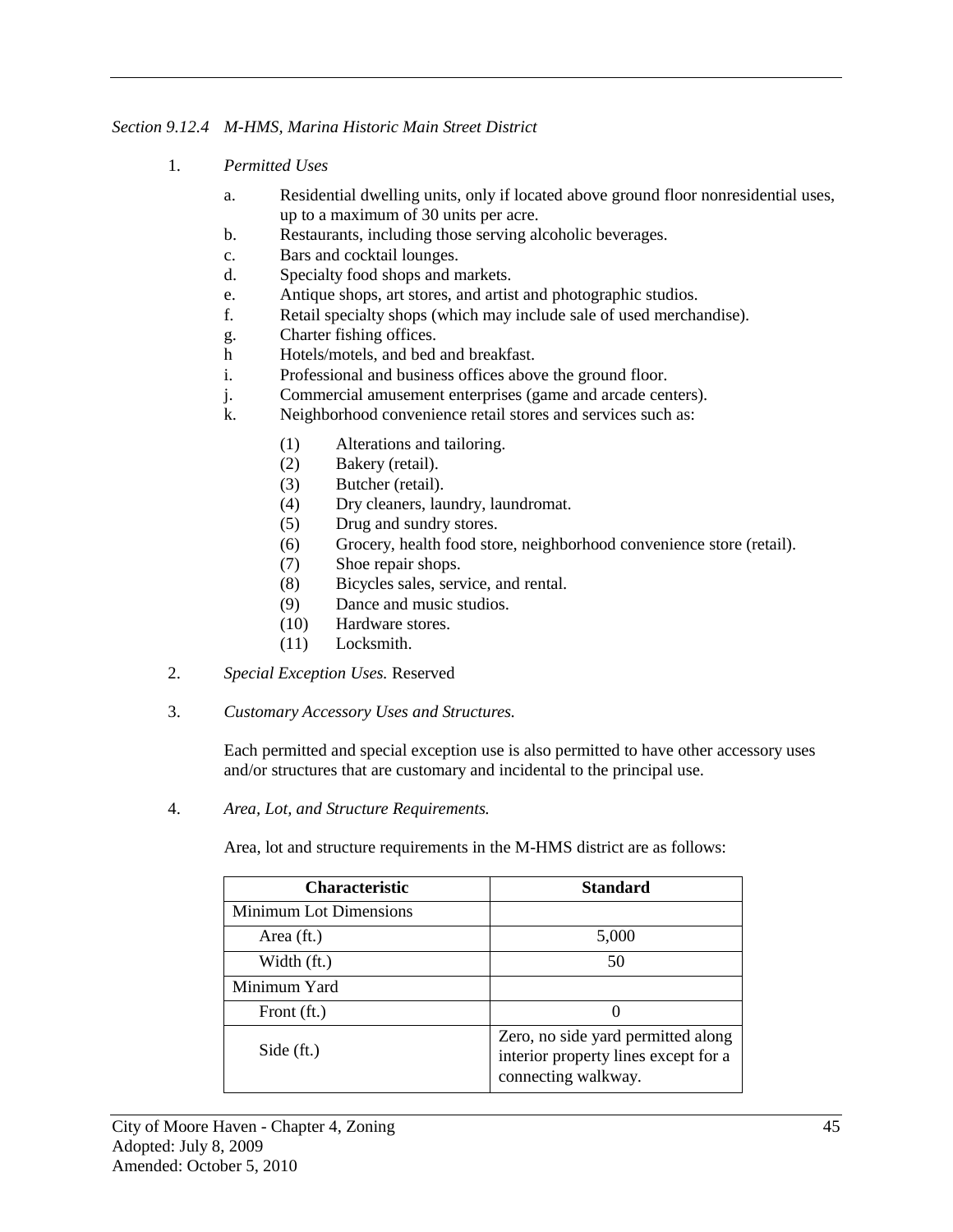| <b>Characteristic</b>          | <b>Standard</b> |
|--------------------------------|-----------------|
| $Rear$ (ft.)                   |                 |
| Maximum Building Coverage      | 100\%           |
| Maximum Floor Area Ratio (FAR) | 1.00            |
| Maximum Height (stories/ft.)   | 2/30            |

# *Section 9.12.5 M-REC, Marina Recreation District*

- 1. *Permitted Uses*
	- a. Parks, playgrounds.
	- b. Dock master's facility and other marine related support facilities.
	- c. Activities and facilities, such as limited food and beverage sales and services, intended to support the principal recreational facilities .
- 2. *Special Exception Uses*. Reserved
- 3. *Customary Accessory Uses and Structures*.

Each permitted and special exception use is also permitted to have other accessory uses and/or structures that are customary and incidental to the principal use.

4. *Area, Lot, and Structure Requirements*.

Area, lot and structure requirements in the MA-REC district are as follows:

| <b>Characteristic</b>          | <b>Standard</b> |
|--------------------------------|-----------------|
| <b>Minimum Lot Dimensions</b>  |                 |
| Area (ft.)                     | None            |
| Width (ft.)                    | 50              |
| Minimum Yard                   |                 |
| Front (ft.)                    | 25              |
| Side (ft.)                     | 15              |
| Rear (ft.)                     | 20              |
| Maximum Building Coverage      | 25%             |
| Maximum Floor Area Ratio (FAR) | 0.25            |
| Maximum Height (stories/ft.)   | 2/30            |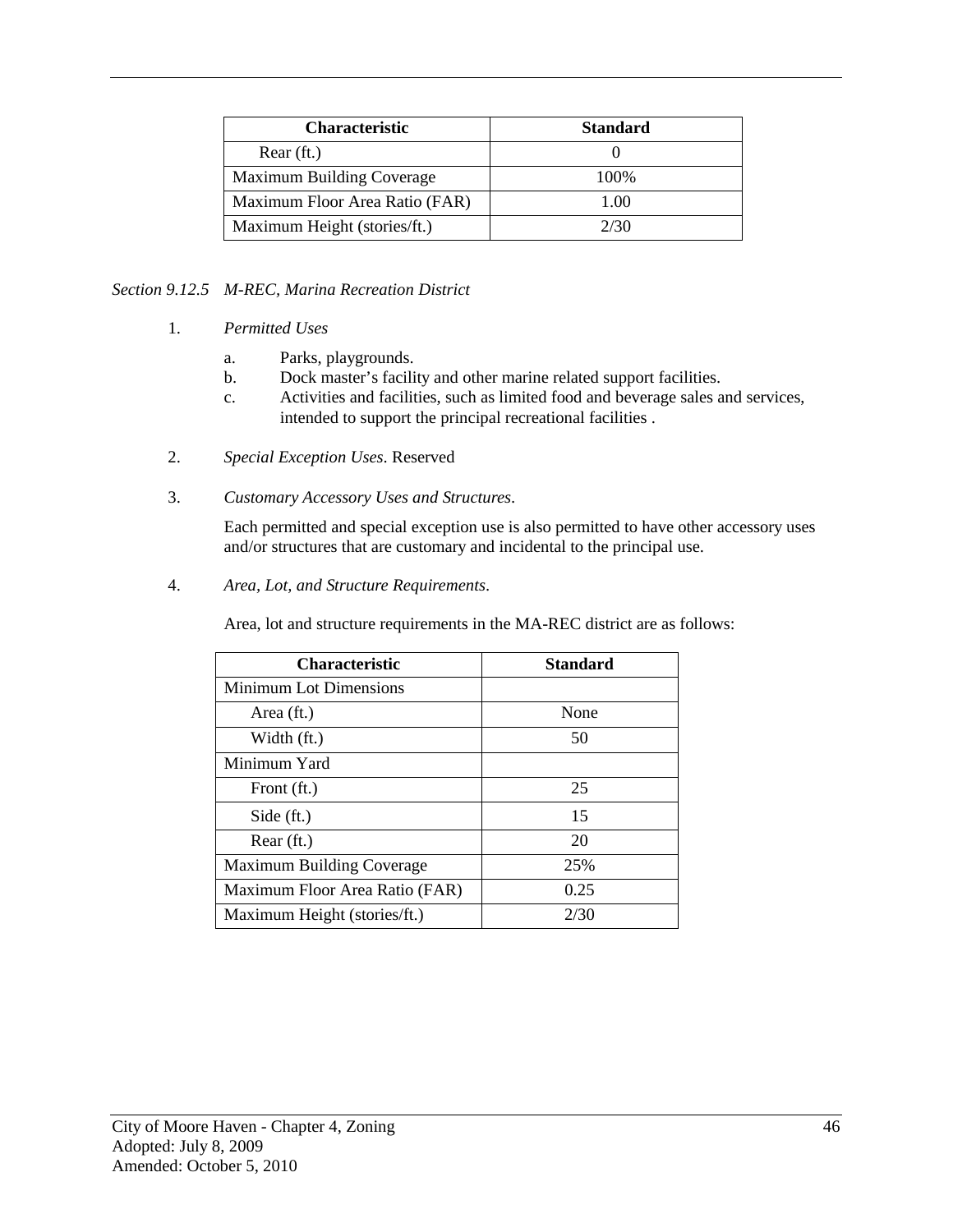# *Section 9.13. Rural Estate – Agricultural District*

This district is intended for agricultural uses and/or rural resident living and those uses requiring open space which provides for a large buffering zone from adjacent properties.

#### *Section 9.13.1 Permitted Uses*

- 1. Farms.
- 2. Greenhouses.
- 3. Plant nursery.
- 4. Single family dwelling (minimum 1 ½) acre lots.

#### *Section 9.13.2 Special Exception Uses*

- 1. Landfills.
- 2. Communications tower.
- 3. Mulch plant.
- 4. Golf course with ancillary buildings.
- 5. House of worship.

#### *Section 9.13.3 Customary Accessory Uses and Structures.*

Each permitted and special exception use is also permitted to have other accessory uses and/or structures that are customary and incidental to the principal use and which do not involve the conduct of business.

*Section 9.13.4 Area, Lot, and Structure Requirements.*

Area, lot and structure requirements in the Rural Estate – Agricultural district are as follows:

| <b>Characteristic</b>        | <b>Standard</b> |
|------------------------------|-----------------|
|                              |                 |
| Minimum Lot Dimensions       |                 |
| Area (ft.)                   | 1 acre          |
| Width (ft.)                  | 100             |
| Minimum Yard                 |                 |
| Front (ft.)                  | 25              |
| Side $(ft.)$                 | 15              |
| Rear(ft.)                    | 20              |
| Maximum Building Coverage    | 30%             |
| Maximum Height (stories/ft.) | 3/35            |

### *Section 9.14. P – Public*

The P district is intended to implement the Public Buildings & Other Facilities, Recreational, and Educational future land use categories of the Comprehensive Plan by providing locations for public and educational facilities and open space for public service use and enjoyment.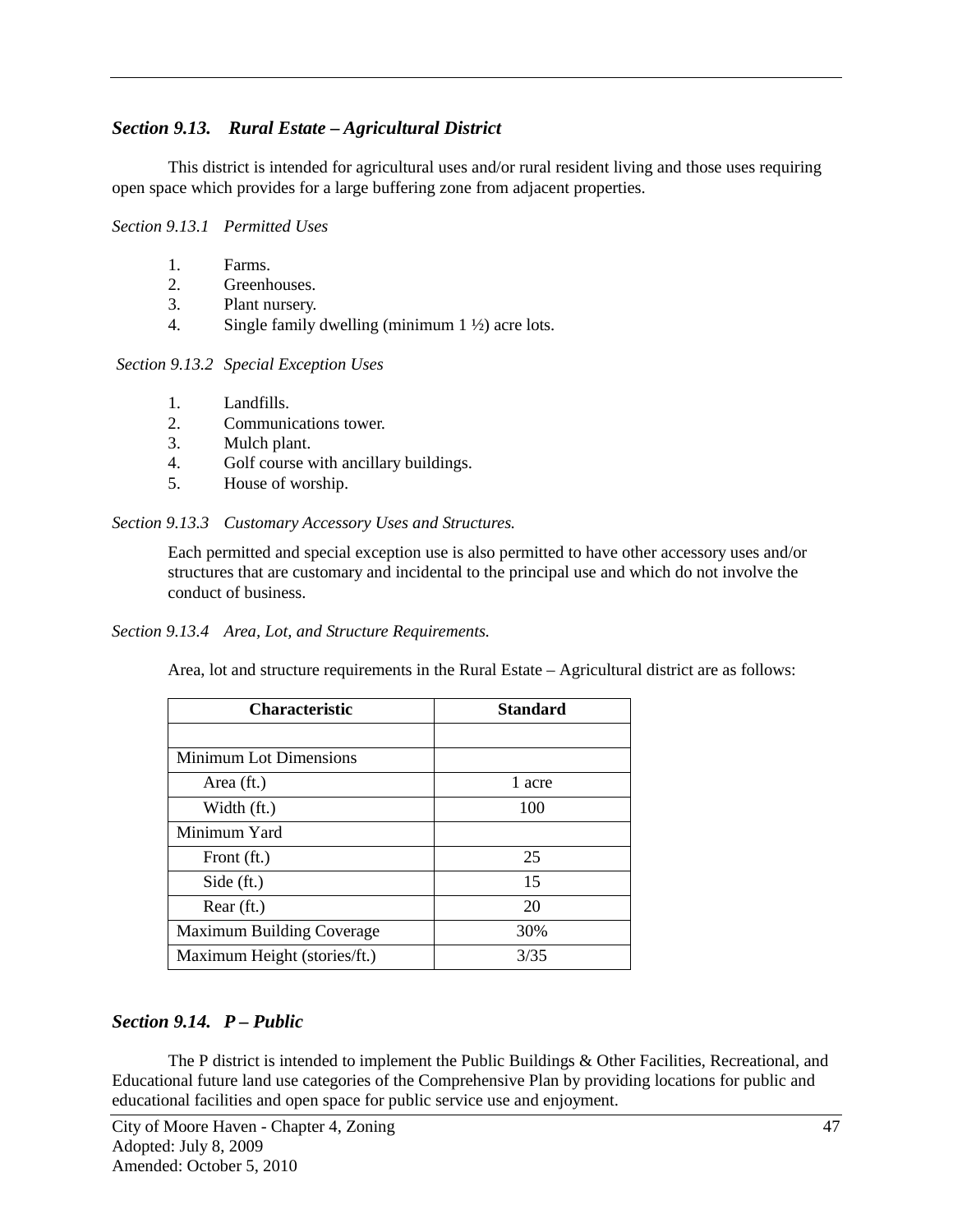*Section 9.14.1 Permitted Uses*

- 1. Schools.
- 2. Municipal services.
- 3. Community center (governmental).
- 4. Public library or museum.
- 5. Parks or playgrounds.

*Section 9.14.2 Special Exception Uses*

1. Detention facilities

*Section 9.14.3 Customary Accessory Uses and Structures.*

Each permitted and special exception use is also permitted to have other accessory uses and/or structures that are customary and incidental to the principal use and which do not involve the conduct of business.

*Section 9.13.4 Area, Lot, and Structure Requirements.*

Area, lot and structure requirements in the Public district are as follows:

| <b>Characteristic</b>        | <b>Standard</b> |
|------------------------------|-----------------|
| Minimum Lot Dimensions       |                 |
| Area (ft.)                   | None            |
| Width (ft.)                  | 50              |
| Minimum Yard                 |                 |
| Front (ft.)                  | 15              |
| Side $(ft.)$                 | 5               |
| Rear (ft.)                   | None            |
| Maximum Building Coverage    | 65%             |
| Maximum Height (stories/ft.) | 4/45            |

### *Section 9.15. Con – Conservation*

The CON district is intended to implement the Conservation future land use category of the Comprehensive Plan by preserving and protecting unique natural resources of the City while providing for their limited use in a manner that will not adversely affect their natural ecological value and function. It is anticipated that such lands will be publicly owned or protected under the conditions of a development order approved by City Council. The CON district shall be applied to any lands designated Conservation on the Future Land Use Map (FLUM) in the Comprehensive Plan.

*Section 9.15.1 Permitted Uses.*

- 1. Single-family dwellings.
- 2. Areas of unique upland habitat.
- 3. Natural resource based parks.
- 4. Naturally occurring wetlands.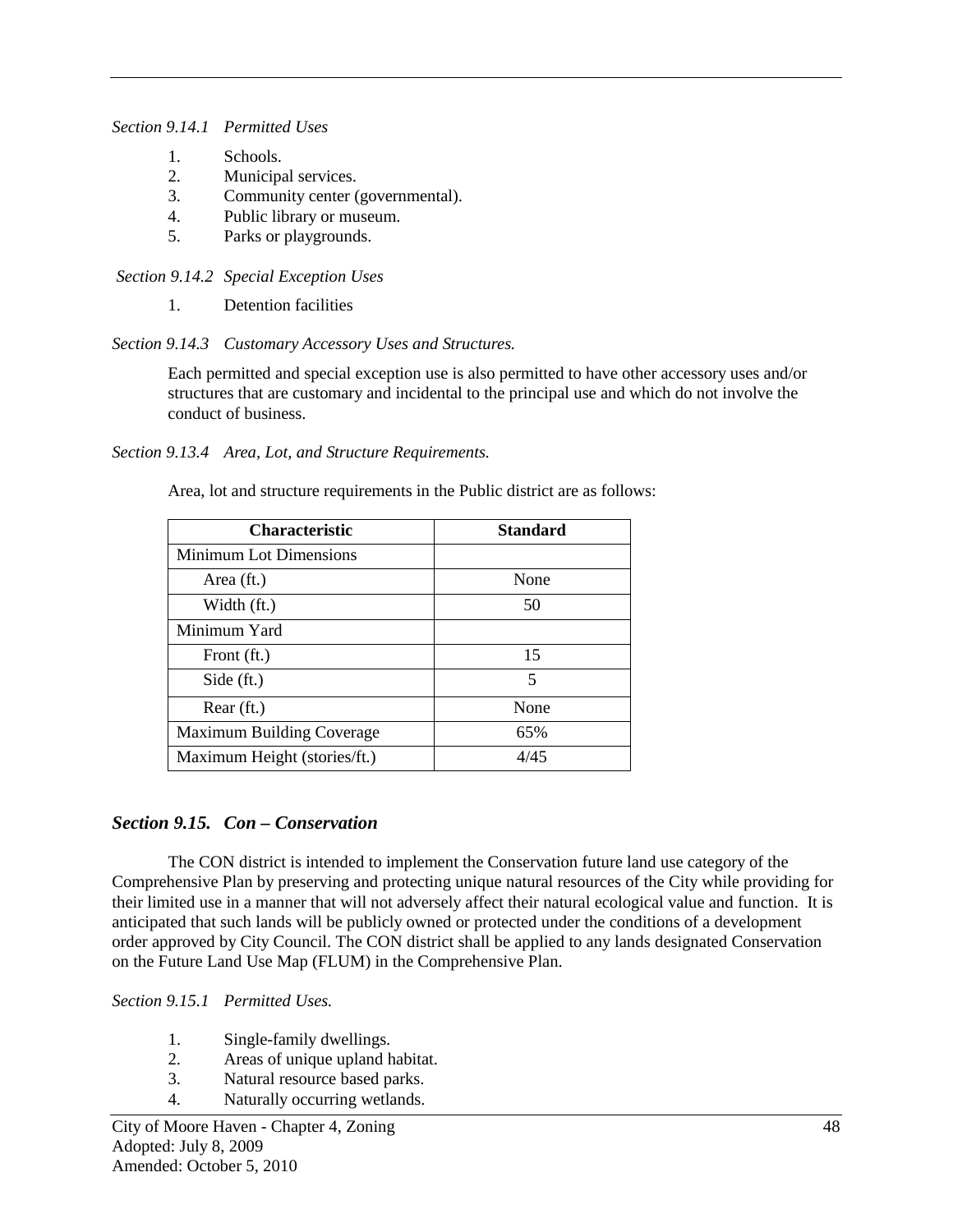- 5. Water conservation lands such as aquifer recharge areas, flow ways, and potable water wellfields.
- 6. Wetland and upland mitigation areas and banks.
- 7. Wetland transitional zones.
- 8. Wildlife preserves.

#### *Section 9.15.3 Customary Accessory Uses and Structures.*

Each permitted and special exception use is also permitted to have other accessory uses and/or structures that are customary and incidental to the principal use and which do not involve the conduct of business.

### *Section 9.15.4 Area, Lot, and Structure Requirements.*

Area, lot and structure requirements in the Conservation district are as follows:

| <b>Characteristic</b>            | <b>Standard</b> |
|----------------------------------|-----------------|
| Minimum Lot Dimensions           |                 |
| Area (ft.)                       | 5 acres         |
| Width (ft.)                      | 100             |
| Minimum Yard                     |                 |
| Front (ft.)                      | 25              |
| Side (ft.)                       | 15              |
| Rear (ft.)                       | 20              |
| <b>Maximum Building Coverage</b> | 5%              |
| Maximum Height (stories/ft.)     | 4/45            |

# *Section 9.16. MUPD – Mixed Use Planned Development*

- 1. The MU district is intended to implement the Mixed Use future land use category of the Comprehensive Plan and to accommodate and provide flexibility for multiple uses within a residential setting unified plan of development that employs creative design techniques and maximizes open space and natural areas.
- 2. MU Zoning Districts shall be permitted only on land designated on the Future Land Use Map as Mixed Use in the Comprehensive Plan.
- 3. A conceptual site plan of the proposed development shall be submitted and approved prior to a change in zone to a MUPD Zoning District, subject to the regulations of this division.

*Section 9.16.1 Permitted Uses.*

1. All uses permitted in the RPD, PCD and Public Zoning Districts are permitted uses in this district.

*Section 9.16.2 Special Exception Uses.*

Special exception uses in the MUPD district are permitted uses in excess of 45 feet in height.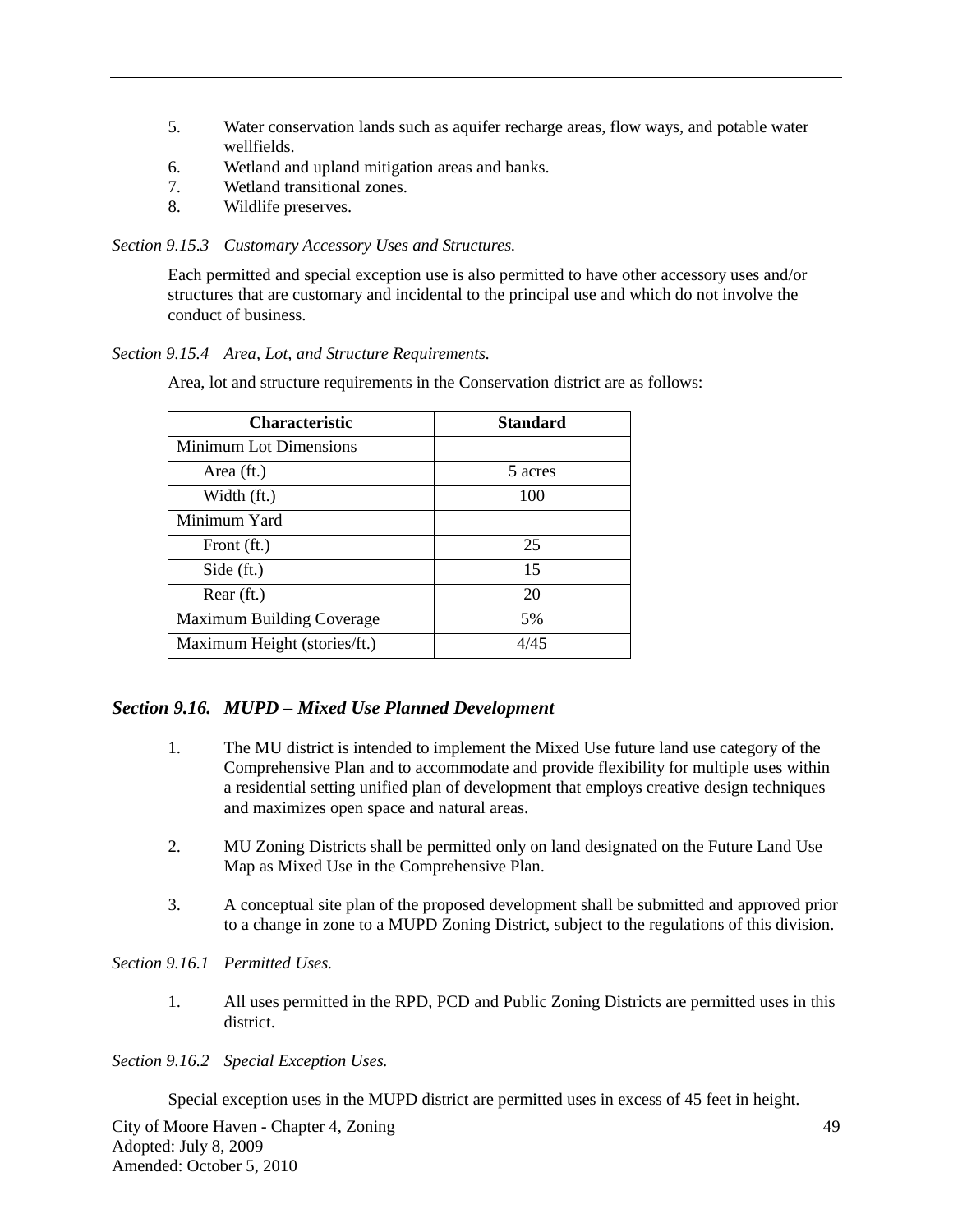*Section 9.16.3 Customary Accessory Uses and Structures.*

Each permitted and special exception use is also permitted to have other accessory uses and/or structures that are customary and incidental to the principal use.

*Section 9.16.4 Development Standards*

| <b>Characteristic</b>                                                                                                                   | <b>Standard</b>               |         |
|-----------------------------------------------------------------------------------------------------------------------------------------|-------------------------------|---------|
| Minimum Parcel Size (acres)                                                                                                             | 5                             |         |
| Maximum Density (D.U./Gross Acre)                                                                                                       | $10^{(1)}$                    |         |
| Minimum Yards                                                                                                                           |                               |         |
| Perimeter setback from all property boundaries (ft.)                                                                                    | 20                            |         |
| Front, side and rear yards (ft.)                                                                                                        |                               |         |
| <b>Residential Uses</b>                                                                                                                 | Per R-3 district requirements |         |
| <b>Commercial Uses</b>                                                                                                                  | Per C-2 district requirements |         |
| Public/Semi-public, Institutional, Recreational & Educational                                                                           | Per P district requirements   |         |
| Maximum Floor Area Ratio (FAR)                                                                                                          |                               |         |
| Commercial/Non-residential uses                                                                                                         | 0.35                          |         |
| Structures in open space areas                                                                                                          | 0.25                          |         |
| Minimum Required Open Space (proportion of total acreage)                                                                               | 40%                           |         |
| Required Mix of Land Uses (proportion of total acreage)                                                                                 | Minimum                       | Maximum |
| Residential                                                                                                                             | 45%                           | 50%     |
| Commercial/Non-residential                                                                                                              | 10%                           | 15%     |
| Maximum Impervious Surface Coverage                                                                                                     | 75%                           |         |
| 4/45, except where further<br>restricted in these regulations<br>Maximum Height (stories/ft.)<br>for a particular use.                  |                               |         |
| (1)<br>Individual areas may be developed at higher densities provided the overall project density<br>does not exceed 10 units per acre. |                               |         |

### *Section 9.16.5 Design Standards.*

- 1. Developments shall provide a mix of residential and nonresidential uses and are encouraged to provide a mix of residential types, recreational amenities, civic spaces and convenience commercial uses intended to serve residents and their guests in order to minimize trips outside the project.
- 2. Developments shall include clustering for greater common open space and mixed-use development and shall employ the following creative design techniques.
	- a. Residential Development. These areas shall include single and/or multiple family home site acreage for two or more of the following housing types: single family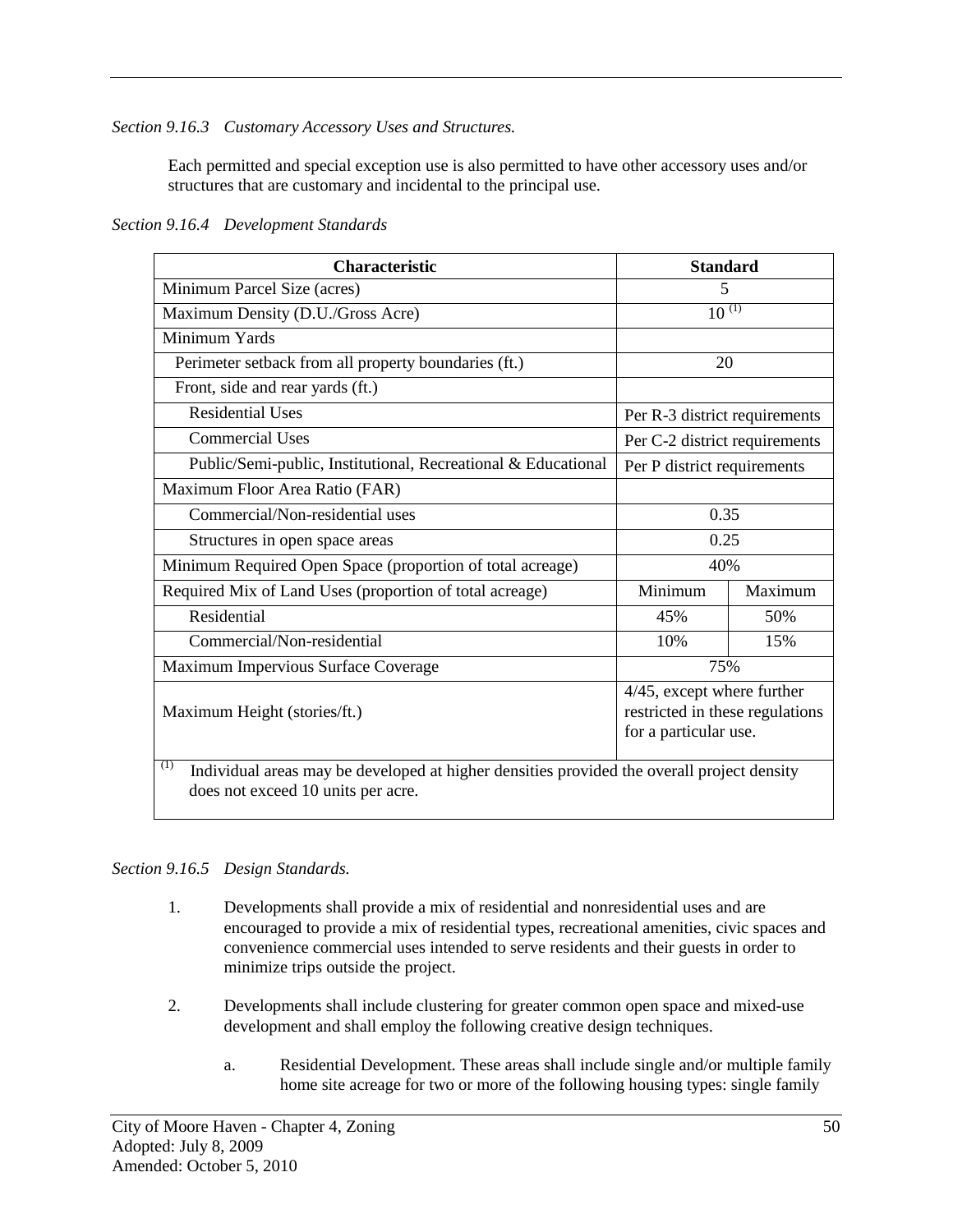attached and detached; duplexes/two-family units; town homes and other multifamily dwelling types.

- b. Non-residential Development. These areas may include vehicular and pedestrian ways, commercial and institutional areas, club houses and associated recreational facilities, utility buildings, maintenance areas, and other associated customary non-residential uses.
- c. Open Spaces. A minimum of 40% of the overall acreage of the project shall be provided as open space.
	- i. Open space areas may include preserved natural areas, buffers, lakes, parks, golf courses, natural trails, retention areas, conservation areas, scenic resources, green belts, wetlands and associated areas.
	- ii. Golf course natural areas and fairways shall account for no more than 50% of the open space required of the project.
	- iii. No structures other than recreation-oriented buildings and structures shall be counted toward the minimum open space requirement.
- d. Management strategies shall be employed in and around any golf course to prevent the potential for pesticide/chemical pollution of the groundwater and surface water receiving areas. The management practices will include:
	- i. The use of slow release fertilizers and/or carefully managed fertilizer applications which are timed to ensure maximum root uptake and minimal surface water runoff or leaching into the groundwater;
	- ii. The practice of integrated pest management when seeking to control various pests, such as weeds, insects, and nematodes. The application of pesticides will involve only the purposeful and minimal applications aimed only at identified targeted species. The regular widespread application of broad spectrum pesticides is not acceptable. The management program will minimize, to the extent possible, the use of pesticides, and will include the use of the United Stated Department of Agriculture Soil Conservation Services Soil Pesticide Interaction Guide to select pesticides that have a minimum potential for leaching or loss due to runoff depending on the site-specific soil conditions;
	- iii. The coordination of the application of pesticides with the irrigation practices (the timing and application rates of irrigation water) to reduce runoff and the leaching of any pesticides and nutrients;
	- iv. The utilization of a golf course manager who is licensed by the State to use restricted pesticides and who will perform the required management functions. The golf course manager will be responsible for ensuring that the golf course fertilizers are selected and applied to minimize fertilizer runoff into the surface water and the leaching of those same fertilizers into the groundwater; and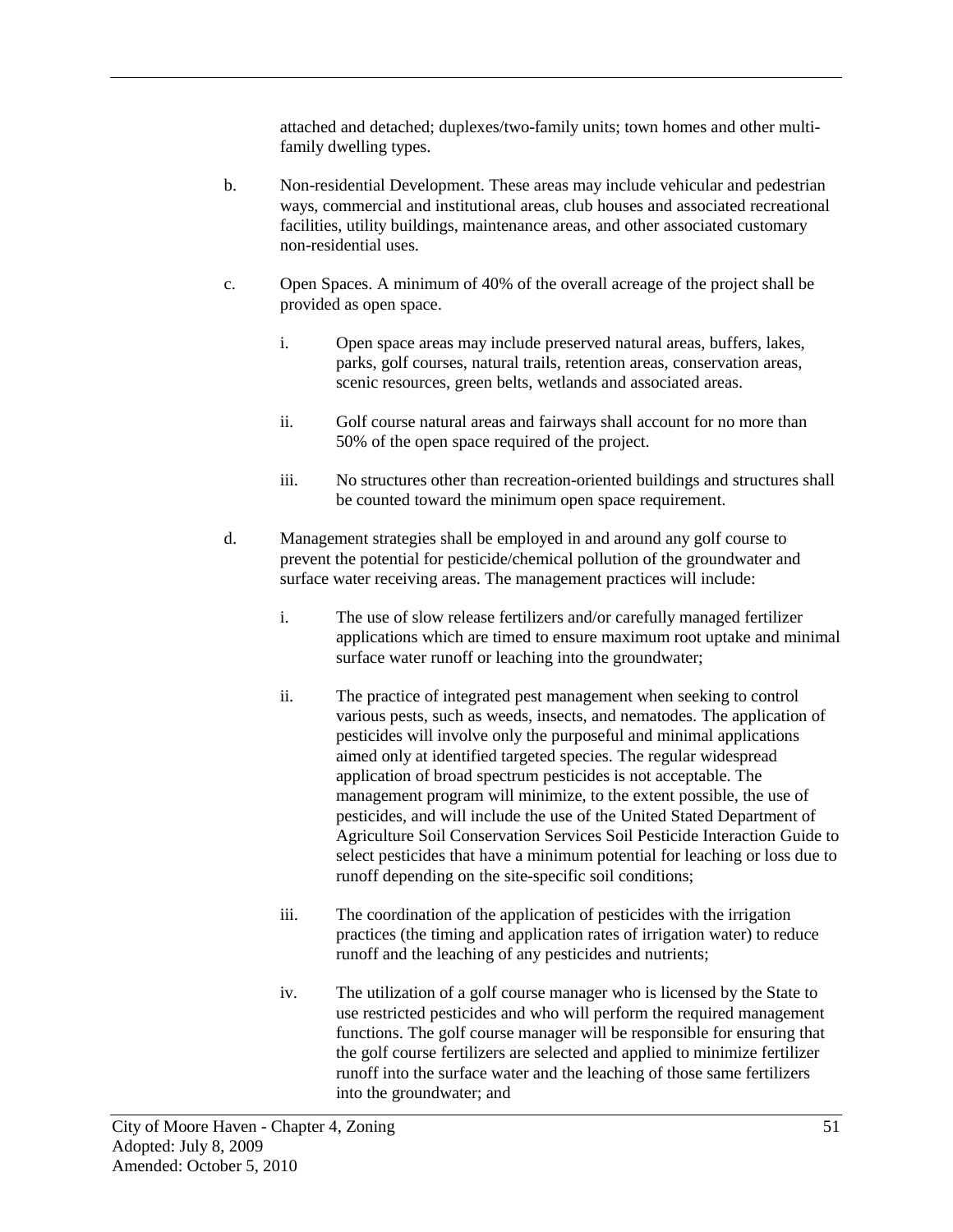- v. The storage, mixing and loading of fertilizer and pesticides will be designed to prevent/minimize the pollution of the natural environment.
- e. Shorelines of stormwater management lakes must be sinuous in configuration and most be sloped or bermed. The littoral zones around the ponds must be planted with at least four different species of native wetland herbaceous plants with a minimum of one plant per linear foot of shoreline as measured at the control elevation water level. The littoral shelf should provide a feeding area for water dependent avian species.
- 3. Each submission to the City of an application for rezoning to PUD or PCD shall, at a minimum, include the following information:
	- a. A showing of the number and percent of units as a part of the maximum approved for the parent parcel.
	- b. Transportation facilities needed to serve new development shall be in place or under actual construction within three  $(3)$  years after the City approves a building permit, or its functional equivalent, that results in traffic generation.
- 4. All development within the MUPD shall be required to connect to public water and sewer when available.

# **SECTION 10.SUPPLEMENTAL DISTRICT REGULATIONS (APPLICABLE TO ALL USES IN DISTRICTS WHERE PERMITTED)**

### *Section 10.1. General Provisions*

- A. *Rear Yard:* One-half of an alley abutting the rear lot may be included in the required rear yard.
- B. *Vision Clearance on Corner Lot:* Eight (8) feet from the intersection of property lines.
- C. *Accessory Buildings and Structures:*
	- 1. Shall not be permitted prior to the erection of the principal building, except for strictly storage purposes and not for human occupancy.
	- 2. No accessory building or structure shall be located closer to a side lot line than three (3) feet.
	- 3. The normal maximum height permitted shall be eighteen (18) feet or one and one-half (1 1/2) stories.
	- 4. Accessory buildings and structures shall be no higher than the principal structure on the property.
	- 5. The floor area of an accessory building or structure shall be no greater than 50% of the square footage of the principal structure.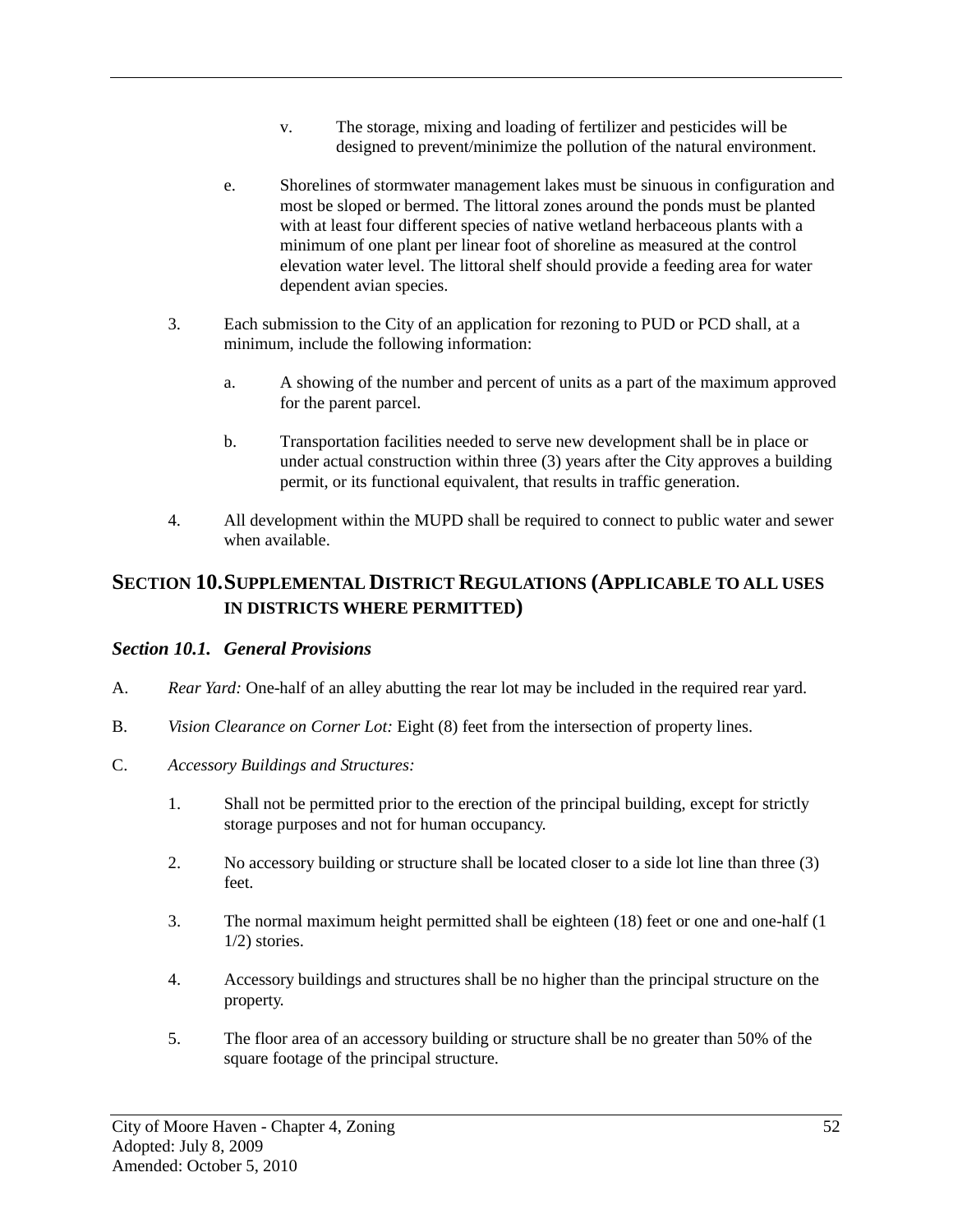D. *Through*-lots: On lots extending through from one street to another, a front yard is required for each street.

# **SECTION 11. OFF-STREET PARKING, LOADING AND UNLOADING REGULATIONS**

## *Section 11.1. Off-Street Parking*

- A. *Area and Dimensions*. For the purposes of this Regulation, an "off-street parking space" shall have dimensions of nine (9) feet in width and nineteen (19) feet in depth, exclusive of the area required for access drives or aisles. A "parallel parking space" shall have dimensions of seven (7) feet in width and nineteen (19) feet in depth. Each parking space shall have four (4) feet of additional depth for maneuvering purposes. These areas are exclusive of the area required for access drives or aisles.
- B. *General Requirements and Specifications*.
	- 1. *Entrance and exits*: Each parking space shall be directly accessible from a street, alley, or other public right-of-way. Except for one- or two-family dwellings, all off-street parking facilities shall be so arranged that no automobile shall have to back into any street. No entrance and exit driveways shall be permitted closer than twenty-five (25) feet from a street intersection, and no parking area containing more than ten (10) spaces shall have more than one (1) access way to any adjacent street for every one hundred (100) total linear feet of the boundary line (adjacent to said street) with a maximum of two (2) driveways per street frontage.
	- 2. *Adequate Traffic Areas for Vehicles Entering From or Waiting to Exit to Adjacent Streets*: Each off-street parking area shall provide adequate traffic areas for vehicles entering from or waiting to exit adjacent streets and adequate storage areas for any drive-in facilities located on the premises. The traffic and storage areas provided herein shall be so designed that vehicles waiting or maneuvering in these areas will not interfere with or hinder traffic into or out of the area or vehicles pulling into or out of spaces within the area.
	- 3. *Aisle Widths*: All off-street parking areas providing four (4) or more parking spaces shall be constructed with aisle widths with the following minimum dimensions, based upon the angle of the parking stall to the access aisle.

| <b>Parking Stall Angle</b> | <b>Aisle Width</b> |
|----------------------------|--------------------|
| 30 degree                  | 11 feet            |
| 45 degree                  | 13 feet            |
| 50 degree                  | 14.5 feet          |
| 60 degree                  | 16 feet            |
| 90 degree                  | 22 feet            |

Aisles shall be twenty-two (22) feet in width when not designed to serve a particular parking configuration or when designed to serve parallel parking. The minimum width for a one-way driveway aisle within the parking area shall be eleven (11) feet, and twenty-two (22) feet for a two-way driveway aisle.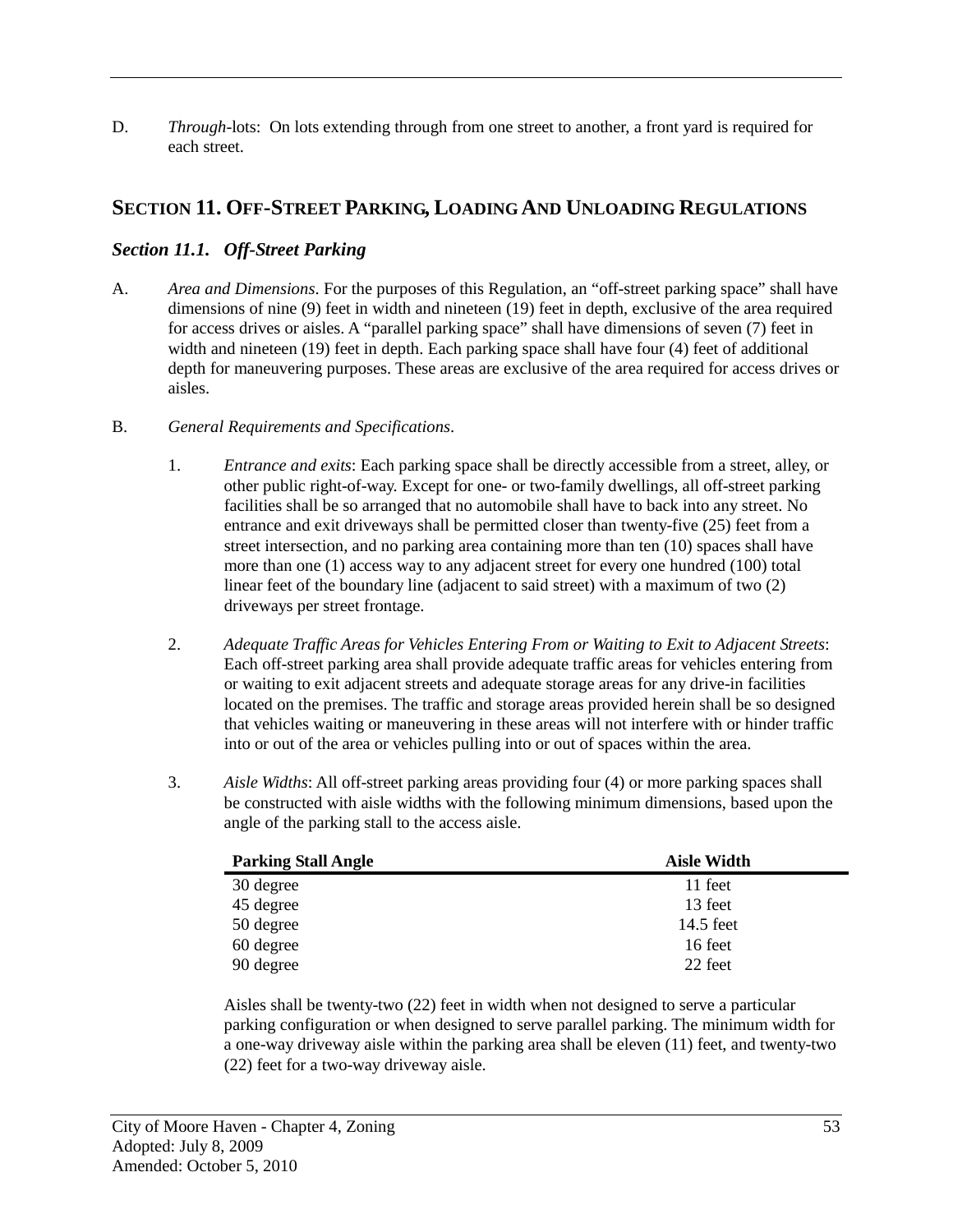- 4. *Surface Material and Drainage*: Except for one- and two-family dwellings, all off-street parking facilities including access aisles, driveways, and maneuvering areas shall be either paved or surfaced with a hard, dustless material. Such surfacing shall be maintained in good condition at all times. All off-street parking facilities shall be suitable sloped and drained to eliminate surface water.
- 5. *Location*: The following locational standards shall be used in providing required off-street parking facilities:
	- a. Off-street parking for other than residential use shall be either on the same lot or within three hundred (300) feet of the building it is intended to serve measured from the nearest point of the off-street parking lot, without crossing any major thoroughfare; provided, however, churches may establish joint parking facilities not to exceed fifty (50) percent of the required spaces, with institutions and agencies that do not have a time conflict in parking demand. The joint parking facilities shall be located not to exceed four hundred (400) feet from the church sanctuary.
	- b. Residential off-street parking space shall consist of a parking lot, driveway, garage, or combination thereof and shall be located on the lot they are intended to serve.
	- c. For uses not specifically mentioned herein, off-street parking requirements shall be interpreted by the City Council.
	- d. Any area once designated as required off-street parking shall not be changed to any other use unless and until equal facilities are provided elsewhere.
	- e. Off-street parking existing at the effective date of these regulations in connection with the operation of an existing building or use shall not be reduced to an amount less than hereinafter required for a similar new building or use.
	- f. Two (2) or more buildings or uses may collectively provide the required off-street parking, in which case, the required number of parking spaces shall not be less than the sum of the requirements for the several individual uses computed separately.
	- g. The required off-street parking shall be for occupants, employees, visitors, patrons and shall be limited in use to motor vehicles. The storage of merchandise, motor vehicles for sale, or the repair of vehicles is prohibited. Any commercial related parking use shall be required to be in an authorized commercial zoning district.
	- h. Every company car, truck, tractor and trailer normally stored at the plant site shall be provided with off-street parking space in an area reserved for the use as determined by the City Council.
	- i. In cases of dual functioning of off-street parking where operating hours do not overlap, the City Council may grant an exception.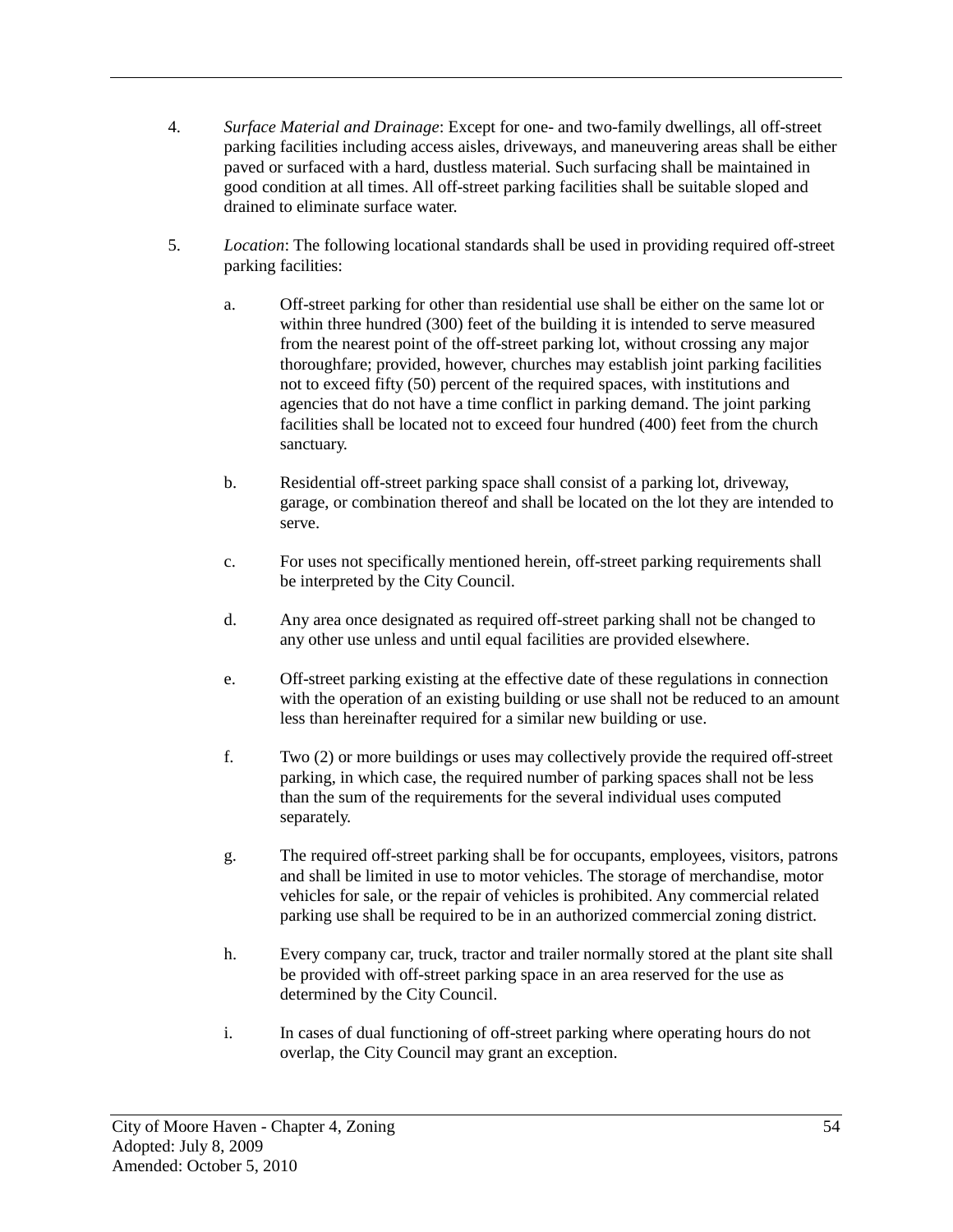- 6. *Setbacks*: All off-street parking areas shall be set back a minimum of ten (10) feet from the front property line and five (5) feet from the side and rear property lines.
- 7. *Handicap Parking Space Requirements*: Handicap parking spaces shall be reserved and posted in all multi family residence, commercial districts industrial districts, and any other district which has a principal, accessory or conditional use of a building or structure open to the public. Handicap parking spaces shall be conveniently located with respect to main and secondary entrances, and ramps to sidewalks shall be provided and conveniently located in relationship to the handicap spaces. Handicap parking spaces shall be properly maintained to ensure that such spaces are clearly identified to the public. The required number of handicap spaces, with respect to the total number of spaces required, shall be:
	- a. *Zero (0) to twenty (20) required spaces*: One (1) handicap space.
	- b. *Twenty-one (21) to fifty (50) required spaces*: Two (2) handicap spaces.
	- c. *More than fifty (50) required spaces*: Four (4) percent as handicap spaces.

Handicap parking spaces shall have a minimum width of twelve (12) feet, or as otherwise specified in this Chapter or Section 316.1955, F.S., or succeeding provisions, whichever is greater.

| <b>Type of Business</b>               | <b>Parking Space Requirement</b>                         |
|---------------------------------------|----------------------------------------------------------|
| Automobile wrecking, junk, or         | One (1) space for each two (2) employees, plus           |
| salvage yard which offers for sale to | one $(1)$ space for each ten thousand $(10,000)$         |
| the public any new or used            | square feet of lot area, or two (2) spaces for each      |
| merchandise                           | one thousand (1,000) square feet of floor area,          |
|                                       | whichever is greater.                                    |
| Automobile/vehicle sales              | One (1) parking space for each employee, plus            |
|                                       | two (2) for each service bay.                            |
| <b>Automobile Service Stations</b>    | One (1) parking space for each employee, plus            |
|                                       | two (2) for each service bay.                            |
| Banks, business or professional       | One $(1)$ per three hundred $(300)$ square feet of       |
| offices                               | usable floor area, plus one $(1)$ per each three $(3)$   |
|                                       | employees.                                               |
| Barber shop or beauty parlor          | Two $(2)$ per barber or three $(3)$ beauticians based    |
|                                       | on the design capacity of the structure.                 |
| Boarding or rooming house             | One (1) space for each three boarders not rooming        |
|                                       | on the premises. One $(1)$ for each two $(2)$ guests     |
|                                       | provided overnight accommodations.                       |
| Bowling alleys                        | Five $(5)$ per alley                                     |
|                                       |                                                          |
| Commercial Recreation Uses or         | One $(1)$ per three $(3)$ patrons, based on the design   |
| community clubhouse                   | capacity of the facility.                                |
| <b>Country Club</b>                   | One $(1)$ per five $(5)$ members.                        |
| Day care center, child                | One (1) per five (5) children plus one (1) per staff     |
|                                       | member                                                   |
| Day care center, adult                | One $(1)$ per five $(5)$ adults cared for plus one $(1)$ |
|                                       | per staff member                                         |

#### C. **Table of Parking Spaces Required**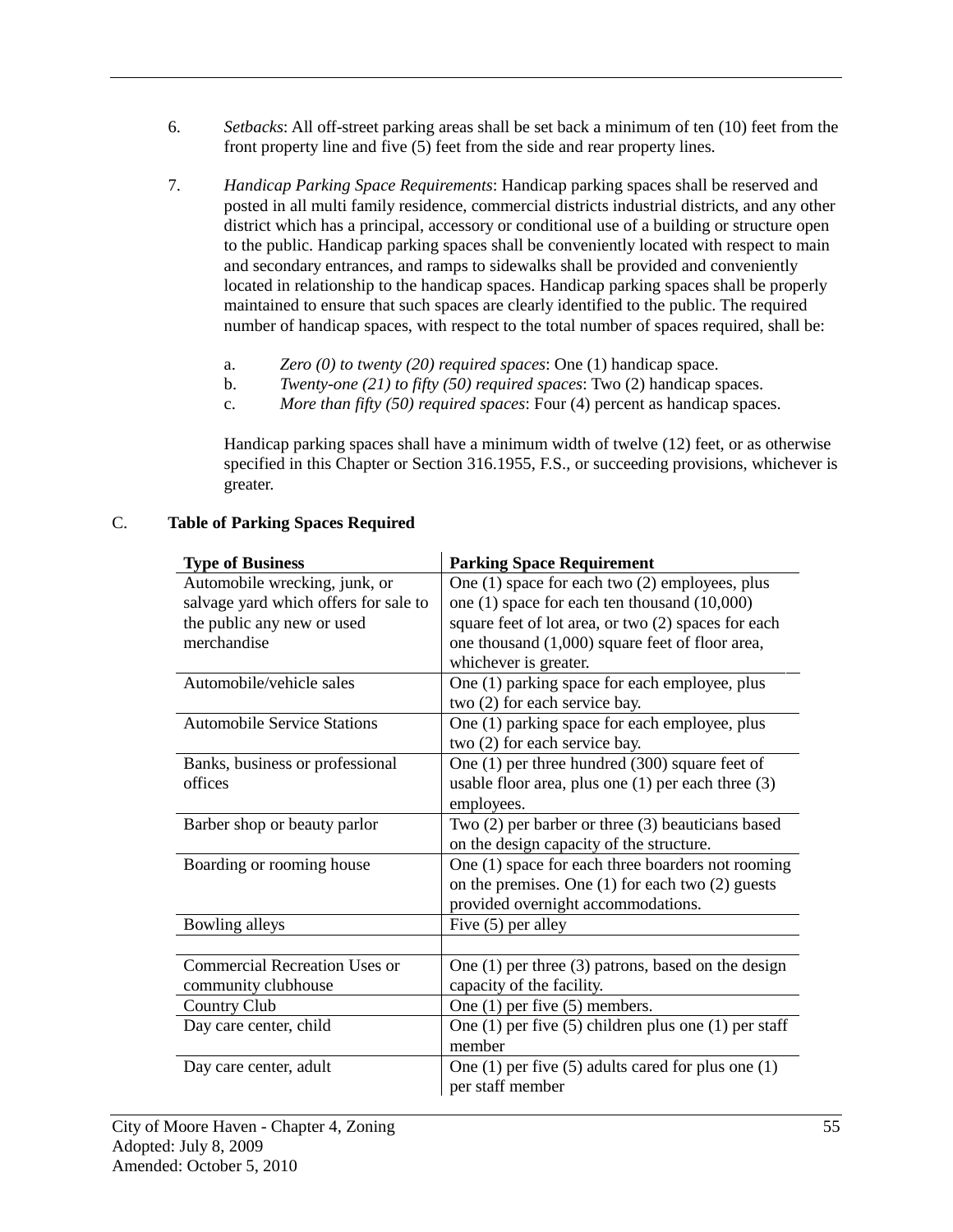| <b>Type of Business</b>                        | <b>Parking Space Requirement</b>                                                                         |
|------------------------------------------------|----------------------------------------------------------------------------------------------------------|
| Dwellings (single and two-family)              | Two (2) per dwelling unit.                                                                               |
| Dwellings (multiple-family)                    | One and one-half $(1\frac{1}{2})$ spaces per dwelling unit                                               |
|                                                | for the first twenty $(20)$ units, plus one $(1)$ space                                                  |
|                                                | for each dwelling unit exceeding twenty (20)                                                             |
|                                                | units.                                                                                                   |
| Establishments for sale and                    | One (1) per three (3) employees, plus one (1) per                                                        |
| consumption, on the premises, of               | two hundred (200) square feet of usable floor                                                            |
| beverages, food, or refreshment                | space, or one $(1)$ per three $(3)$ fixed seats,                                                         |
|                                                | whichever is the greater.                                                                                |
| Governmental Office Building                   | One $(1)$ per three hundred $(300)$ square feet of                                                       |
|                                                | usable floor area, plus one $(1)$ per each three $(3)$<br>employees. Every governmental vehicle shall be |
|                                                | provided with a reserved off-street parking space.                                                       |
| Homes for the aged, sanitariums,               | One (1) per three employees, plus one (1) per two                                                        |
| convalescent or nursing homes                  | hundred (200) square feet of usable floor space,                                                         |
|                                                | or one $(1)$ per three $(3)$ fixed seats, whichever is                                                   |
|                                                | the greater.                                                                                             |
| Home Occupation                                | Residential parking requirement plus one (1)                                                             |
|                                                | space                                                                                                    |
| Hospitals                                      | One $(1)$ per three $(3)$ patient beds, exclusive of                                                     |
|                                                | bassinets, plus one (1) space for each staff doctor,                                                     |
|                                                | plus one $(1)$ space for each two $(2)$ employees                                                        |
|                                                | including nurses on the maximum working shift,                                                           |
|                                                | plus adequate area for parking emergency                                                                 |
|                                                | vehicles.                                                                                                |
|                                                | One $(1)$ per two $(2)$ rooms or suites, plus two $(2)$                                                  |
| Hotels                                         | per three (3) employees.                                                                                 |
| House of Worship                               | One $(1)$ per four $(4)$ seats; or one $(1)$ per thirty                                                  |
|                                                | (30) square feet of usable floor area of<br>auditorium, whichever is greater.                            |
| Industrial establishments,                     | Two $(2)$ per three $(3)$ employees on the combined                                                      |
| mechanical garages                             | two largest successive shifts, plus adequate                                                             |
|                                                | parking space for customer and visitor vehicles as                                                       |
|                                                | determined by the City Council.                                                                          |
| Library or museum                              | One $(1)$ for each four hundred $(400)$ square feet                                                      |
|                                                | of floor area.                                                                                           |
| <b>Medical Clinics</b>                         | Three (3) patient's parking spaces per staff doctor,                                                     |
|                                                | plus two $(2)$ per three $(3)$ employees, plus one $(1)$                                                 |
|                                                | per staff doctor.                                                                                        |
| Mortuaries or funeral parlors                  | Five (5) spaces per parlor or chapel unit, or one                                                        |
|                                                | $(1)$ per four $(4)$ seats, whichever is greater.                                                        |
| Motels and tourist courts                      | One (1) per guest bedroom.                                                                               |
| Private Clubs, lodge, or Union<br>headquarters | One $(1)$ per three $(3)$ members based on the<br>design capacity of the facility.                       |
| Retail stores and personal service             | One (1) per two hundred (200) square feet of                                                             |
| establishments except as otherwise             | retail floor space.                                                                                      |
| specified herein                               |                                                                                                          |
|                                                |                                                                                                          |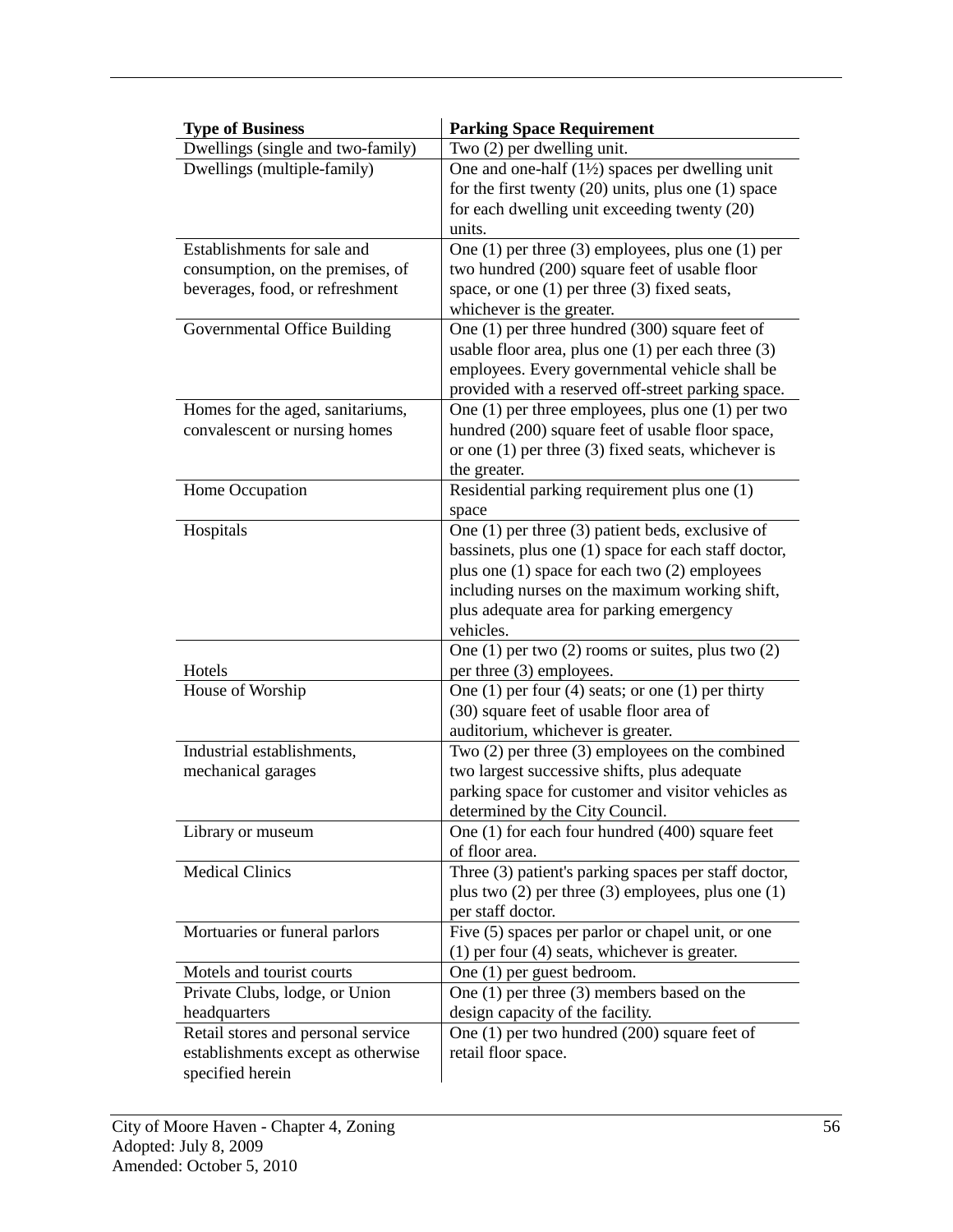| <b>Type of Business</b>              | <b>Parking Space Requirement</b>                           |
|--------------------------------------|------------------------------------------------------------|
| Schools shall be provided with       | Two (2) spaces per three (3) teachers and                  |
| parking spaces under the following   | employees normally engaged in or about the                 |
| schedule: elementary, junior high    | building or grounds, plus one (1) space for each           |
| and the equivalent private or        | one hundred fifty (150) square feet of seating             |
| parochial schools                    | area, including aisles in any auditorium.                  |
| Senior High schools and the          | Two $(2)$ spaces per three $(3)$ teachers and              |
| equivalent private or parochial      | employees normally engaged in or about the                 |
| schools                              | building or grounds, plus one (1) space per five           |
|                                      | $(5)$ students, or one $(1)$ space for each one            |
|                                      | hundred fifty (150) feet of seating area, including        |
|                                      | aisles, in any auditorium, gymnasium or a                  |
|                                      | cafeteria intended to be used as an auditorium,            |
|                                      | whichever is greater.                                      |
| Kindergartens, day schools, and the  | Two $(2)$ parking spaces per three $(3)$ employees         |
| equivalent private or parochial      | normally engaged in or about the building or               |
| schools                              | grounds, plus one (1) off-street loading space per         |
|                                      | eight $(8)$ pupils.                                        |
| Stadiums and sports arenas           | One $(1)$ per thirty $(30)$ seats or twelve $(12)$ feet of |
|                                      | benches.                                                   |
| Swimming pools                       | One $(1)$ per thirty $(30)$ square feet of water area.     |
| Theaters, auditoriums, and places of | One $(1)$ per three $(3)$ people based on the seating      |
| assembly without fixed seats         | capacity of the structure.                                 |
| Wholesale establishments and         | One $(1)$ for every fifty $(50)$ square feet of            |
| business services, cold storage and  | customer service area, plus two $(2)$ per three $(3)$      |
| frozen food lockers, laundromat and  | employees based on the design capacity of the              |
| other self service activities        | largest shift.                                             |
| Uses not specifically listed         | Parking requirement shall be the same as that for          |
|                                      | the most similar use listed.                               |

### *D. Exceptions or Modifications.*

1. *Mixed Uses*: In case of mixed uses, the total requirements for off-street parking shall be the sum of the requirements of the various uses computed separately and off-street parking for use shall not be considered as providing the required off-street parking for any other use. Where a greater number is not elsewhere required in this Regulation, each and every separate and individual store, office or other business shall be provided with at least one (1) off-street parking space.

# *Section 11.2. Off-Street Loading and Unloading Requirements*

In all districts, and on the same premises, with every building, structure, or part thereof, erected and occupied for manufacturing, storage, warehouse goods, a wholesale store, a market, a hotel, a hospital, or other uses similarly involving the receipt or distribution of vehicles, materials or merchandise, there shall be provided and maintained on the lot adequate space for standing, loading and unloading services adjacent to the opening used for loading and unloading in order to avoid undue interference with public use of the streets or alleys.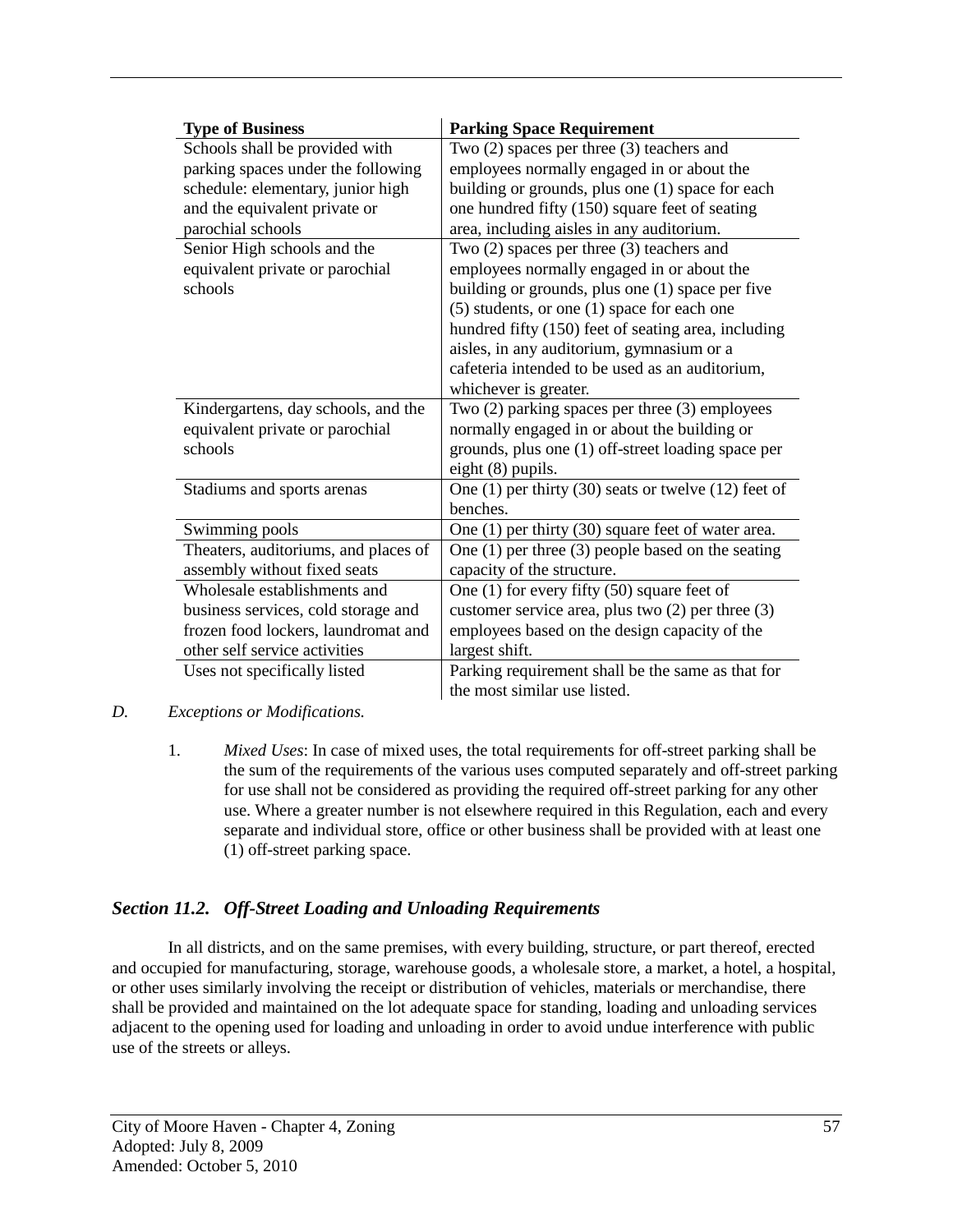Off-street loading and unloading space shall be provided as follows:

- A. One (1) off-street loading and unloading space shall be provided for buildings up to and including twenty thousand (20,000) square feet of floor area, plus one (1) additional offstreet loading and unloading space for each additional twenty thousand (20,000) square feet of floor area up to and including one hundred thousand (100,000) square feet.
- B. Where trailer trucks are involved such loading and unloading space shall be an area twelve (12) feet by forty-five (45) feet with a fourteen (14) foot height clearance and shall be designed with appropriate means of truck access to a street or alley as well as adequate maneuvering area.
- C. All areas devoted to permanent off-street loading and unloading as required under this Section shall be either paved or surfaced with a hard, dustless material and maintained in such a manner that no dust will result from continuous use.

# **SECTION 12.REVIEW OF PROPOSED DEVELOPMENT PLANS.**

# *Section 12.1. Site Plan Review*

- A. *Development and Uses Requiring Site Plan Review*. The following uses of land and development shall require a site plan for review and approval:
	- 1. *Permitted Uses*. All permitted uses within all districts, except single-family detached dwellings, two-family dwellings, and their accessory uses and structures.
	- 2. *Special Exception Uses.* All special exception uses within all districts.
	- 3. *Alterations or Remodeling*. All building or structural alterations or remodeling, except single-family detached dwellings and two family dwellings, where said alterations or remodeling affect fifty percent (50%) or more of the floor area of the principal building or use; or the cost of said alterations or remodeling exceeds fifty percent (50%) of the assessed value of the improvements on the site prior to the alterations or improvements.
- B. *Preapplication Conference*: In order to expedite the review of a site plan, coordinate its local review in respect to the provisions of all applicable City ordinances, and to inform the City of a site plan in preparation; one or more preapplication conferences between the applicant and representative of the City's Administrative Staff is encouraged.

The preapplication conference(s), while informal, will serve several purposes and focus on the following items:

- 1. To inform the City of any site plans in progress together with the scale and character of the plan so that the City may recognize the proposed development in any of its physical or facility planning for the entire City.
- 2. To inform the applicant of the City's informal response as to the scale and character of the proposed development and to alert the applicant to all applicable ordinances and regulations as well as any specific areas of concern that the City may have for that specific site or proposed plan.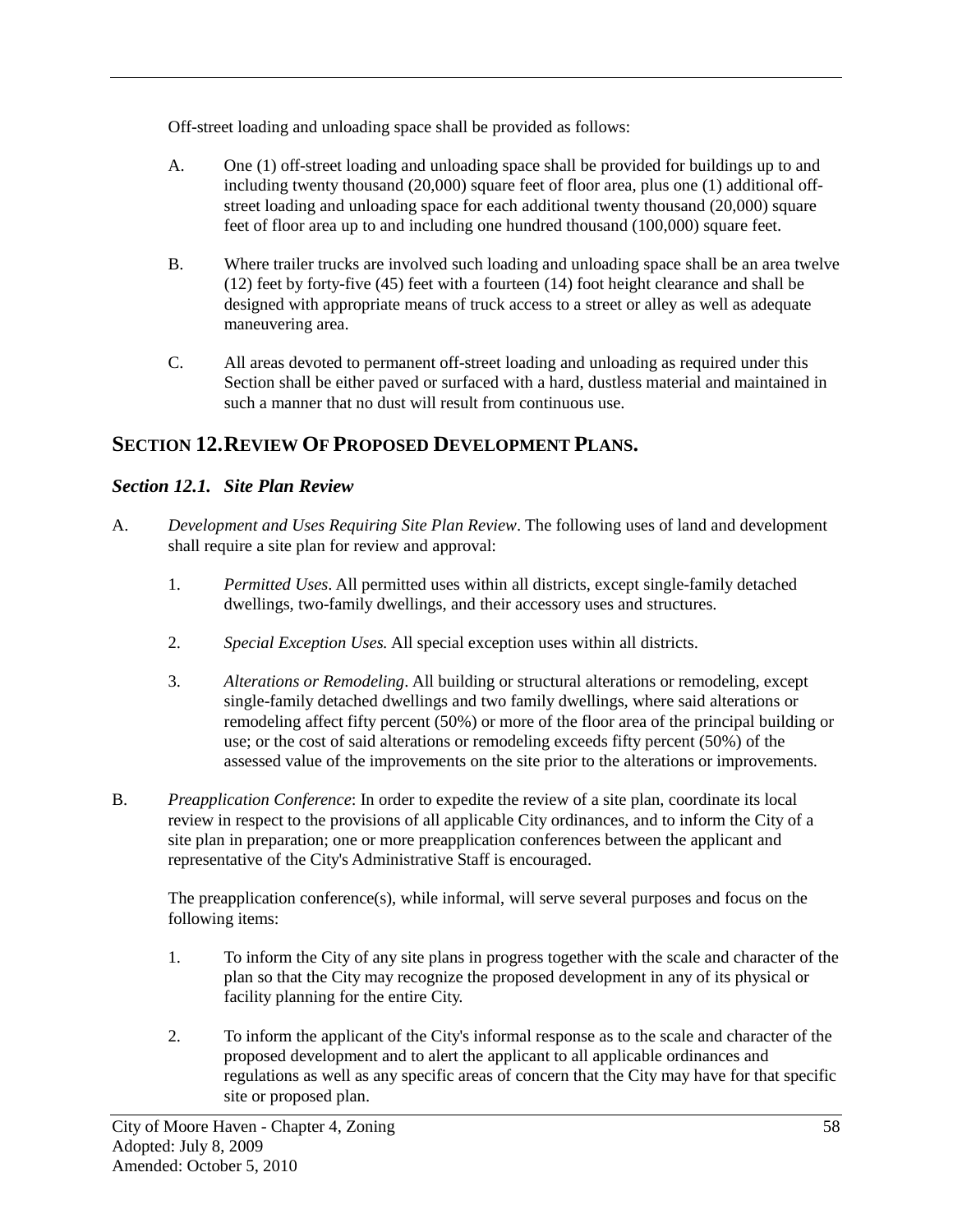- 3. To clarify and inform both the applicant and the City with respect to the Site Plan Review Procedure.
- C. *Major Development Review:* The City may, if in its opinion it is necessary, retain consultants to assist in the review of an application for site plan review which meets one or more of the following criteria:
	- 1. Encompasses two (2) or more acres of land within the application.
	- 2. Proposes twenty (20) or more dwelling or motel units or fifty thousand (50,000) square feet of non-residential building area.
	- 3. Requires, by the nature and content of the application, professional expertise in one or more professions not available on the administrative staff of the City.
		- a. *Types of Review*. The types of review to be conducted under the major development review procedures may be classified in either of the following categories:
			- 1) Consideration of development issues or impacts arising from the physical aspects of project development including environmental, traffic, land use, density and similar impacts.
			- 2) Consideration of fiscal impacts identifying the cost of providing public services to the development and the tax revenues expected to be generated by the project.
		- b. *Review Costs*. The cost of retaining said consultants shall be borne by the applicant in the manner set forth within a resolution of the City concerning application and permit fees.
- D. *Submission Requirements:* Any applications for site plan review shall be accompanied by the following information:
	- 1. Vicinity map at a scale of one (1)" inch = equals four hundred (400)' feet or such other scale as deemed appropriate by the Development Administrator.
	- 2. The boundary survey of the tract showing the location and type of boundary evidence and showing the location of all existing streets, buildings, railroads, bulkhead lines and easements, and other important features in or adjoining the property. The boundary survey shall be related to the State plane coordinate system if available.
	- 3. A site plan containing the title of the project, its date and scale, a north arrow and illustrations of the locations of all proposed buildings and structures, access and traffic flow, off-street parking and off-street loading areas, recreational facilities, landscaped buffer areas, refuse collection areas, and proposed utilities.
	- 4. Existing topography with a maximum contour interval of two (2) feet, except where existing ground is on a slope of less than two percent (2%), in which case either one (1) foot contours or spot elevations shall be provided where necessary, but not more than one hundred (100) feet apart in both directions.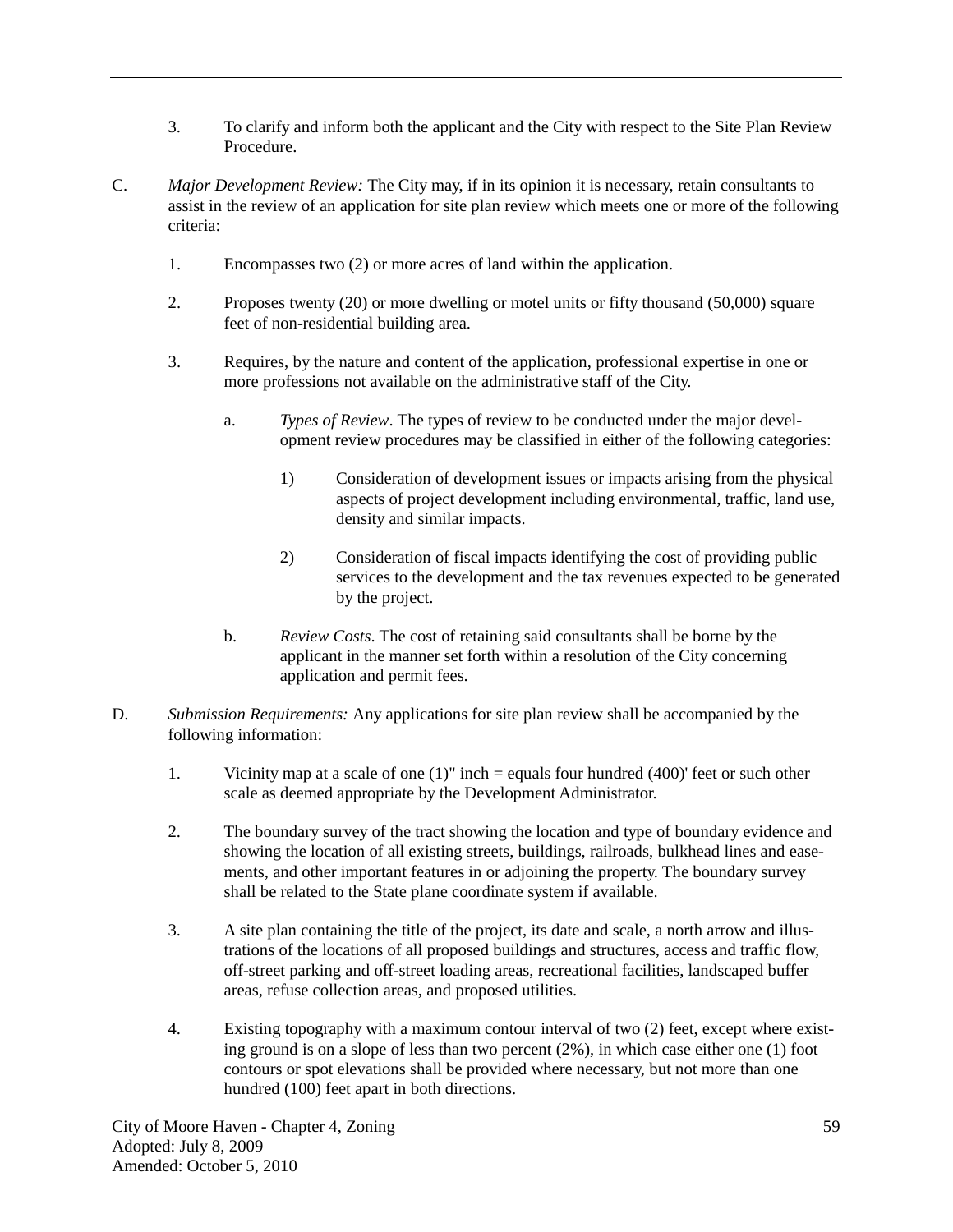- 5. Proposed finished grading by contours supplemented where necessary by spot elevations, and in particular, at those locations along lot lines.
- 6. All existing and proposed street right-of-way reservations and easements; their names, numbers and widths; canals and watercourses and their names as well as the owner, existing land use designation, and present use of all adjoining properties.
- 7. The density or intensity of land use to be allocated to all parts of the site to be developed together with tabulations by area and percentages thereof. Such allocations shall include, but not be limited to:
	- a. Total site area.
	- b. Density (dwelling units per acre) or intensity (units per acre and/or ratio of gross floor area to total site areas).
	- c. Percentage of site covered by building(s).
	- d. Permeable space and landscaped area(s).
	- e. Vehicular circulation and parking areas(s).
	- f. Location, area, and use of all other portions of the site.
- 8. The location, size, and character of any common open space, and the form of organization proposed to own and maintain any common open space.
- 9. The proposed location, general use, number of floors, height, and the net and gross floor area for each building to include outside display areas, and, where applicable, the number, size, and type of dwelling or transient units.
- 10. Location, type, and size of vehicular entrances to the site.
- 11. Location, type, size, and height of fencing, retaining wall, and screen planting where required under the provisions or this ordinance.
- 12. All off-street parking, loading space, and walkways, indication type of surfacing, size, angle and width of stalls and aisles, together with schedule showing the number of parking spaces provided and the number required by the provisions of this ordinance.
- 13. All proposed signs and exterior lighting.
- 14. Provisions for the adequate disposition of natural and stormwater in accordance with the adopted design criteria and standards of the City, indicating the location, size, type and grade of ditches, catch basins, and pipes and connections to the existing drainage system.
- 15. Provisions for the adequate control of erosion and sedimentation, indication the proposed temporary and permanent control practices and measures that will be implemented during all phases of clearing, grading, and construction.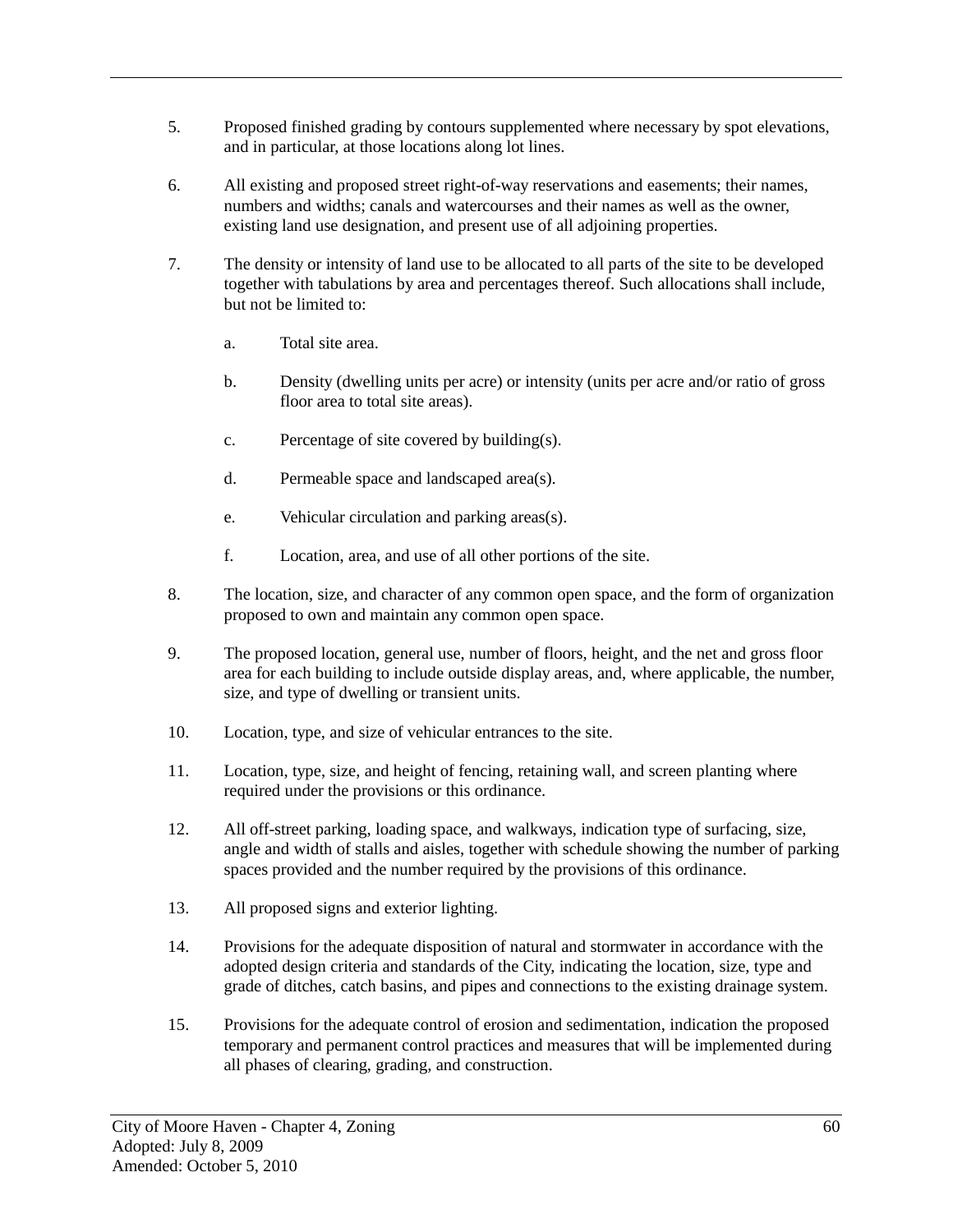- 16. A landscape plan indicating the location, type, size, and description of all proposed landscape materials, including the limits and/or extent of tree removal and/or tree protection.
- 17. The location of phase lines indicating all applicable construction phases.
- 18. Development schedule showing the order of construction, the proposed date for the beginning of construction and completion of the project as a whole, and any phases thereof.
- 19. Covenants, grants, easements, dedications and restrictions to be imposed on the land, buildings, and structures, including proposed easements for public utilities and instruments relating to the use and maintenance of common open spaces and private streets. Such instruments shall give consideration to access requirements of public vehicles for maintenance purposes.
- 20. Any additional data, plans, or specification which the applicant believes is pertinent and will assist in clarifying the application.
- *E. Review Procedures.*
	- 1. *Acceptance*. Upon receipt of a site plan application, the City shall have five (5) working days to determine its appropriateness and completeness and accept or reject the application.
	- 2. *Administrative Review*. Upon acceptance, the Building and Zoning Official, or designee, shall prepare a report for the LPA indicating the degree of conformance of the site plan with all applicable codes and ordinances. This report may include a major development review as authorized in (C).
	- 3. *LPA Review*. An application for site plan approval shall be presented to the LPA at a regular meeting no later than forty-five (45) days after the acceptance of the site plan. The Commission shall hold a public hearing on the site plan and, within sixty (60) days, take action approving, approving with modifications, or denying the plan.
	- 4. *Modified Site Plan Approval*. A site plan approved with modifications shall be revised and resubmitted to the Development Administrator before any development permit may be issued based on the plan.
- F. *Modification of a Site Plan:* Any changes or amendments to a site plan recommended by the LPA shall require a resubmission in accordance with the provisions of this ordinance, except that minor alterations and/or adjustments may be permitted by the development administrator provided that such alterations and/or adjustments do not:
	- 1. Affect more than fifty percent (50%) of the square footage of the approved site plan.
	- 2. Alter the use or uses of the approved site plan.
	- 3. Significantly change the concept intent or arrangement of the approved site plan.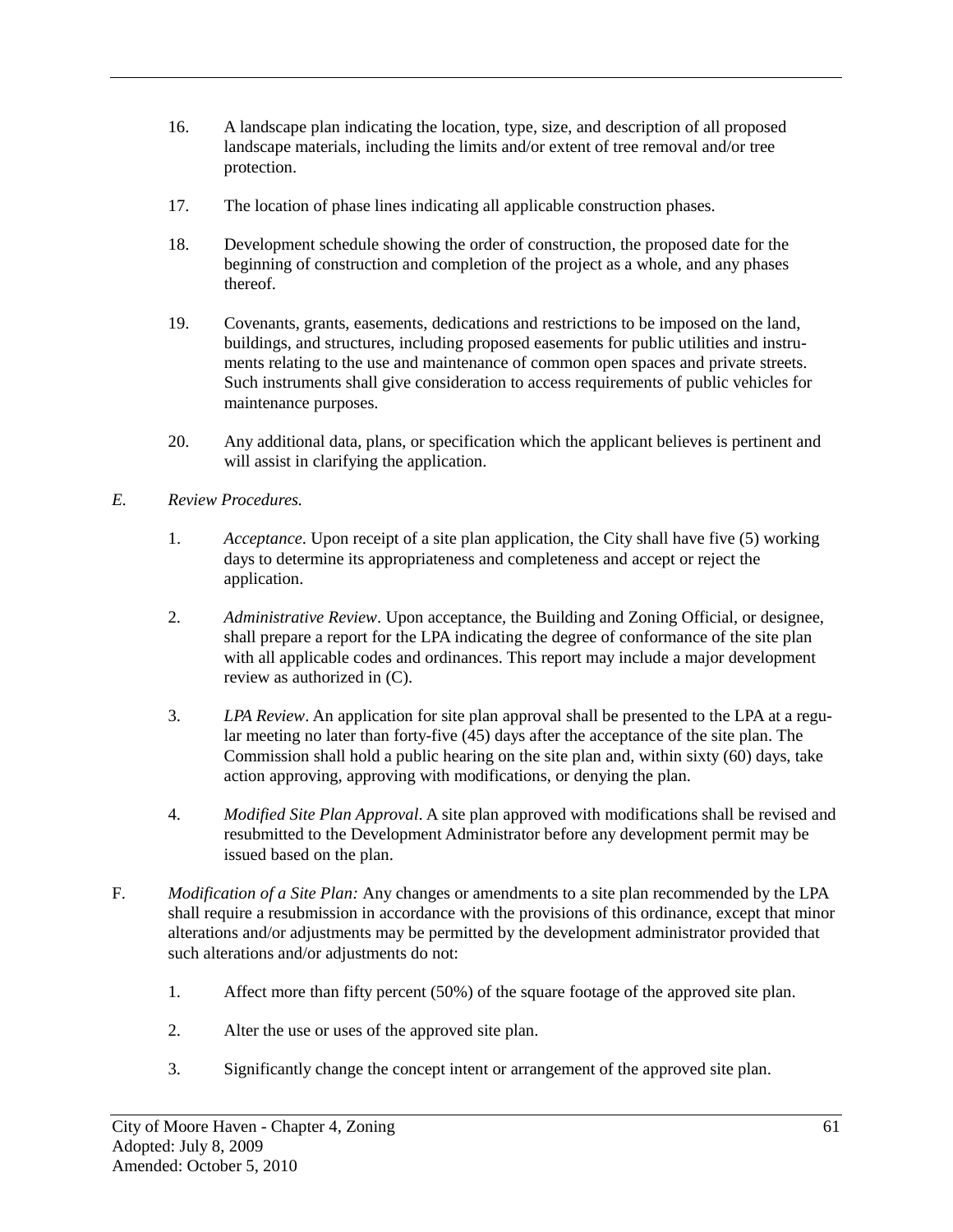- 4. Result from a proposal to change the approved site plan but rather are a result of refinement and detailing of the site plan as approved.
	- a. *Intent of Minor Alterations*. In all cases where the Building and Zoning Official, or designee, acts in accordance with this section of the ordinance shall find before granting approval to the requested alterations the following:
		- 1) The granting of the alterations would be in the best interest of the City.
		- 2) In the case of alterations to an approved site plan for a condominium, a majority of the owners in the affected condominium association have consented to the alterations and any applicable rules of said association have been met.
	- b. *Appeal of Building and Zoning Official's Action*. The applicant or any directly interested party shall have the right to appeal any decision of the Building and Zoning Official with respect to permitting alterations and/or adjustments to an approved site plan. Any such appeal shall be made to the LPA within ten (10) days of the Building and Zoning Official's action upon which said appeal is based.

#### *G. Time Limit.*

- 1. An approved site plan shall be effective for a period of twelve (12) months from the date of approval by the City Council. If a development order is not issued within such period, the approval for the site plan shall be null and void.
- 2. Failure to comply with this Section shall negate the approval of the subject site plan and modifications.

### *Section 12.2. Special Exception Uses.*

Special exception uses shall be permitted only upon authorization by the City Council provided that such uses shall be found by the City Council to comply with the following requirements and other applicable requirements as set forth in this Chapter:

- A. That the use is a special exception use;
- B. That the use is so designed, located and proposed to be operated that the public health, safety, welfare and convenience will be protected;
- C. That the use will not cause substantial injury to the value of other property in the neighborhood where it is to be located;
- D. That the use will be compatible with adjoining development and the proposed character of the district where it is to be located;
- E. That adequate landscaping and screening is provided as required herein, or otherwise required;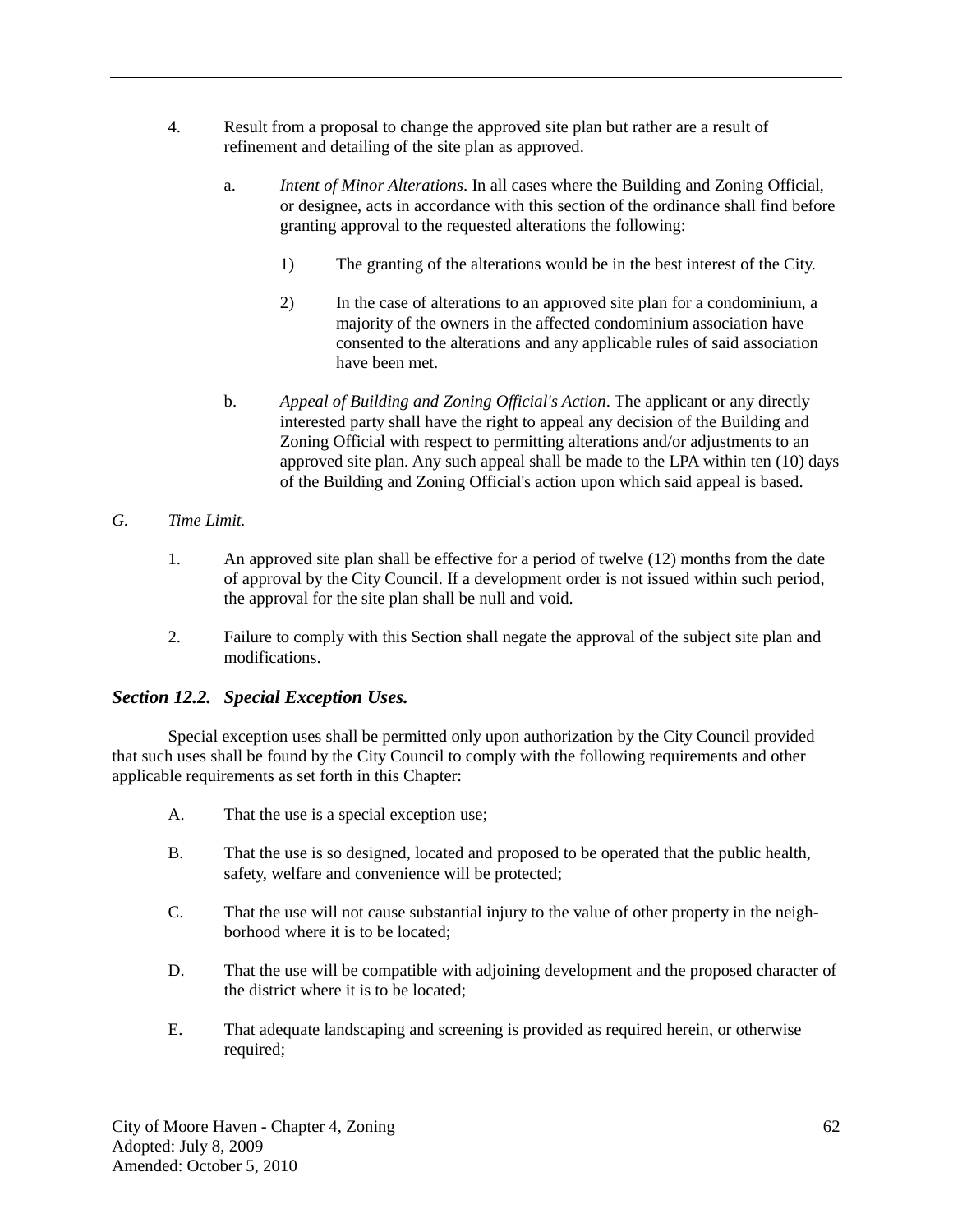- F. That adequate off-street parking and loading is provided, that ingress and egress are so designed as to cause minimum interference with traffic on abutting streets and that the use has adequate frontage on a public or approved private street;
- G. That the use conforms to all applicable regulations governing the district where it is located.

# **SECTION 13.SUPPLEMENTAL REGULATIONS - MOBILE/MANUFACTURED HOMES OR BUILDINGS**

## *Section 13.1. General*

All mobile homes and manufactured homes used or intended to be used for human habitation or the storage of materials associated with human habitation in the incorporated area of the City of Moore Haven should be reviewed to ensure that they provide the basic minimum housing standards essential for safe and healthful living. To facilitate such a review, no mobile home or manufactured home shall be located, relocated, deposited, installed or connected to utilities in the incorporated areas of Moore Haven unless and until said mobile home or manufactured home has been either inspected or exempted in accordance with the provisions of this section. Any person or corporation transporting, installing or connecting to utilities a mobile home or manufactured home in violation of this section shall be subject to fine or imprisonment in accordance with the provisions of law.

The following standards apply to both new and used mobile homes and manufactured homes.

- A. Each mobile home or manufactured home must have a continuous wall underpinning/ skirting of vinyl, pressure treated wood or masonry construction. Openings for ventilation and access to meet the requirements of Standard Building Code 1804.6.3.1 and 1804.6.3.2.
- B. Each mobile home or manufactured home must be connected to its own individual septic tank, or to a public sewer system when available.
- C. It shall be unlawful for electrical services to be connected to any mobile home or manufactured home until a permit as required herein shall have been issued by the City of Moore Haven's Building Official or designee, and proper approvals have been obtained for the sewage disposal system and the potable water system.
- D. Mobile homes and manufactured homes lawfully placed and set up in the county under the laws application at the time of said unit's placement on the effective date of this section shall not be required to meet the requirements of this sections, so long as the unit is not installed or transported to another location within the City. However, the installation or transportation of a mobile home or manufactured home within or imported from outside the City in violation of this section is strictly prohibited. The Building Official may grant limited waivers for the sole purpose of transporting a substandard mobile home or manufactured home out of the City or to a permitted site for demolition and disposal.
- E. A mobile home or manufactured home may be used as a temporary residence or office incidental to construction on or development of property for a residential or commercial use on which the mobile home or manufacture home is located only during the time in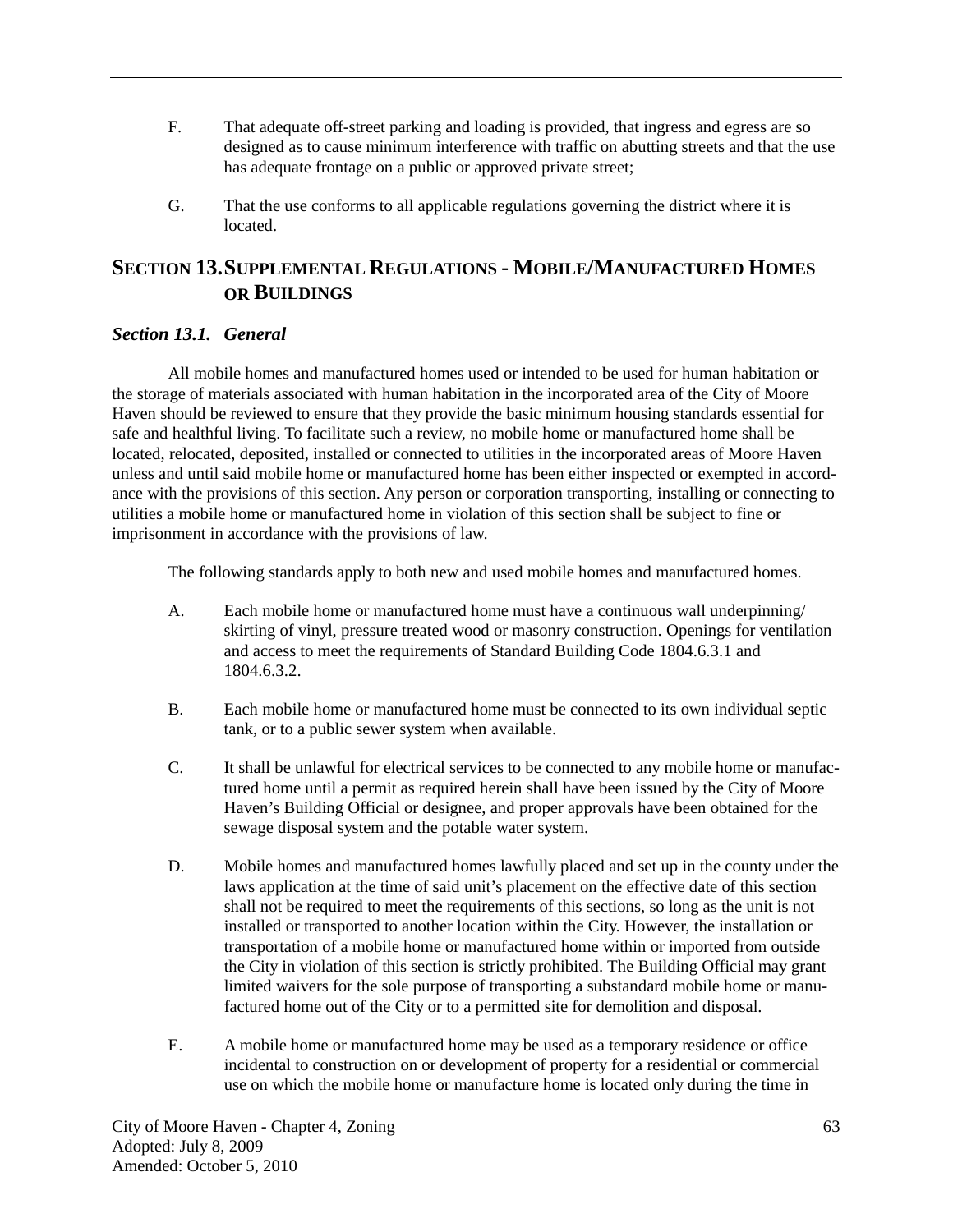which construction or development is actively underway, and in no case for more than six (6) months, subject to renewal. Such use is subject to the approval of the Building Official.

F. The requirements of this section may be enforced by the Building Official or designee thereof by the initiation of misdemeanor prosecutions, or, with the assistance of the City Attorney, by action for mandatory injunction or other legal or equitable remedies. The penalty for each violation shall be as provided by law.

## *Section 13.2. New Mobile Homes and Manufacture Homes*

All previously untitled and unoccupied Mobile/Manufactured homes built in compliance with the Federal Manufactured Home Construction and Safety Standards (HUD Code), Chapter 320, Florida Statutes, and provisions of the Florida Administrative Code pertaining thereto shall be presumed to comply with the minimum standards of this section upon written certification by a mobile home or manufactured home dealer licensed under Chapter 320, Florida Statutes, that the mobile home or manufacture home was constructed and remains in compliance with said statutes and codes.

### *Section 13.3. Used Mobile Homes and Manufactured Homes*

The provisions contained herein apply to used mobile home and manufactured homes and shall ensure safe and livable housing. The provisions contained herein shall not be construed to be more stringent than those standards required to be met in the manufacture of mobile homes and manufactured homes.

- A. Prior to relocation within or transport into the unincorporated area of the City of Moore Haven for the purpose of placement within such incorporated area, each mobile home or manufactured home is required to be inspected and certified for soundness and habitable living conditions based on the standards established by the City and contained within the "*Pre-Inspection Report of Used Mobile/Manufacture Homes"* form provided by the City Building Department. Such standards shall include, but not be limited to, structural adequacy, plumbing, heating, electrical systems, and fire and life safety. The inspection and certification shall be performed by an engineer, architect, residential building or general contractor certified or registered by Florida, building inspector certified by Florida, or the City Building Official. The City of Moore Haven's Building Official may establish agreements of reciprocity with other counties and municipalities within the state to conduct the inspections required by the provisions contained herein.
- B. Each applicant for pre-inspection must complete an affidavit form, a copy of which is entitled "*Mobile/Manufactured Home Pre-Inspection Standards"* and available from the Building Department.
- C. The "*Pre-Inspection Report of Used Mobile/Manufacture Homes"* must accompany each request for a permit to place or relocate a used mobile home or manufactured home in the City.
- D. Each application for a pre-inspection or any other inspections or permits pursuant to the provisions of this section shall be accompanied by the appropriate fee(s), as established by the City.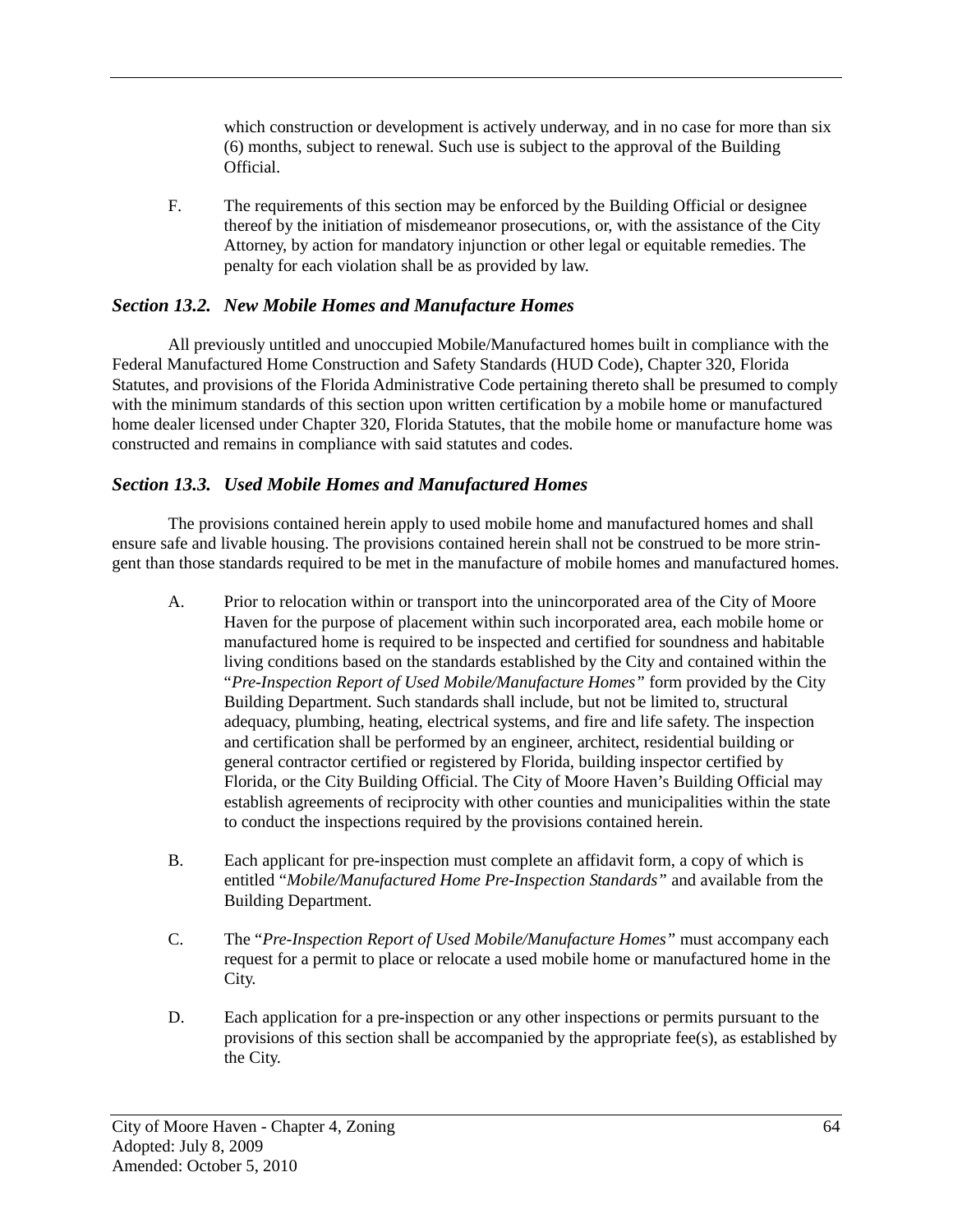- E. If a pre-inspection reveals deficiencies, but which are deemed repairable, a Remodel and Repair permit may be required. This determination will be addressed in the summary within the *"Pre-Inspection Report of Used Mobile/Manufacture Homes".* If a Remodel or Repair permit is required, the applicant shall be subject to all necessary inspections to assure code compliance and is required to obtain said permit prior to beginning the remodel/repair work. Remodeling and Repair permits are valid for no more than ninety (90) days.
- F. If the required remodel/repair work is to be conducted within the City, a surety device shall be required to be filed with the City Building Official in an amount sufficient to cover the costs of removing the mobile home of manufactured home from the City if such work is not conducted within the allotted time period. Such surety may in the form of a surety bond, cashier's check, instruments of credit, or other collateral in the form and amount determined by the City. If the required remodel/repair work is to be conducted outside the City, no surety shall be required by the City of Moore Haven.
- G. No move-on permits for used mobile homes or manufactured homes will be issued until all required inspections have been completed and applicable standards have been met and certified in writing by the appropriate contractor or inspector(s).

# **SECTION 14.SUPPLEMENTAL REGULATIONS - ALCOHOLIC BEVERAGES**

# *Section 14.1. County Laws Re-opening and Closing of Sales Establishments Adopted.*

The opening and closing laws for the sale of alcoholic beverages as may exist from time to time and as are established by the Board of County Commissioners in and for Glades County, Florida and the City of Moore Haven Ordinance Number 111, are hereby adopted.

# *Section 14.2. Consumption in Vicinity of Sale and Other Public Places.*

- A. *Definition*. As used in this section: The term alcoholic beverages includes all beverages containing one percent (1%) or more alcohol by volume.
- B. *Consumption restricted.* It shall be unlawful for any person to drink or consume any alcoholic beverages, as herein defined, within the City of Moore Haven upon any public highways, roads, streets and sidewalks of this town or upon any areas available for use by the public for motor vehicular parking purposes where such areas adjoin or are adjacent to any establishment where alcoholic beverages are sold or dispensed.
- C. *Responsibilities of licensees.* It shall be unlawful for any person, or for the officers, employees, servants or agents of any person, firm, association or corporation holding a license to sell alcoholic beverages to:
	- 1. Serve alcoholic beverages as herein defined to any person upon any motor vehicular parking areas which is adjacent to or adjoining any establishment within the City of Moore Haven licensed for sale of any alcoholic beverages.
	- 2. Knowing permit the consumption of any alcoholic beverages, as herein defines, to any person upon any motor vehicular parking area which is adjacent to or adjoining any establishment within the City of Moore Haven licensed for the sale of alcoholic beverages.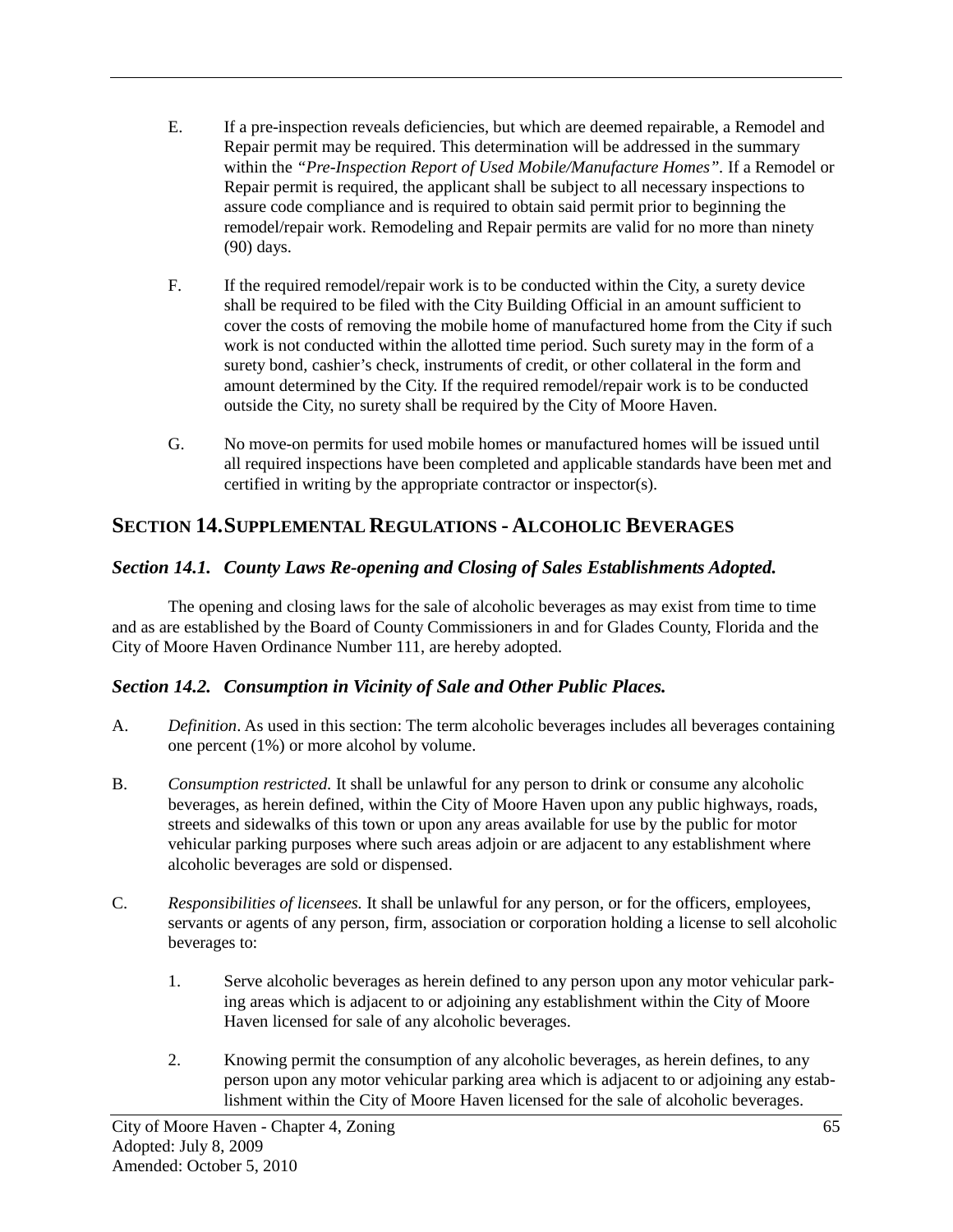3. *Posting of notice.* It shall be the responsibility of each licensee of any establishment licensed to sell alcoholic beverages to have conspicuously posted at all times a sign, which shall be furnished without charge by the sheriff, calling to the attention of the public the provisions of this article.

## *Section 14.3. Sale Near Churches and Schools Restricted.*

It shall be unlawful for any person owning or operating a package store, convenience store, bar, lounge or nightclub located within an Industrial or Residential Zoning District to sell, offer for sale, cause to be sold, barter or exchange or otherwise deal in liquors, wines, beer or other beverages containing more than one percent (1%) of alcohol by weight for consumption.

### *Section 14.4. Consumption or Open Containers Prohibited on Certain Properties.*

It shall be unlawful for any person to consume any alcoholic beverages or possess any alcoholic beverage in an open container on any property belonging to the City of Moore Haven, including alleys, streets, parking lots, athletic fields, parks, and public buildings.

# *Section 14.5. Penalties for Violation of Section 14-3 or 14-4.*

Any person who violates any provision of Section shall, upon convictions thereof, be punishable by a fine of not more than five hundred dollars (\$500.00) or imprisonment for not more than sixty (60) days, or both. Each day, or any part thereof, that such a violation continues shall be deemed a separate offense.

# **SECTION 15.SUPPLEMENTAL REGULATIONS - TEMPORARY PORTABLE STORAGE TRAILERS/UNITS IN RESIDENTIAL DISTRICTS**

# *Section 15.1. General*

Temporary portable storage unit (aka POD) is defined as a self-contained storage unit designed to be delivered to a site by separate vehicle where it is removed from the vehicle and left at the site. Once on site, it is used as a temporary, short-term storage shelter. It may also be loaded with stored material and then transported by separate vehicle to an off-site storage location for longer periods of time.

# *Section 15.2. Standards.*

Except for temporary storage units (aka PODs) on construction sites, which are governed by the provisions of Sec. 15.3, one temporary storage unit may be parked in the front yard, provided the following conditions are met:

- A. Said temporary portable storage unit shall not be located on the lot for a period of more than five consecutive days.
- B. The City Council may grant a waiver of the five-day time limitation if the person's property has suffered a natural disaster or other act of God, making compliance with the time limitation an extreme hardship or impossibility. The Mayor, or City designee, may grant an initial waiver which shall be subject to confirmation at the next regular meeting of the City Council.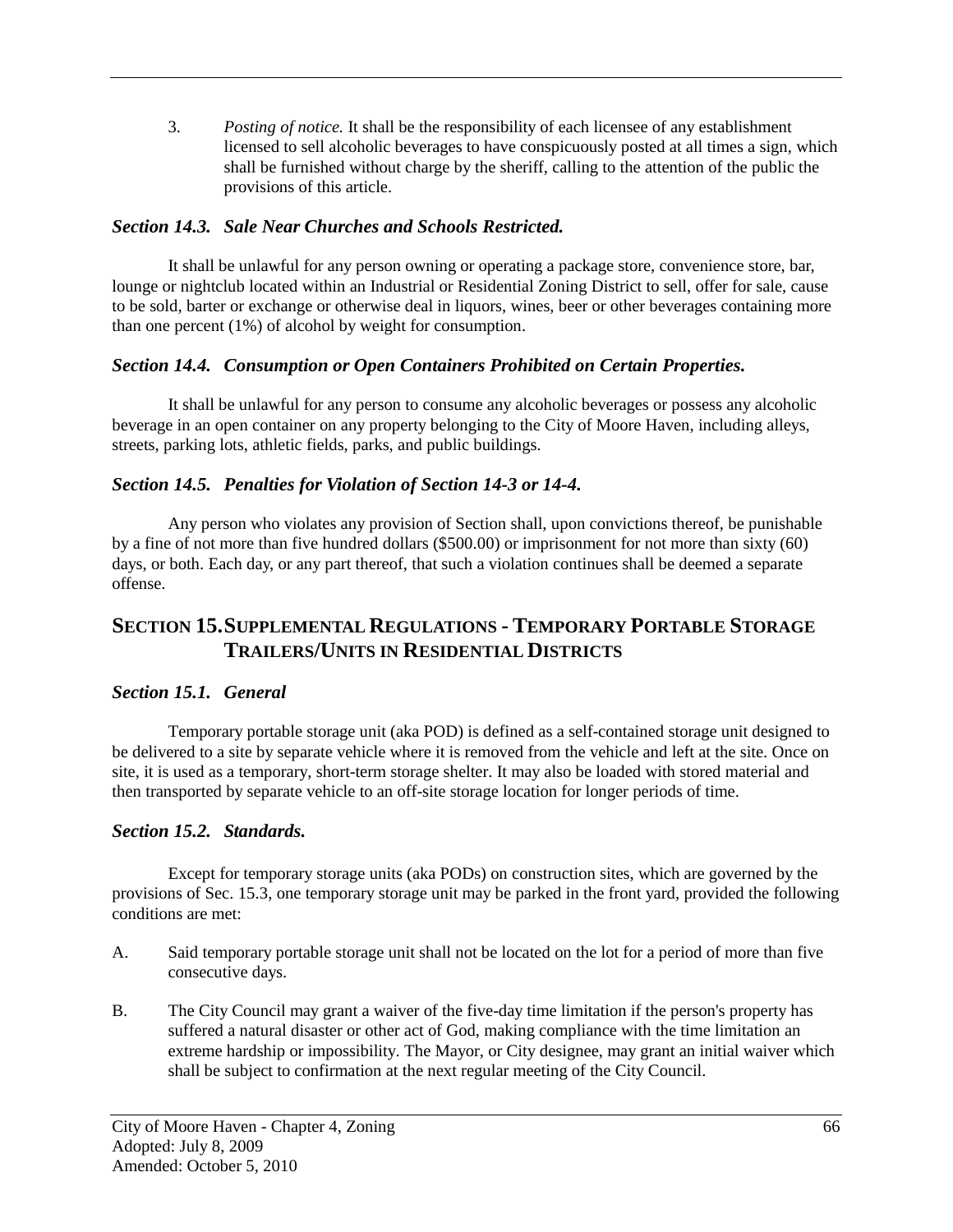- C. The temporary portable storage unit shall be removed from the property within six hours of the issuance of an official tropical storm warning or hurricane warning.
- D. The temporary portable storage unit shall comply with all sign regulations.

# *Section 15.3. Real Estate Development (Construction) Projects.*

In the case of real estate development or construction projects in any zoning district, the developer may request a temporary use permit for the necessary commercial, promotional, sales, storage and construction activities which occur during construction of the project, and which terminate upon completion of construction of the project. The following activities may be permitted as a temporary use under this section:

- A. Real Estate Sales Office.
- B. Construction materials and equipment storage, including temporary portable storage units (aka, PODs), processing and fabrication. A temporary use permit is not required if temporary storage has been approved as part of a building permit.
- C. Offices for persons actively engaged in the development.
- D. Model homes.